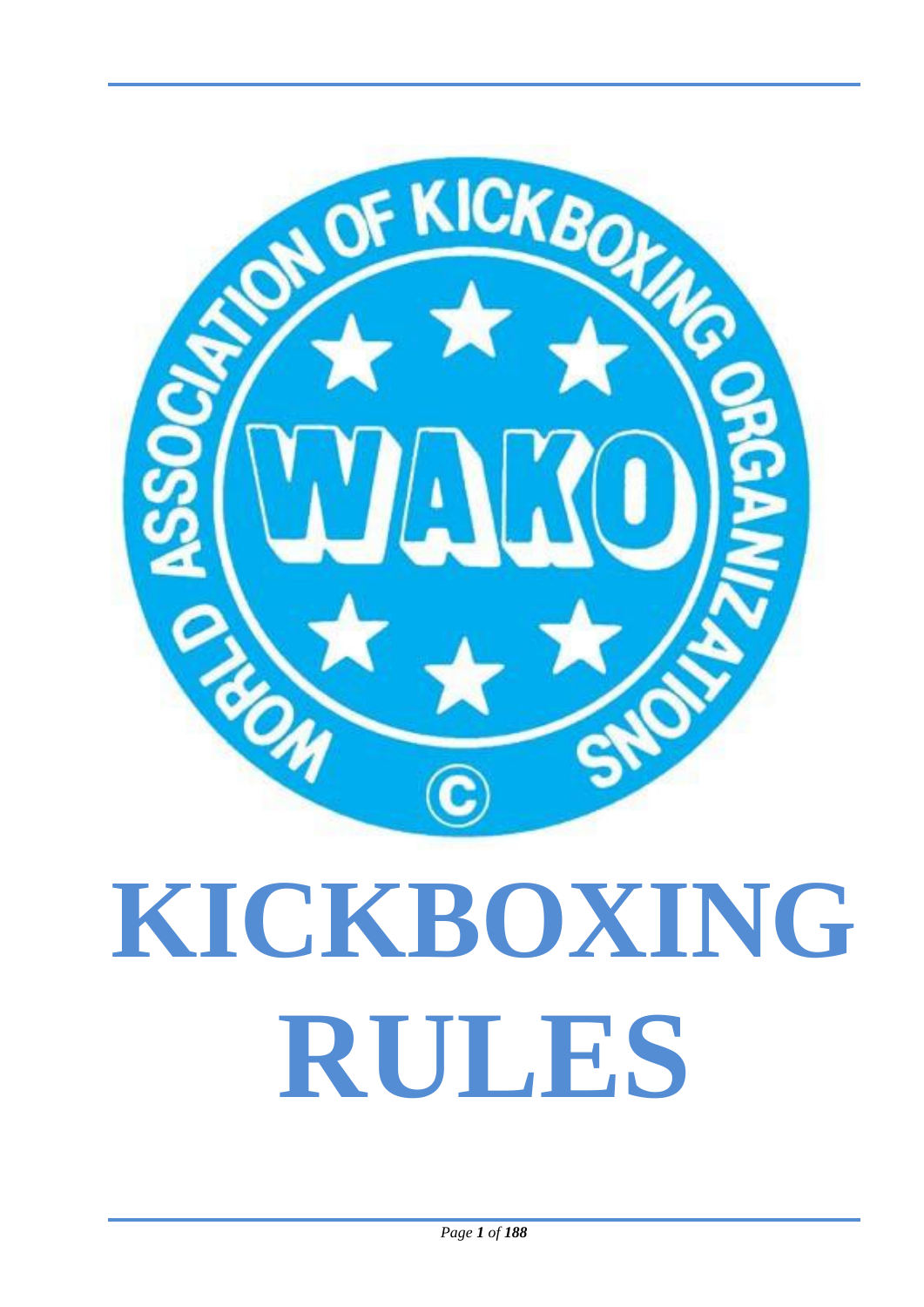

# **Contents**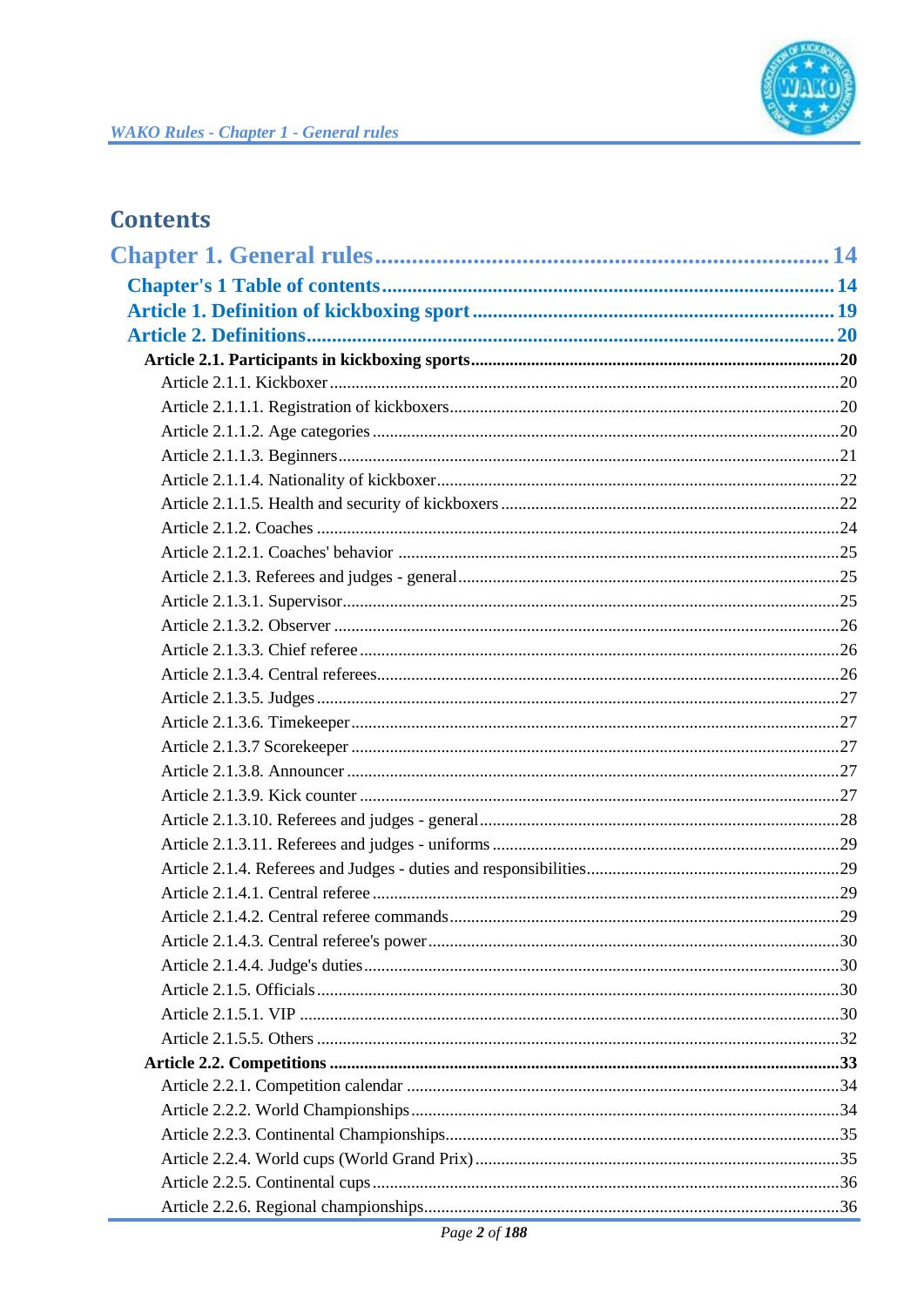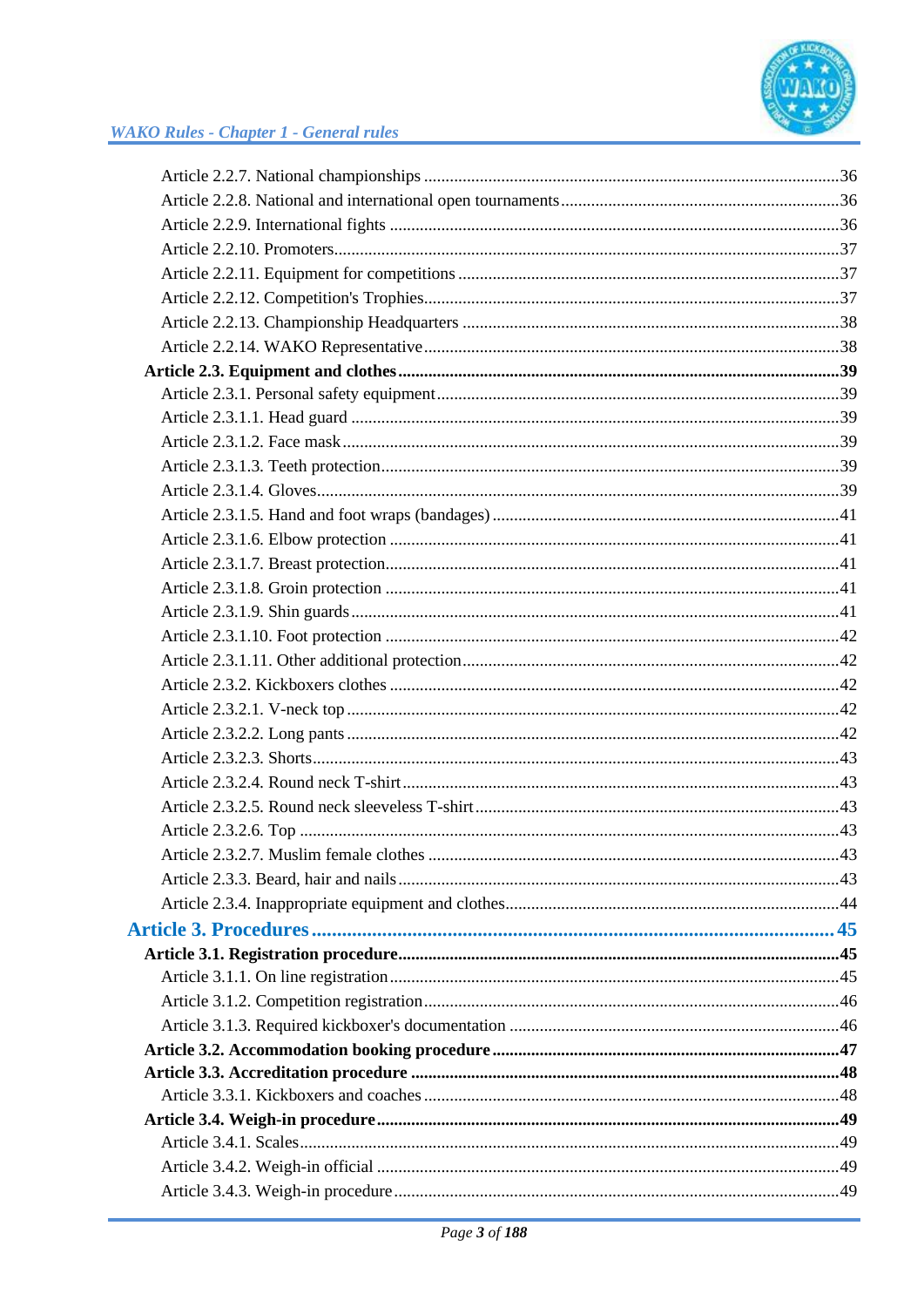

| Article 5.2. Participation of WAKO members in other dissident organizations 63 |  |
|--------------------------------------------------------------------------------|--|
|                                                                                |  |
|                                                                                |  |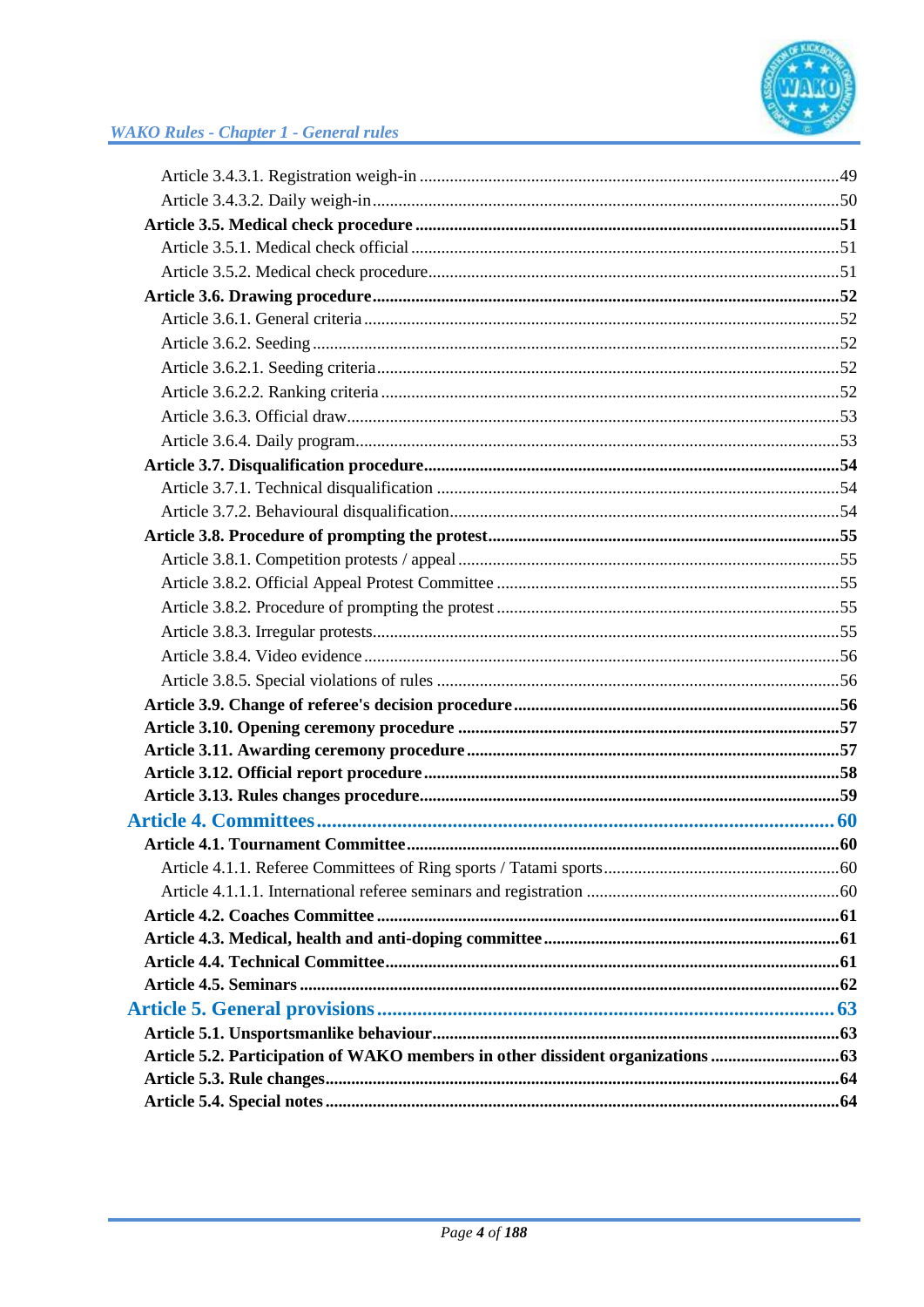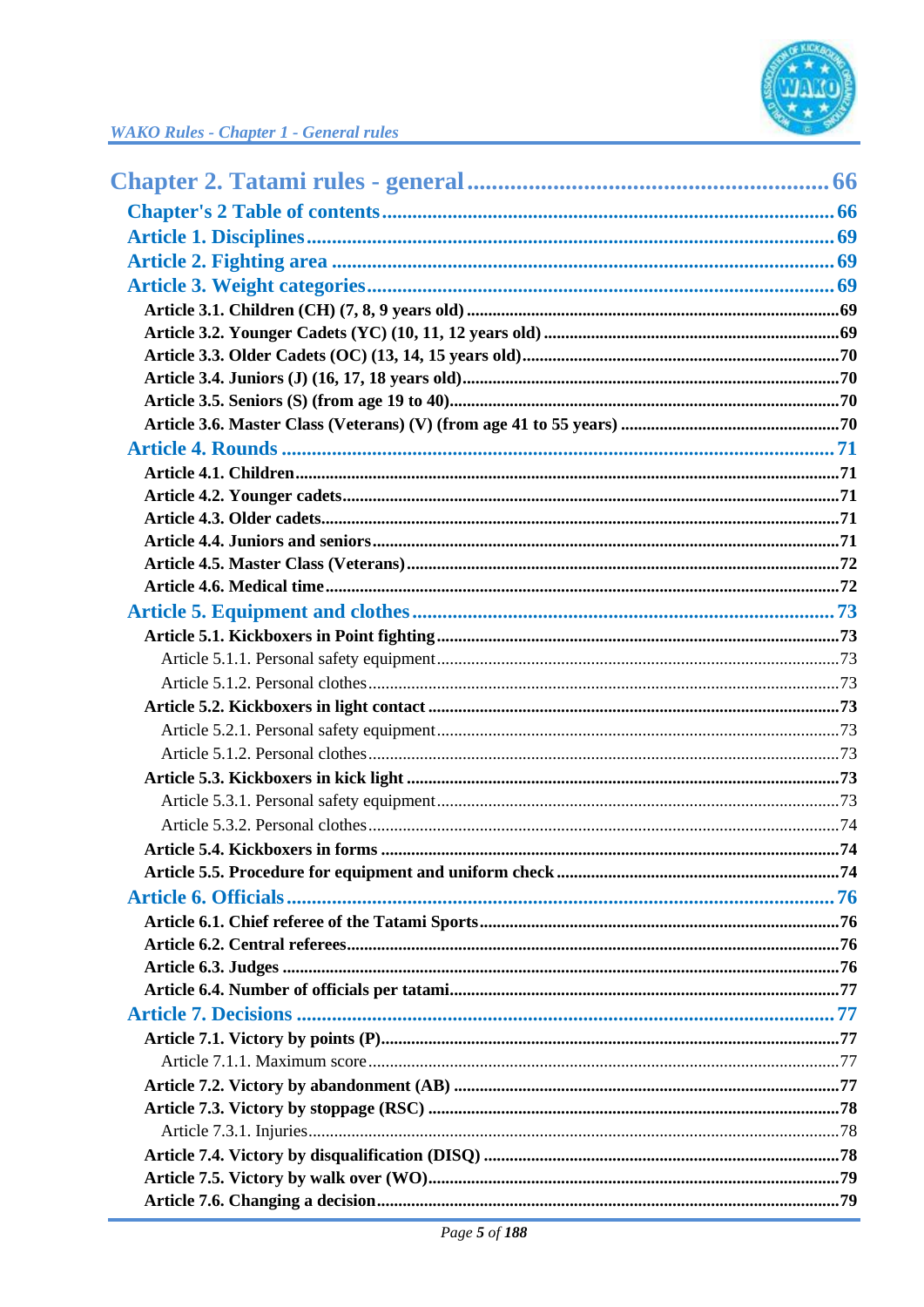

| Article 5. Illegal techniques (prohibited techniques and behaviour) 90 |  |
|------------------------------------------------------------------------|--|
|                                                                        |  |
|                                                                        |  |
|                                                                        |  |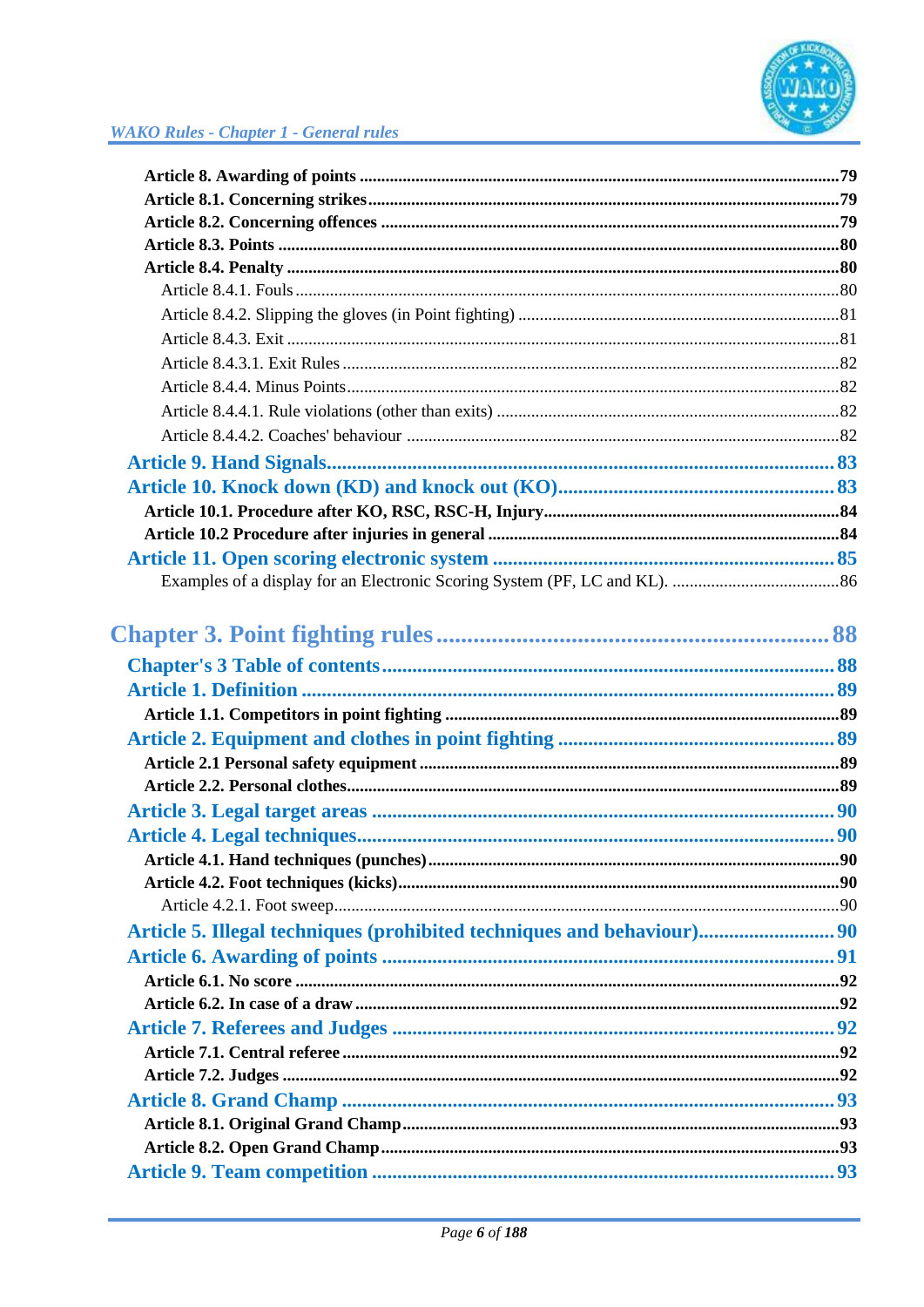

| Article 5. Illegal target areas (prohibited techniques and behavior) 104 |  |
|--------------------------------------------------------------------------|--|
|                                                                          |  |
|                                                                          |  |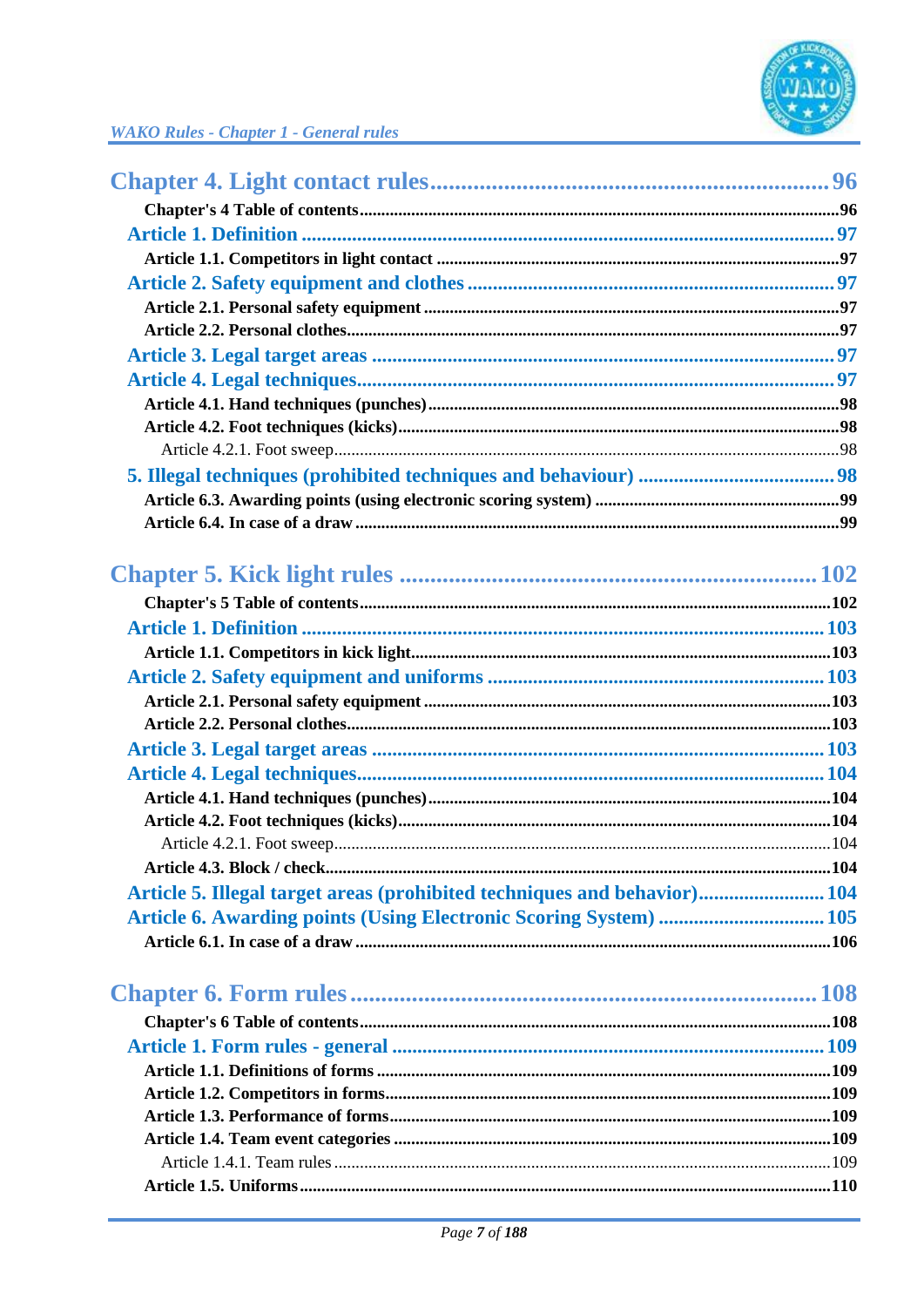

| 100 |
|-----|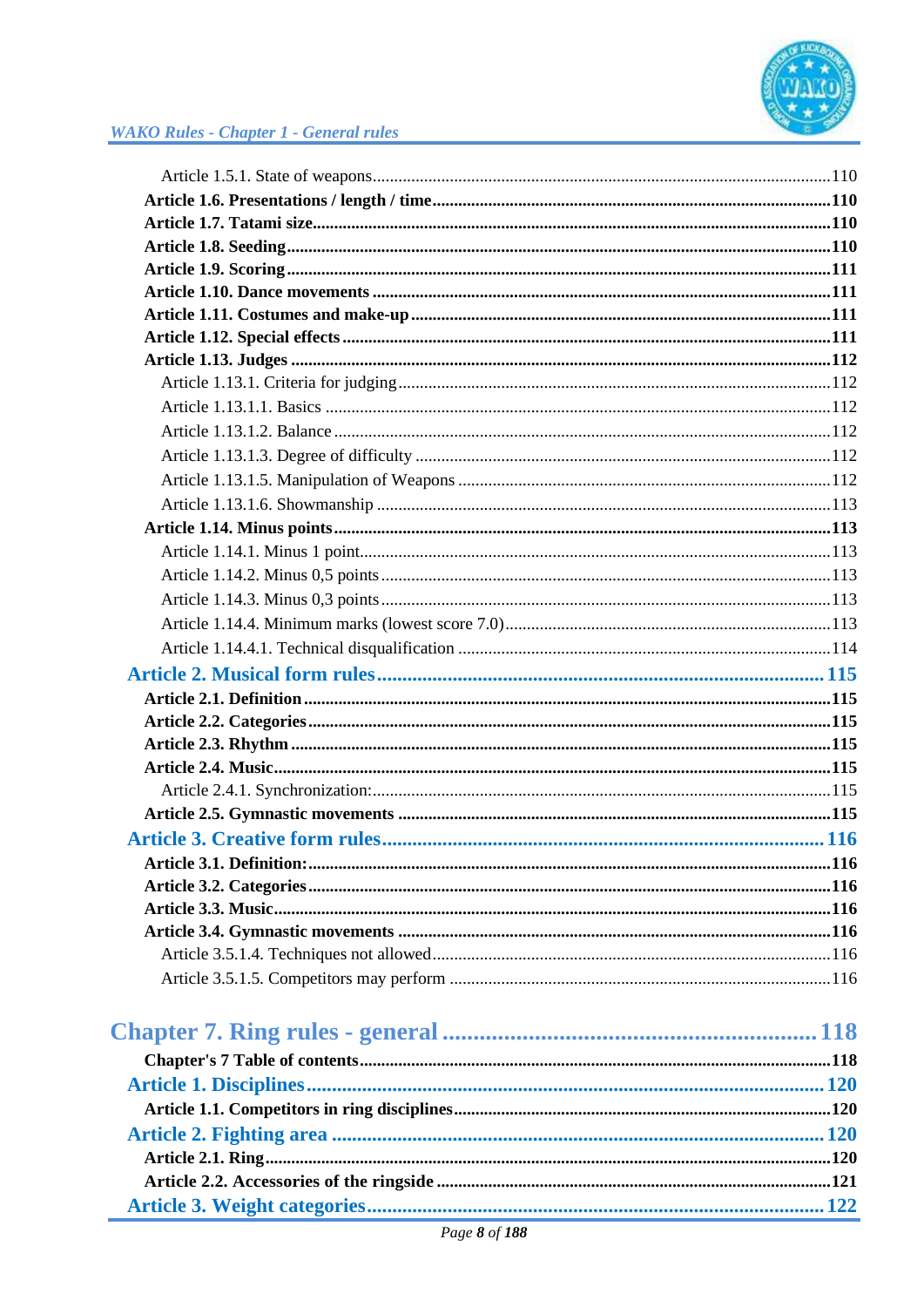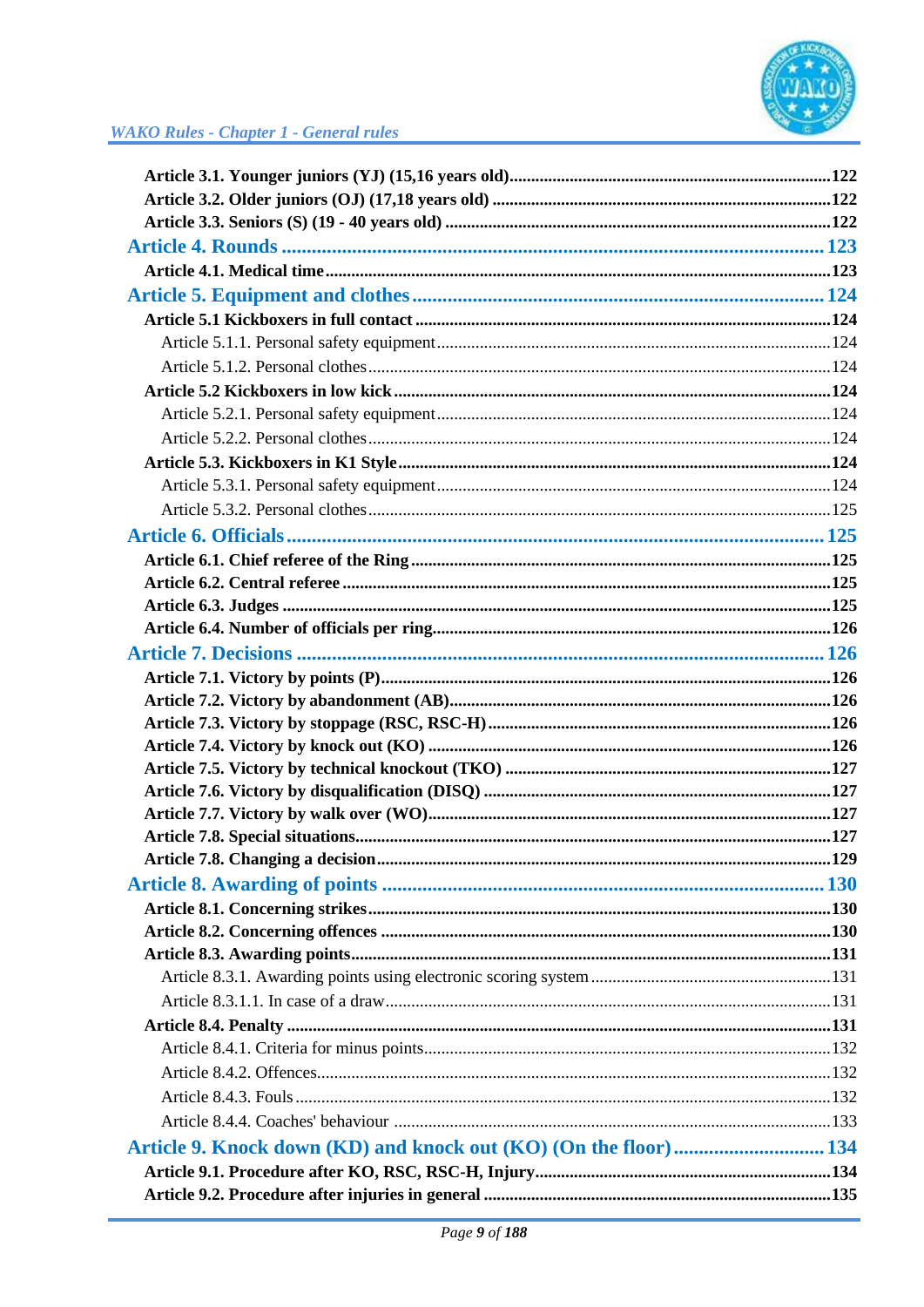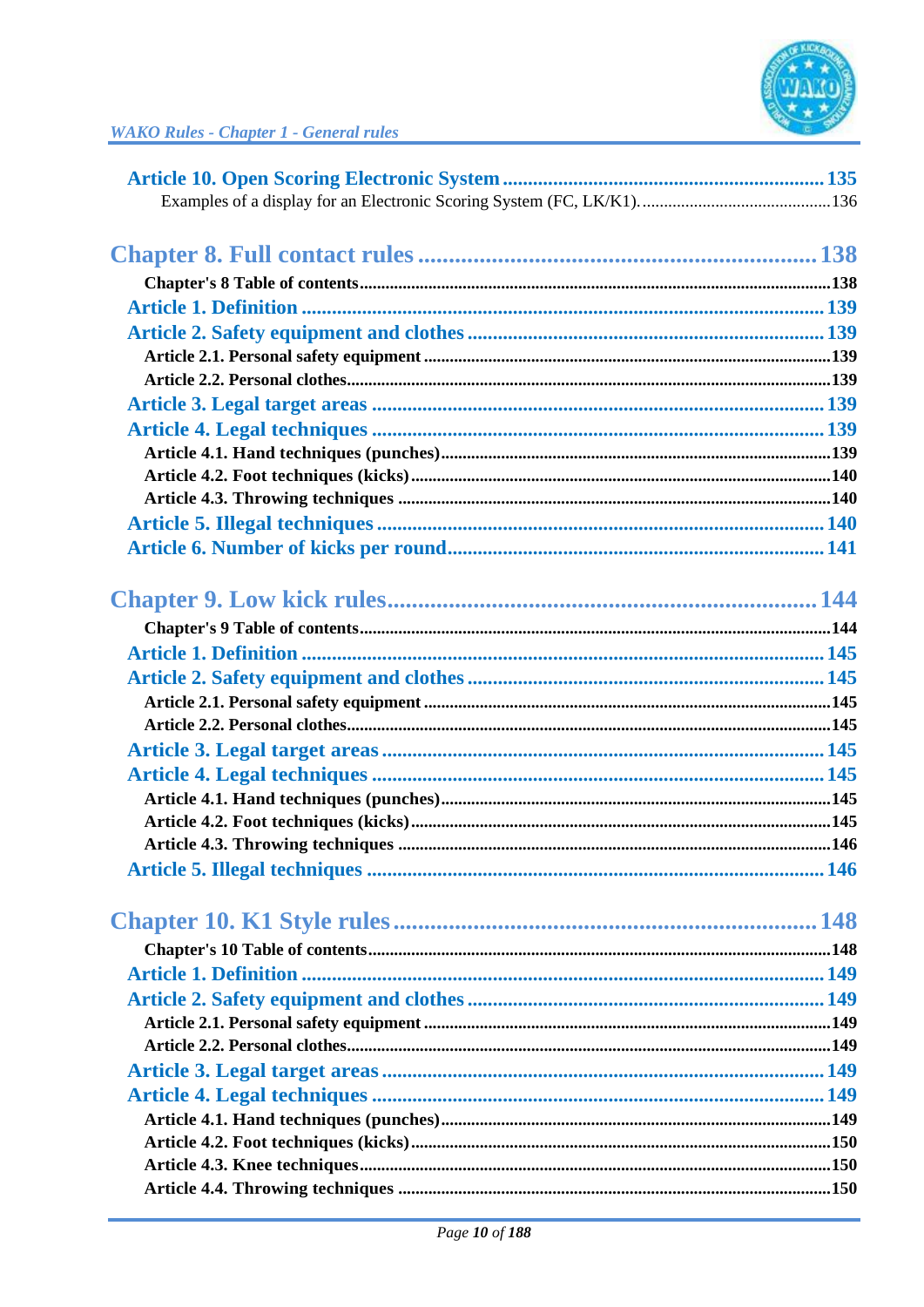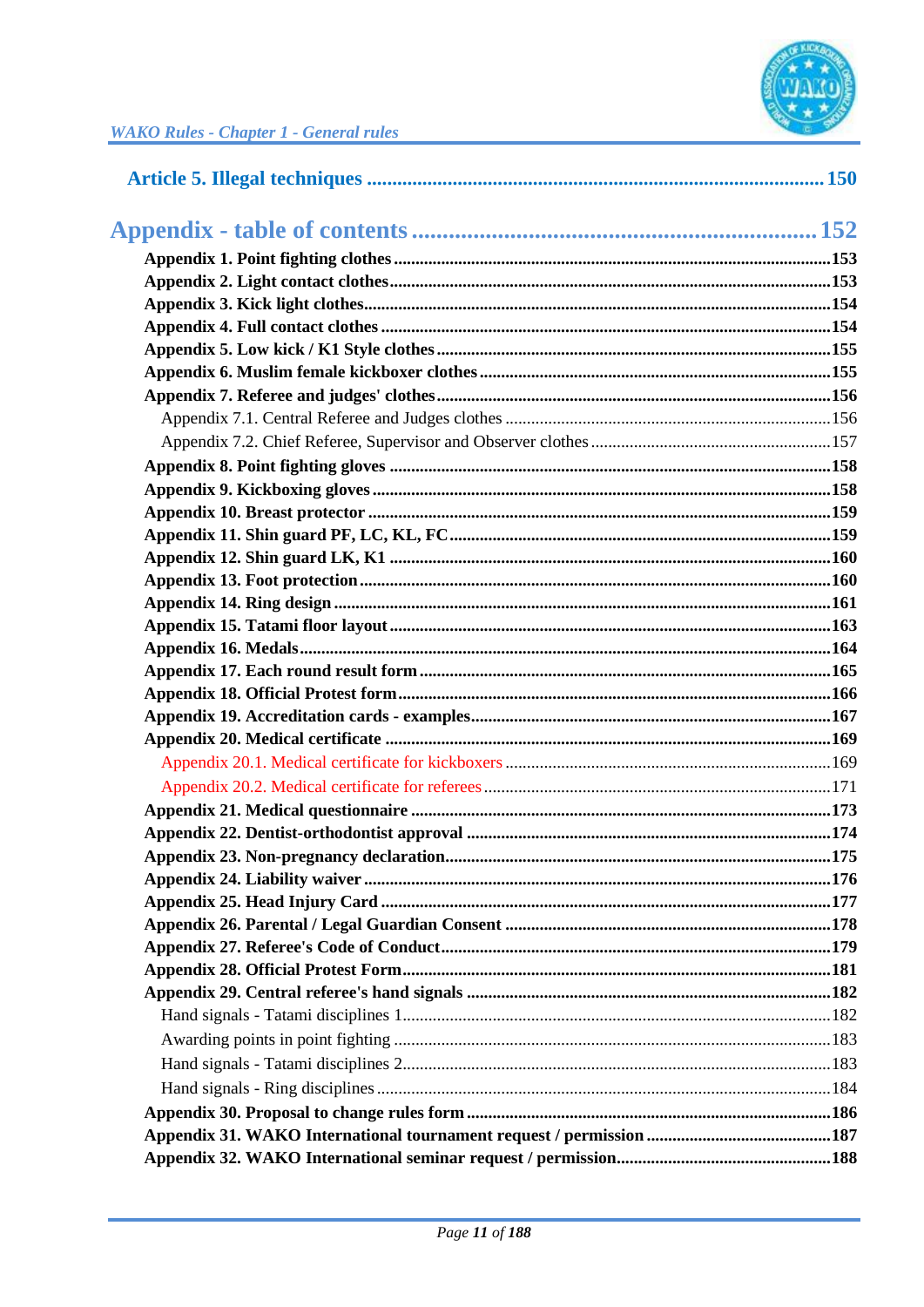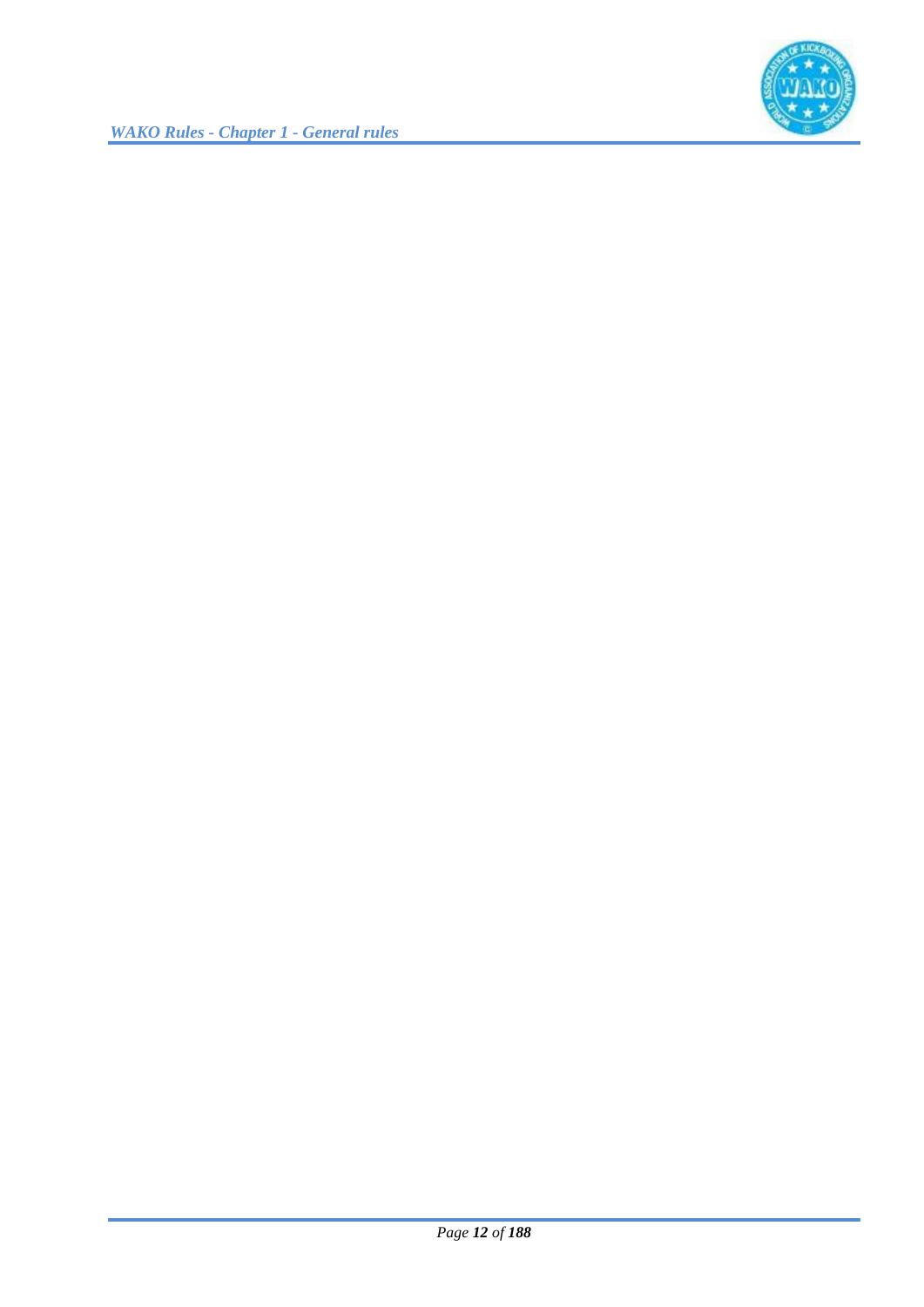



# **CHAPTER 1 GENERAL RULES**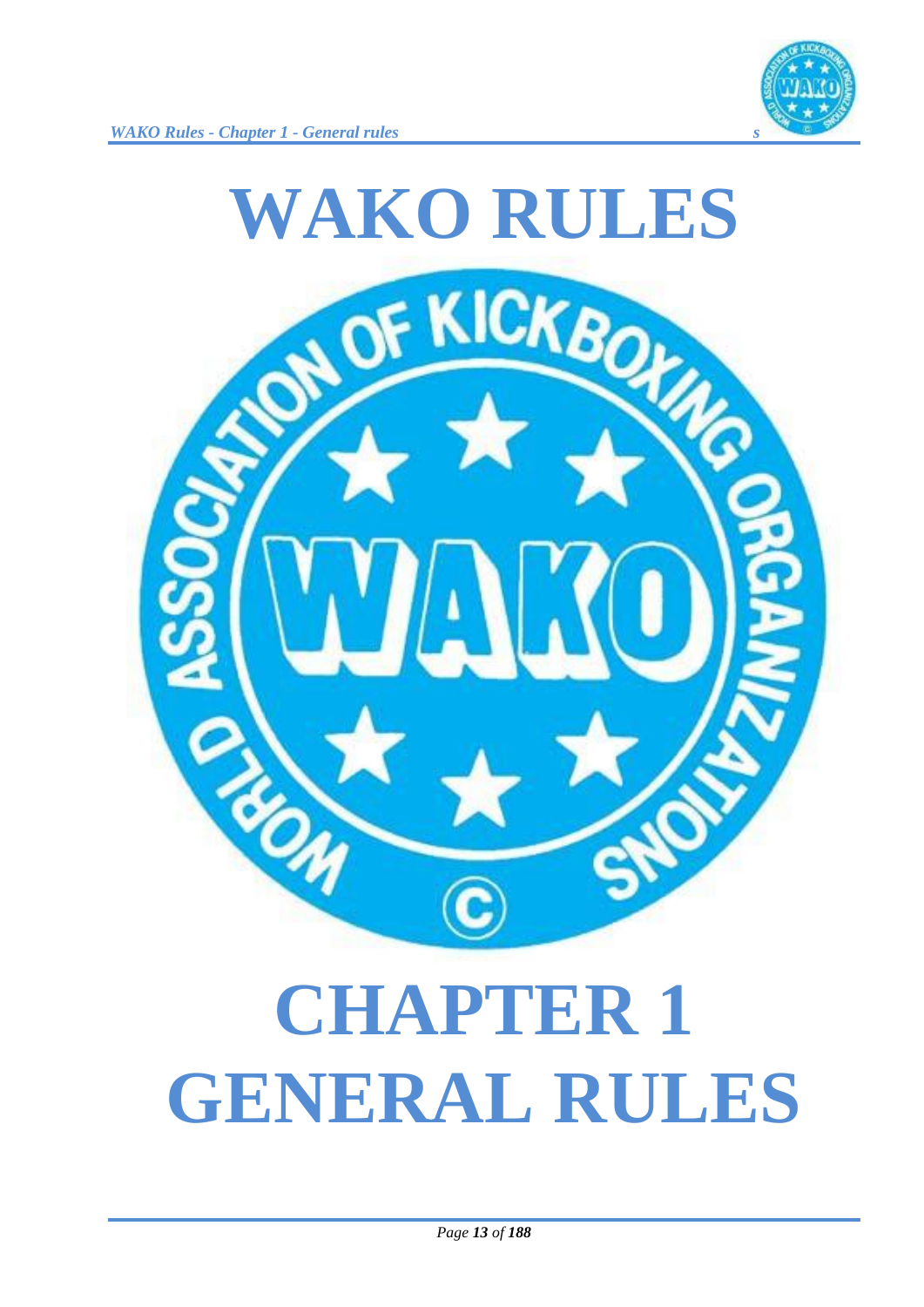

# <span id="page-13-0"></span>**Chapter 1. General rules**

# <span id="page-13-1"></span>**Chapter's 1 Table of contents**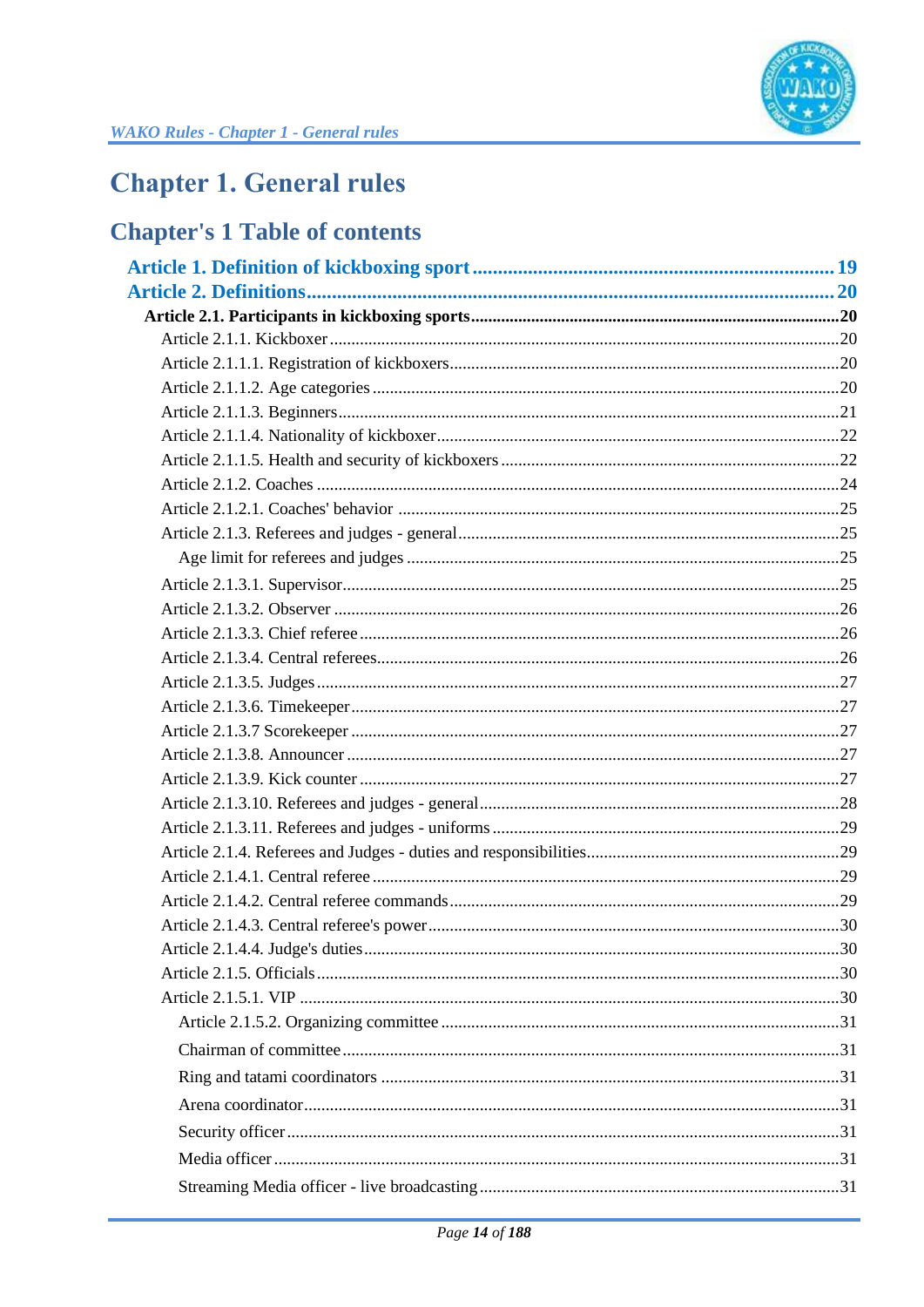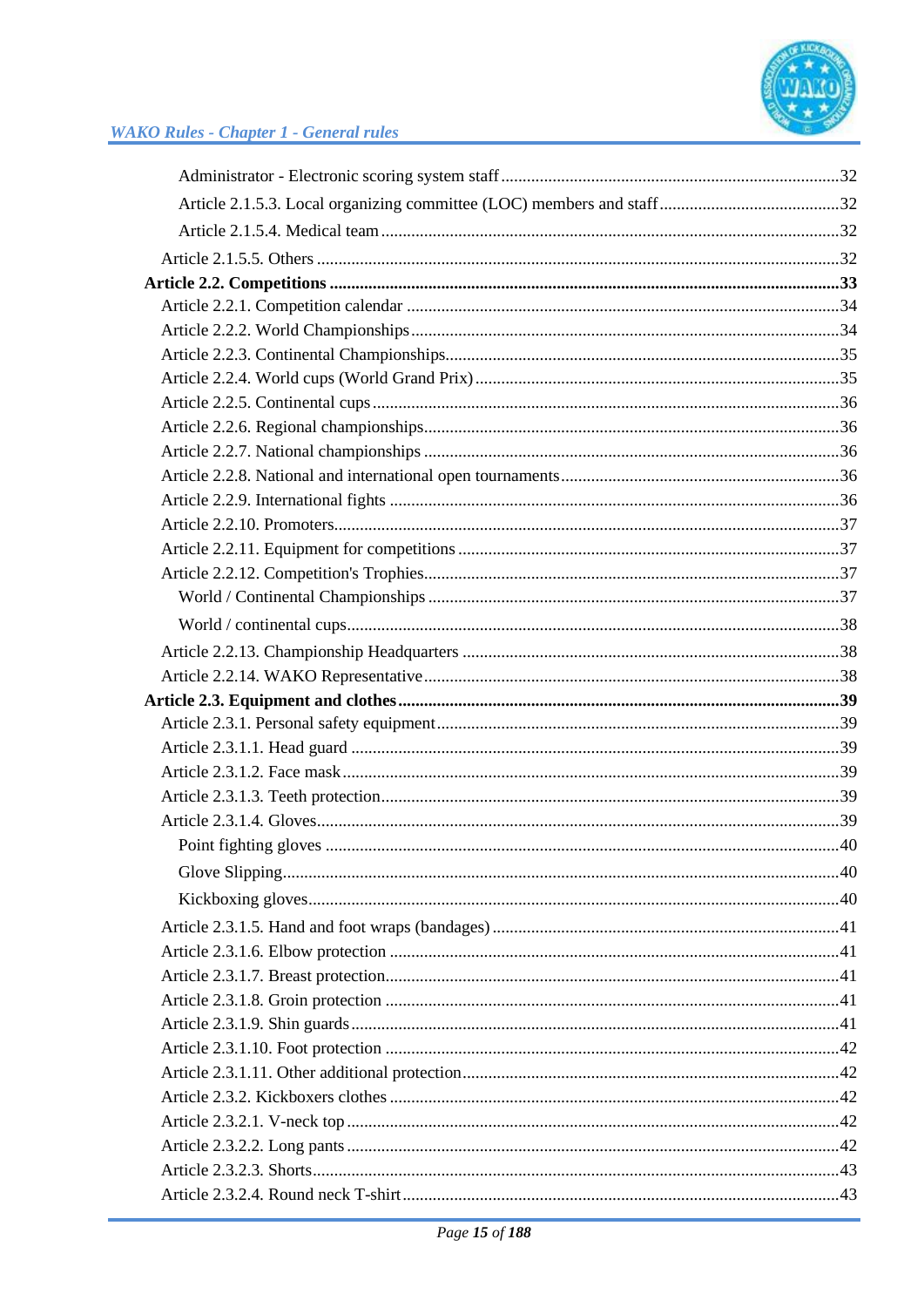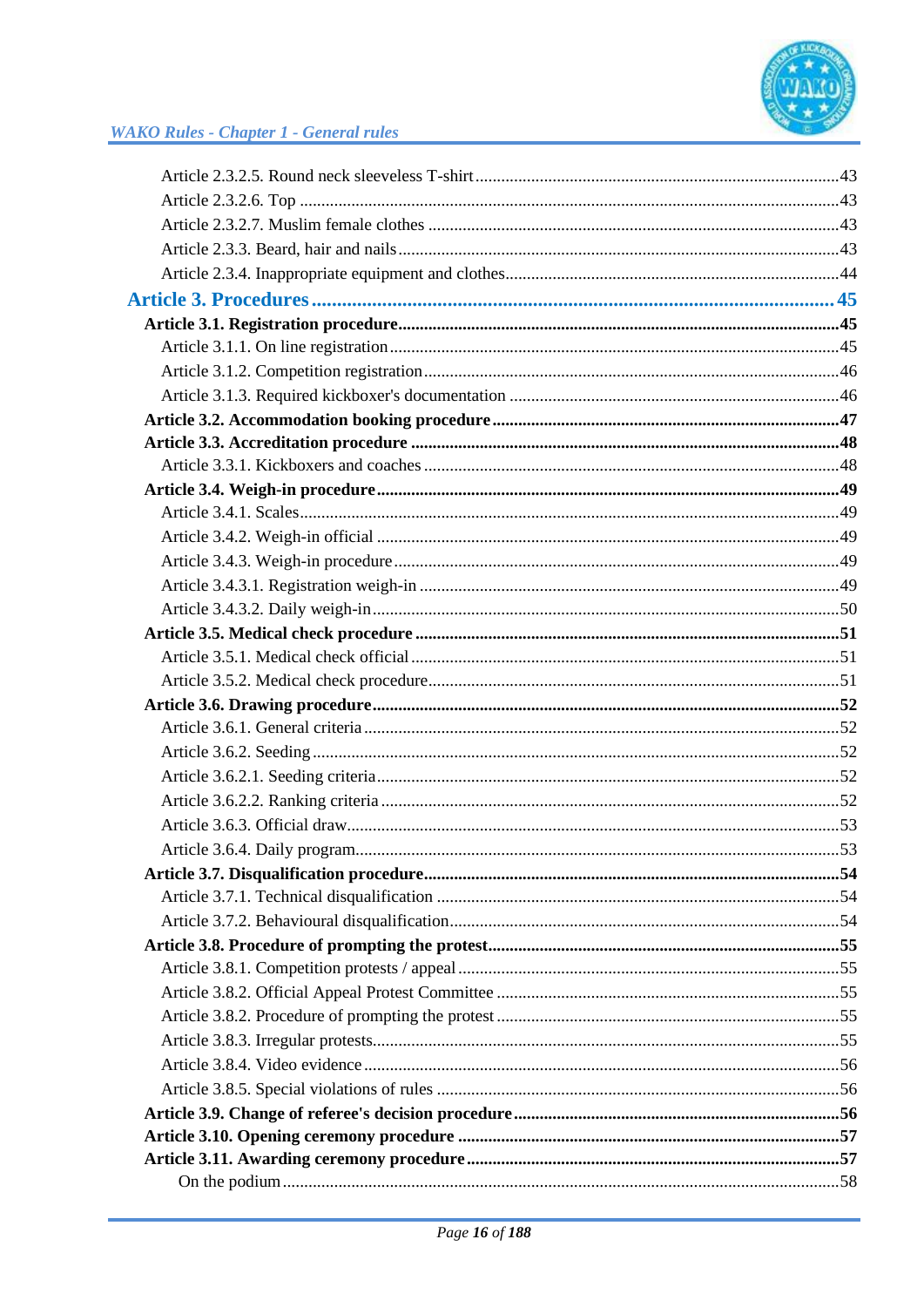

| Article 5.2. Participation of WAKO members in other dissident organizations |  |
|-----------------------------------------------------------------------------|--|
|                                                                             |  |
|                                                                             |  |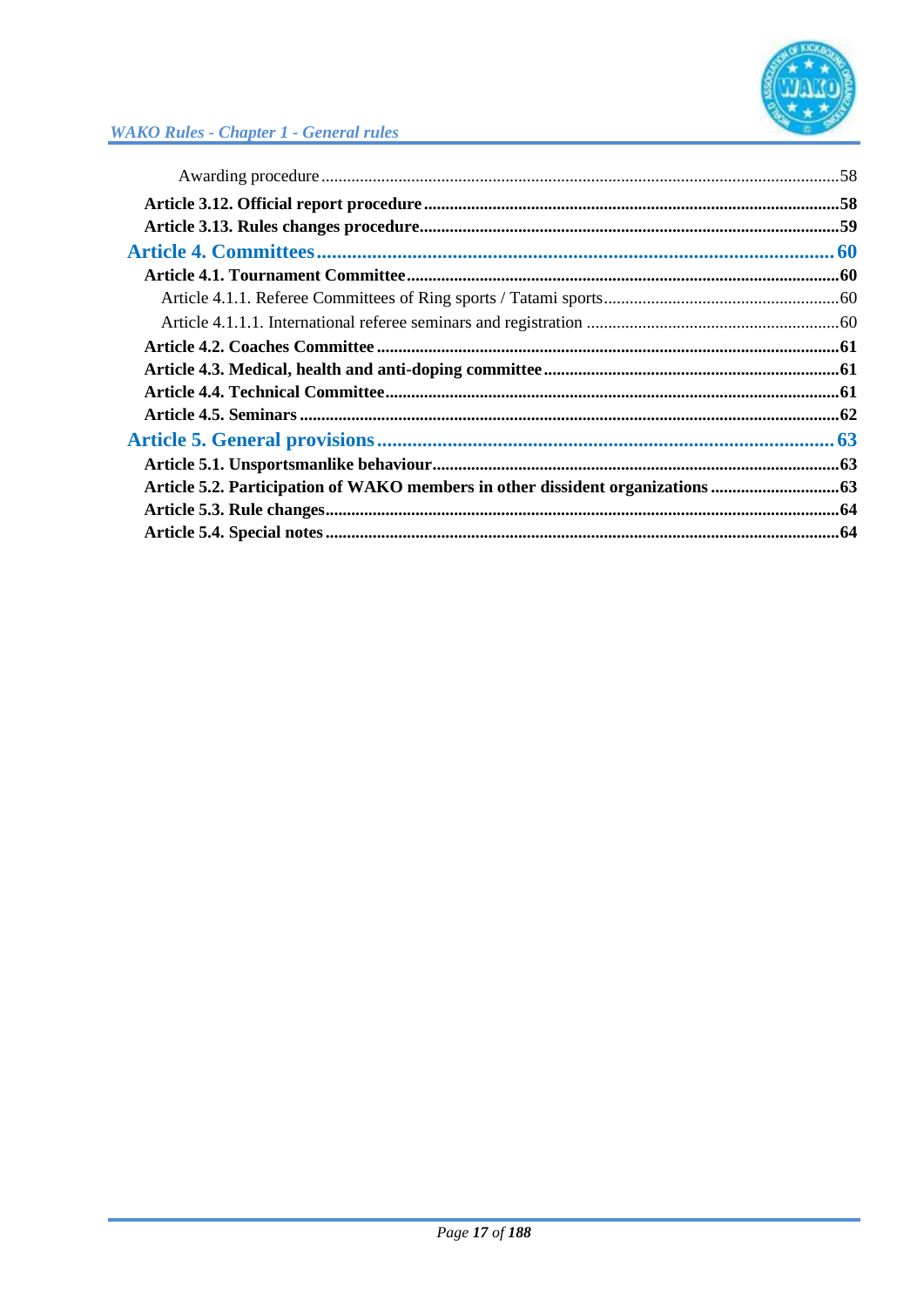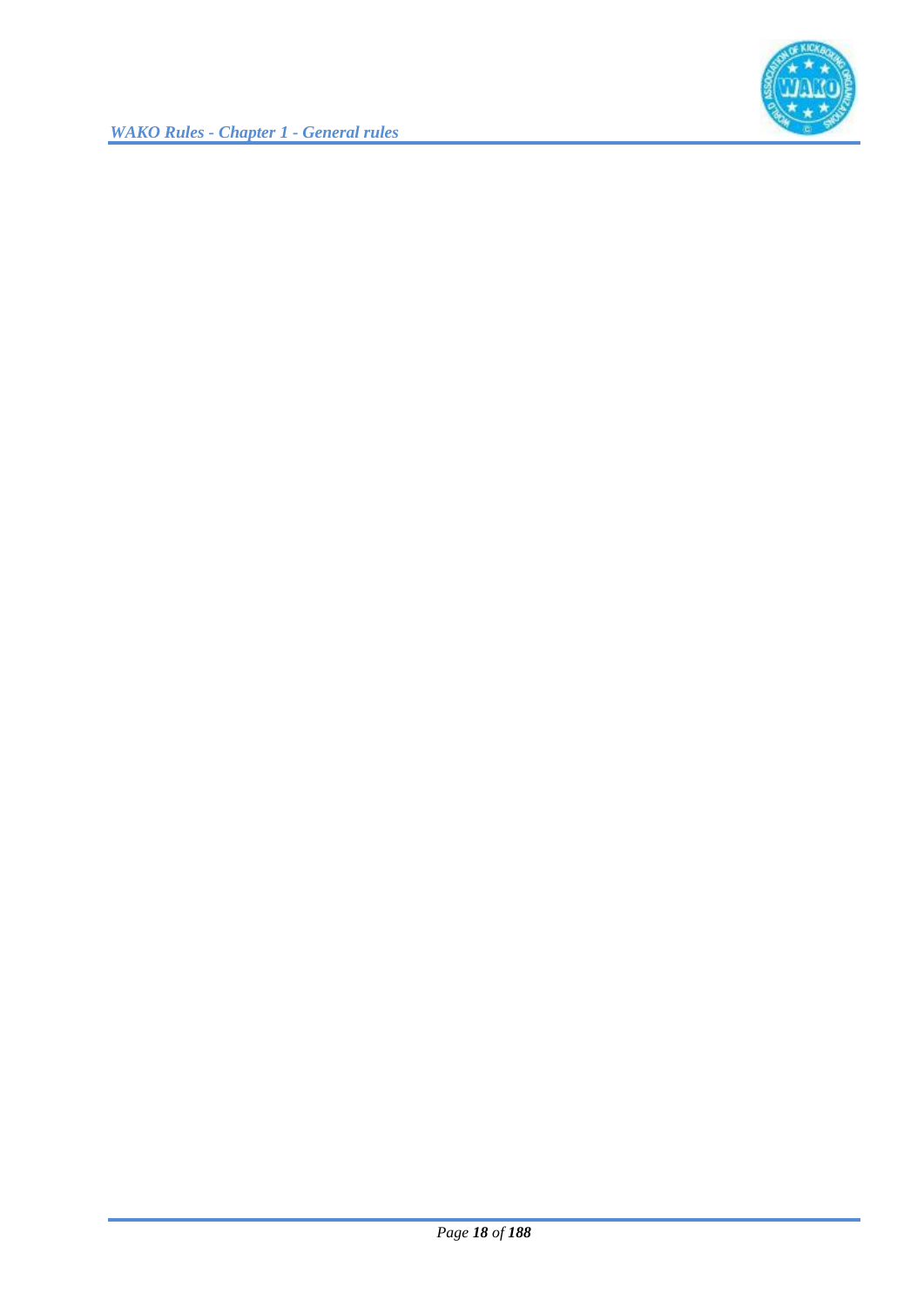

# <span id="page-18-0"></span>**Article 1. Definition of kickboxing sport**

**KICKBOXING** is modern contact fighting sport, which includes several clearly defined disciplines:

- POINT FIGHTING (PF),
- LIGHT CONTACT (LC),
- KICK LIGHT (KL),
- FULL CONTACT (FC),
- LOW KICK (LK),
- K1 STYLE  $(K1)$
- MUSICAL FORMS (MF).

Kickboxing disciplines are divided in two main groups based on specific rules applied on each group. Main characteristic which determines group is allowed hand and leg technique, strength of allowed techniques and competition area.

Groups are:

**TATAMI DISCIPLINES**, include PF, LC, KL, MF where it is allowed to use hand and leg techniques equally with controlled force/contact. The basic intention of kickboxer is to defeat his opponent by scoring more points than his/her opponent. Fighting area is called TATAMI.

**FORMS** is a specific group of tatami disciplines where kickboxers are performing kickboxing techniques with or without music where his intention is to show fight with imaginary opponent. Performing area is called TATAMI.

**RING DISCIPLINES**, include FC, LK, K1 where it is allowed to use hand and leg technique equally with the full power. Basic intention of kickboxer in these disciplines is to defeat his opponent by stoppage or winning more points. Fighting area is called RING.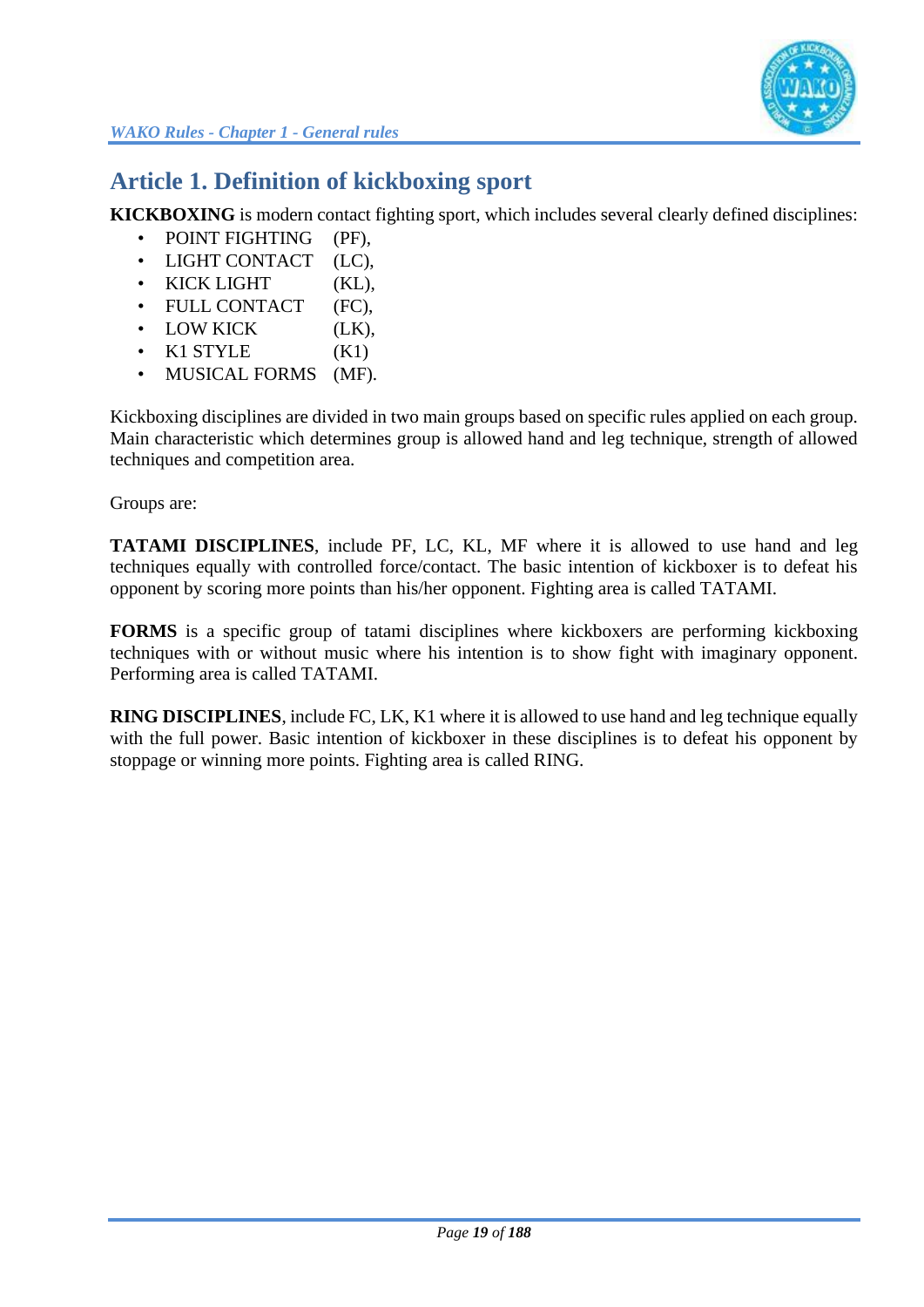

# <span id="page-19-0"></span>**Article 2. Definitions**

# <span id="page-19-1"></span>**Article 2.1. Participants in kickboxing sports**

All participants in kickboxing must act with honour, fair play, respect and honest and in accordance with these rules and the WAKO Statutes and By Laws as adapted time to time.

Participants in kickboxing sports are recognized as a: kickboxer, coach, referee and official

#### <span id="page-19-2"></span>**Article 2.1.1. Kickboxer**

KICKBOXER is an athlete who practice and participated in kickboxing competitions respecting and behaving in accordance with these rules.

#### <span id="page-19-3"></span>**Article 2.1.1.1. Registration of kickboxers**

Kickboxer must be registered in WAKO recognized national federations. Only registered kickboxers are allowed to participate in any WAKO kickboxing competitions.

For competitions kickboxer must be in possession of valid medical certificate stating "fit to fight", not older than 1 year.

#### <span id="page-19-4"></span>**Article 2.1.1.2. Age categories**

Kickboxers are divided in age and weight categories which are defined in Ring General Rules and Tatami General Rules.

Age is determined by the **year of birth**.

Legitimating - positive proof of age will be required at all championships (passport or ID-card).

| Age categories are:            |      |                       |
|--------------------------------|------|-----------------------|
| <b>CHILDREN</b>                |      | (CH) (boys and girls) |
| YOUNGER CADETS                 | (YC) | (boys and girls)      |
| <b>OLDER CADETS</b>            | (OC) | (boys and girls)      |
| <b>JUNIORS</b>                 | (J)  | (male and female)     |
| YOUNGER JUNIORS                | (YJ) | (male and female)     |
| <b>OLDER JUNIORS</b>           | (OJ) | (male and female)     |
| <b>SENIORS</b>                 | (S)  | (male and female)     |
| <b>MASTER CLASS (VETERANS)</b> | (V)  | (male and female)     |
|                                |      |                       |

**CHILDREN category (CH):** 7,8 and 9 years old. the age group is determined by the year of birth. In the year of the competition, the kickboxer can be 7, 8 and 9 years old. Children can participate in tatami disciplines point fighting and musical forms.

**YOUNGER CADETS Category (YC)**: 10, 11 and 12 years old. The age group is determined by the year of birth. In the year of the competition, the kickboxer can be 10, 11 and 12 years old. Younger cadets can participate in tatami disciplines point fighting and musical forms.

**OLDER CADETS Category (OC)**: 13, 14 and 15 years old. The age group is determined by the year of birth. In the year of the competition, the kickboxer can be 13, 14 and 15 years old. Older cadets can participate in tatami disciplines point fighting, light contact, kick light and musical forms.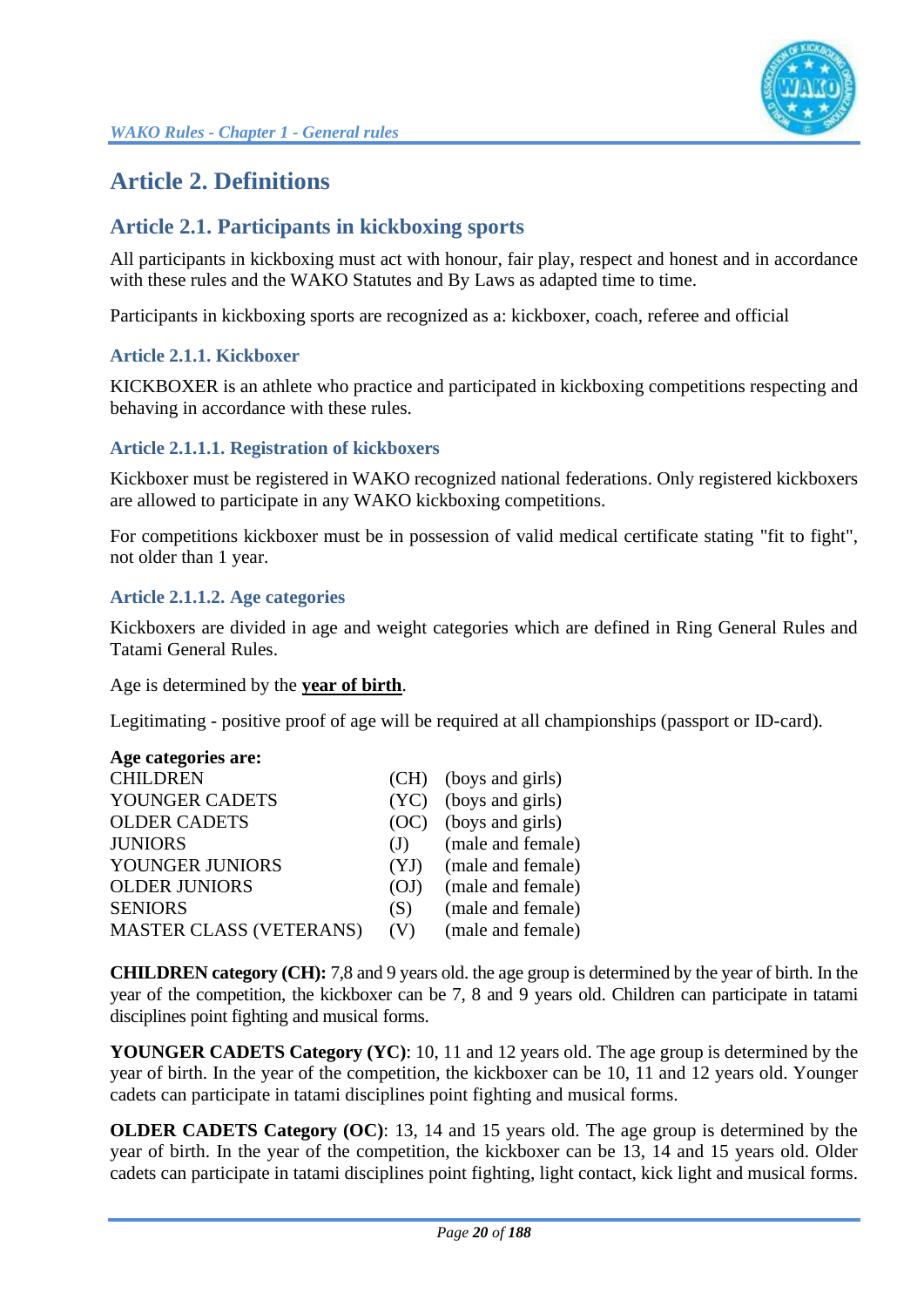

**JUNIORS Category (J):** 16, 17 and 18 years old. The age group is determined by the year of birth. In the year of the competition, the kickboxer can be 16, 17 and 18 years old. Juniors can participate in tatami disciplines point fighting, light contact, kick light and musical forms.

**YOUNGER JUNIORS category (YJ):** 15 and 16 years old. The age group is determined by the year of birth. In the year of the competition, the kickboxer can be 15 and 16 years old. Younger juniors can participate in ring disciplines: full contact, low kick and K1 Style

**OLDER JUNIORS category (OJ):** 17 and 18 years old. The age group is determined by the year of birth. In the year of the competition, the kickboxer can be 17 and 18 years old. Older juniors can participate in ring disciplines: full contact, low kick and K1 Style

**SENIORS category (S):** 19 to 40 years old. The age group is determined by the year of birth. In the year of the competition, the kickboxer can be from 19 to 40 years old. Seniors can participate in all kickboxing disciplines.

**MASTER CLASS (VETERANS) category (V):** 41 to 55 years old. The age group is determined by the year of birth. In the year of the competition, the kickboxer can be from 41 to 55 years old. Master class (veterans) can participate in tatami disciplines: point fighting, light contact and kick light

#### **Clarifications and exceptions**

- Children, younger cadets and older cadets can compete only in their age categories.
- Juniors (in tatami disciplines) and older juniors (in ring disciplines) can compete in senior categories only if kickboxer is already 18 years old
- If an older junior and junior competes at World or Continental Championships in senior category than kickboxer cannot go back competing as older junior or junior again and must stay within the senior categories going forward at all world and continental championships.
- Older junior and junior who has competed as a senior at World or Continental championship can continue to compete as a junior in all other international events, excluding the above.
- A children, younger cadets, older cadets or juniors can only participate within a team in the age category applicable to him as an individual.
- If any kickboxer in Master class (Veterans) category would like to fight in senior category kickboxer must be in possession of all medical check-up and certification declaring he's fit to fight and ask for a special authorization released by WAKO HQ to participate at World and Continental Championships and World Cups. For other competitions he/she has to have a special authorization released by National federation.
- Kickboxers participate at World and Continental Cups and other open international and national tournaments can move between categories / weight classes (maximum one above) as long as it is a division above kickboxer's weight.

#### <span id="page-20-0"></span>**Article 2.1.1.3. Beginners**

- Beginners are young kickboxers who have been training kickboxing for less than 1 year, have a maximum of 5 participations in cups and open tournaments and has never competed in regular categories.
- Cups and open tournaments can also host competitions for beginners. Not at championships (World, Continental and National Championships).
- If during the fight a young kickboxer is shown to have significantly greater knowledge and skills, and in order to protect the opponent, the Central Referee may call all judges, the Chief referee of the tatami and the Supervisor and decide by majority decision whether a competitor is a beginner or not.
- If a majority decides that a competitor is not a beginner, he or she will be disqualified.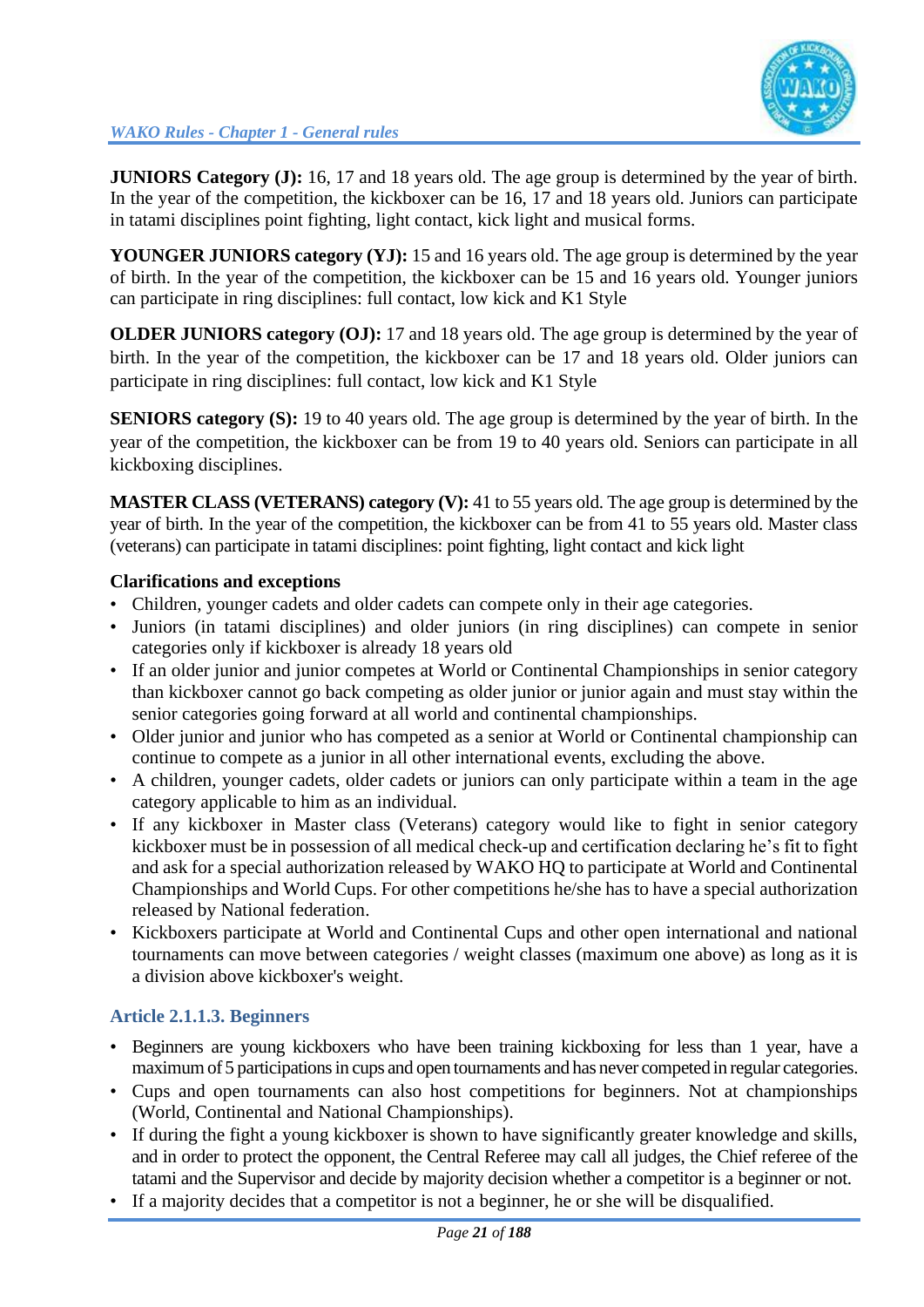#### <span id="page-21-0"></span>**Article 2.1.1.4. Nationality of kickboxer**

- At the World and Continental Championships, kickboxers must represent nationality for the country they represent, showing the official personal identity document (passport or ID or official residence card of permanent residence in the country they want to represent).
- Under special circumstances a kickboxer who already represented one national team on continental or world championships in any age category can change representation to another national team one time but the requirements for that is:
	- Official national confirmation of permanent residence in their new country.
	- The change of representation must be applied on to WAKO HQ, explaining the reason for the change at least one month in advance of the event
	- There must be a written agreement formal acceptance by the original country of origin.
	- Any speculation for such representation will not be allowed. Such can be punished for the kickboxer as well as for the national federation of new country.
	- Kickboxer cannot switch back again and participate for his origin or any other country in the future.
	- A kickboxer having two passports form different countries can only make a switch one time.
	- If kickboxer who already represented national team changing representation, it must be done according to a written agreement between the countries and applied to WAKO HQ for Written Approval.
	- At weigh-in official personal identity document must be shown to the registration/weigh-in officials in charge.
	- In Continental Championships competitors from other continents are not allowed to participate.

# <span id="page-21-1"></span>**Article 2.1.1.5. Health and security of kickboxers**

- WAKO is an official member of WADA, having fully adopted the World Anti-Doping Code. Every kickboxer, coach and official is obliged to understand, adapt and respect the WADA Code both in and out of competition.
- Any Kickboxer refusing to submit to a medical examination or anti-doping test before or after a fight, can be immediately disqualified or suspended pending full hearing. The same will occur in the case of an official encouraging such a refusal.
- Athletes who are chosen to be part of the WAKO Registered Testing Pool (RTP) are required to follow the instructions of WAKO Anti-doping Director and related service providers, which include the filling out the Competition Whereabouts form and forward it to the Anti-doping Director. Failure to comply will as a result of automatic suspension of their ranking and will lead to consequences as per the Code
- WAKO allow a maximum of 2 fights per day, during Continental or World Championships, World Cups and A/B/C Class events. in all ring sports, while there is no limited number of fights in the Tatami sports.
- A kickboxer will be allowed to fight in an International competition only after having been declared fit for it by a appointed doctor, recognized by the Federation under whose name the competition takes place, or by the Medical Committee of WAKO during Continental and World Championships.
- A medical physical examination is mandatory for each kickboxer
- Each kickboxer to participate in an international tournament must have an official statement from kickboxer's National Federation, attesting that kickboxer passed a pre-participation screening following kickboxer's national laws and WAKO Medical Rules and kickboxer is fit to take part to the current WAKO event. The "WAKO Medical Certification" form must be used for this purpose (see Appendix 19). This statement must be written in ENGLISH (no other languages are accepted), with the signature and stamp of both the Doctor appointed by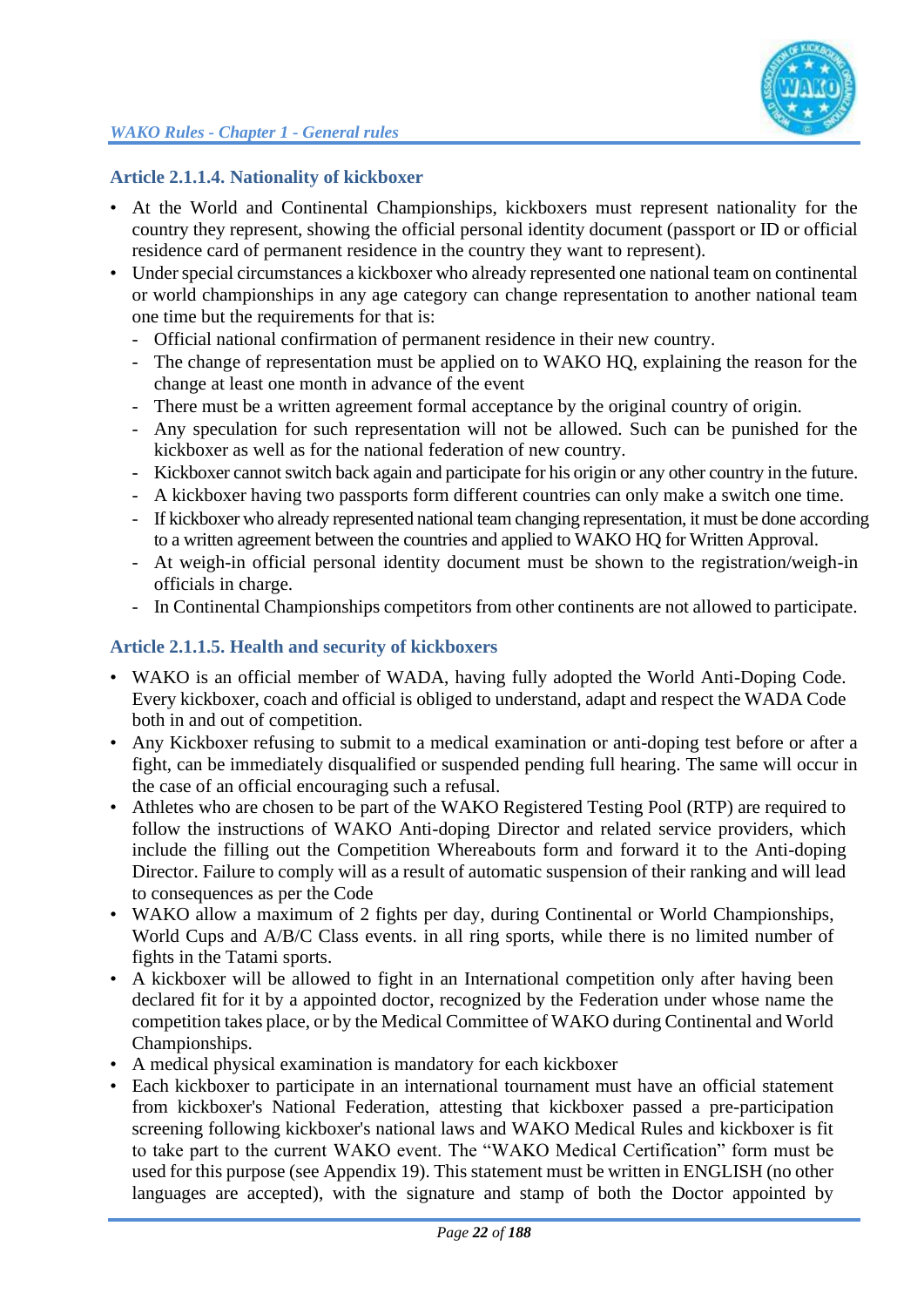

kickboxer's National Federation (in accordance with National laws) and the President and/or Secretary General of kickboxer's National Federation and must be individual (a list of fit athletes will not be accepted). Each kickboxer must give personal certificate to the visiting doctor after the weigh-in. The examining doctor will look after the validity and will decide on the appropriateness of each certificate. To participate in national championships and tournaments he must have a medical certificate issued according to national medical law and rules.

- The minimum exams and instrumental ascertainment for the release of WAKO Medical certificate are reported in the Appendix section.
- WAKO Medical certificate is valid for one year only. If the kickboxer has sustained a concussion, a serious injury, KO or TKO since the last medical certificate was issued, a new certificate is necessary.
- Each kickboxer to participate in an international tournament has to fill the "WAKO Medical Questionnaire", about kickboxer's medical history, and the "WAKO Liability Waiver" form.
- Any female kickboxer (14 year and older) must provide a "WAKO Non-pregnancy Declaration" to the visiting doctor after the weigh-in using the form in the Appendix 23.
- Any kickboxer who has dental brace must provide a "WAKO Dental Brace Certificate", issued by kickboxer's orthodontic surgeon who consider that kickboxer will be at no more risk than any other person taking part in kickboxing competitions in accordance with the WAKO rules.
- Without these forms ("WAKO Medical Certificate", "WAKO Health Questionnaire", "WAKO Liability Waiver", for female kickboxers "WAKO Non-pregnancy Declaration", and for kickboxer who has dental brace "WAKO Dental Brace Certificate") adequately filled, the athlete is not allowed to compete.
- Certificates and Medical forms can be submitted online in advance, in case WAKO has adopted a dedicated web-based computer system.
- A kickboxer will not be allowed to take part in a fight if they have a bandage on a wound, a cut, an injury, an ulceration, a laceration or blood flowing on the head or face, nose and ears included. They may be allowed to fight if the ulceration is protected by Collodion. This decision will be made by the doctor who examines the kickboxer on the day of the competition
- WAKO refers to its Medical Procedures and Health Security Guidelines that takes care of:
	- Introduction
	- Anti-Doping
	- Weight-Reduction and Nutrition Methods
	- Medical Fitness Certificate -Examinations
	- Medical Check before competitions
	- Medical Suspensions
	- Medical Personnel
	- Health Security at competitions
- An appointed doctor (qualified doctor with recognized experience in combat sports) must be present during and throughout the competition and must not leave their place before the end of the last fight or before the inspection of kickboxers who took part in it.
- In a tournament there must be a minimum of two ambulance personnel on site
- If a female Muslim declares to participate in any WAKO competition respecting and in accordance with her religion, must give their written consent to WAKO that in case of emergency (injuries, cuts etc.); the medical staff on duty can proceed to any urgent and deemed necessary examination of the individual if needed.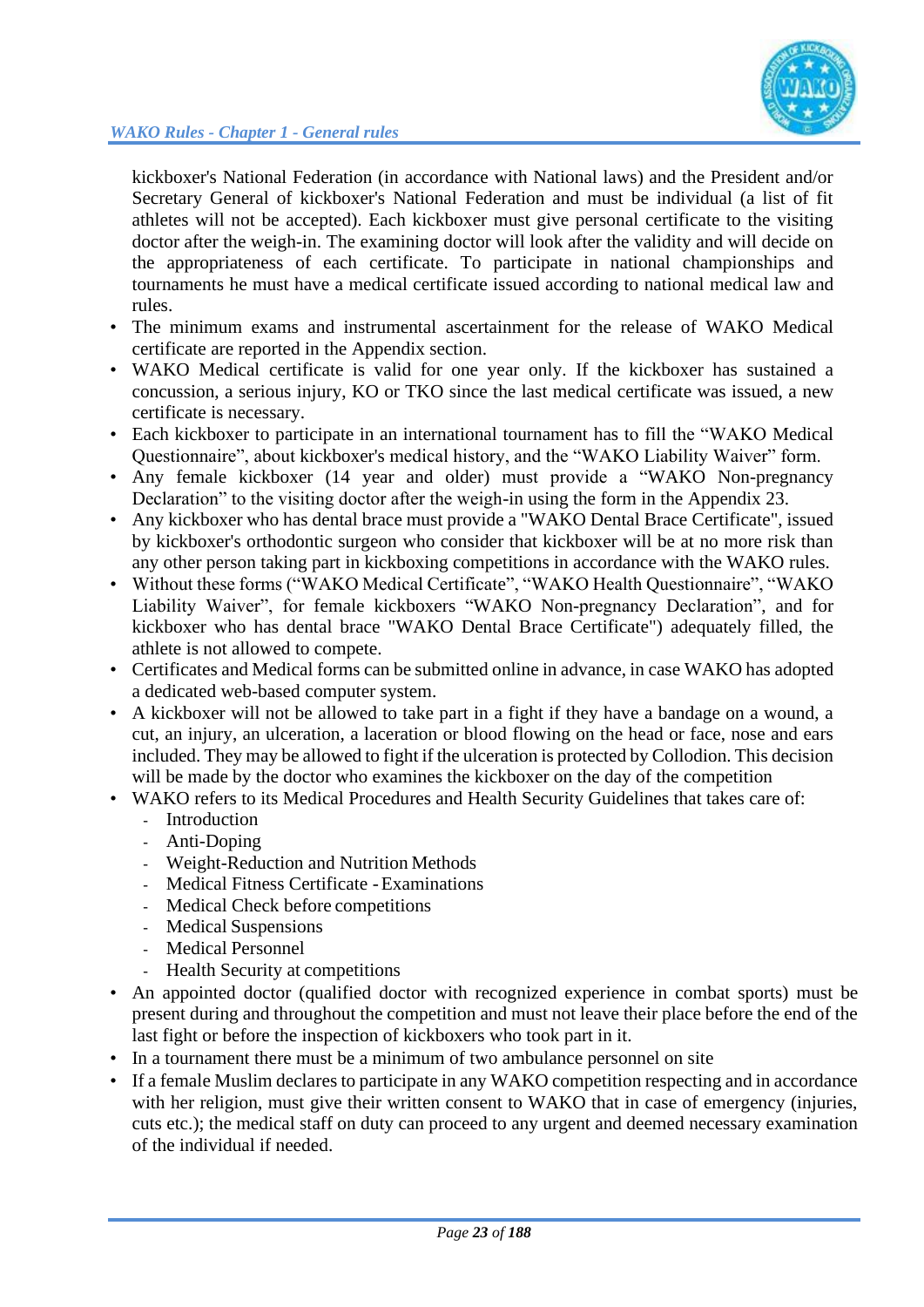

#### <span id="page-23-0"></span>**Article 2.1.2. Coaches**

- Coach is kickboxing expert who is educated and appropriately licensed for the sport of kickboxing. To participate in World and Continental championships and World cups, coach have to be licensed by WAKO IF. To participate in other international and national championships and kickboxing tournaments coach have to be licensed by national federation according national law and rules.
- Education and licencing are provided in front of World / Continental Championships and Cups by WAKO IF
- The purpose of seminars organized and leaded by Coach committee chairman and members is to teach, improve, share and spread knowledge, experiences and informing on newest developments in kickboxing sport.
- The seminars will deal with each kickboxing discipline according to actual WAKO rules to make sure that all coaches work in way which is important for the WAKO development
- Seminar should contain:
	- Verbal, video, PPT or any other way of introduction, presentation and explanations basic on development of kickboxing sport.
	- Verbal explanation of main issues that normal causes problem in order to harmonize the coaches.
	- Written tests/exams.
	- Registration.
- All coaches have to be registered on WAKO Membership system and duly licenced to coach
- Coaches must wear the national team / club's track suit, long trousers and training shoes.
- Coach is obliged to bring to the fighting area (ring or tatami): towel, plastic bottle of water to be used for drinking and mouth wash only. No other type of water bottle is permitted at fighting area (tatami or ring) for use by the kickboxers or coaches (glass bottle is forbidden).
- It is not allowed to carry bags or backpack, but it is allowed to carry a small document bag around the waist
- It is not allowed to wear cap or hat, sleeveless shirts, shorts, and slippers
- It is not allowed to wear clothes or parts of clothing from any other sports as well as clothing marked with logos or signs of other sports, or the characteristic uniform of any other sport
- A coach must obey the following rules during the fight:
	- Kickboxer must have one or maximum two coaches in his corner to assist him during the fight
	- They must be 18+ years old.
	- Only one coach may get into the fighting area.
	- Coach is not allowed to entering into ring or on tatami before or during the fight. Only during the breaks.
	- The coach must remain seated at all times on the chair provided and must not interfere or disrupt with the smooth running of the fight by gesture or deed. It's strictly prohibited to put arms on the platform, to stand up or enter the fighting are, including even the stairs, during the fight.
	- If the coach notices a material mistake of the Central Referee, an mistake in measuring time or recording points and results, the coach has the right to stand up and show to the Central Referee a T sign with his palms (Time) and request the break of the fight and correction of the material mistake. The coach has the right to request a break and correction of a material mistake 2 (TWO) times in one fight. The coach has no right to request a change in the Central referee's or Judge's decision which is not a material mistake. If the coach complains or comment to the Central referee's or Judges decision he will be warned.
	- Coach can abandon the fight on behalf of his kickboxer by tossing the towel into the fighting area, if the kickboxer is in trouble, except while the Central referee is counting a kickboxer.
	- The coach cannot make any comment to a referee or Judge on or off the competition area during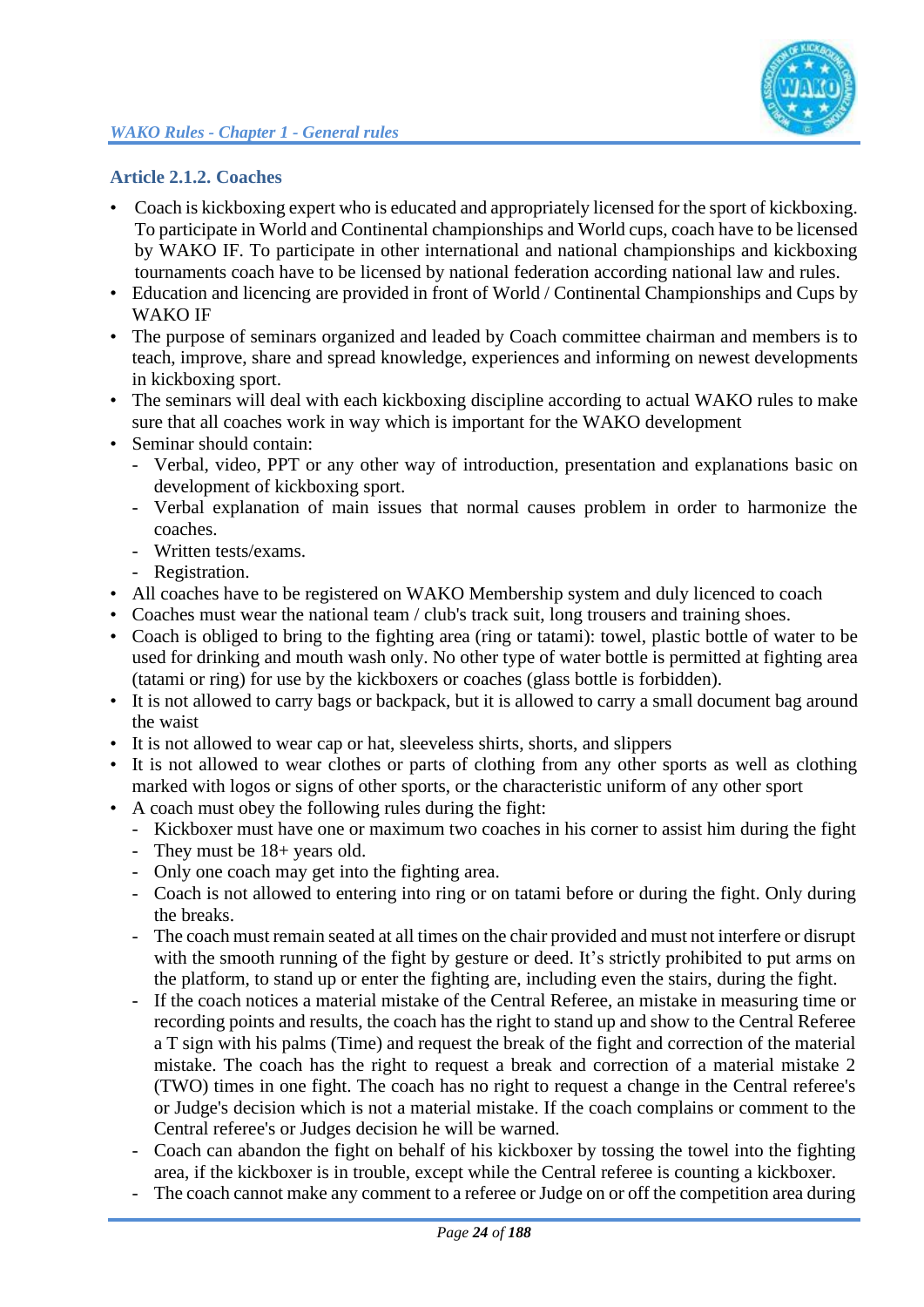or after the fight/competition.

- Coach can give short advice and encouragement to the kickboxer during the round but not loudly or yelling
- During the fight the coach can't be on the ring platform or on the tatami. If the coach during fight steps on the tatami or enters the ring, coach will be disqualified from this fight
- Coach must, before each round, remove stools, towels, buckets, etc.
- Any coach or official is not allowed to encouraging or prompting the spectators to give signs of advice or encouragement to a kickboxer during a round. If behaving like this coach or official can be suspended from their function in the competition in course.
- A coach who violates the rules may receive a warning or be disqualified by the Central referee for bad behaviour and prevented from coaching during the fight, day or whole event, following consultation and agreement of the Technical committee of the competition
- It is not allowed to fight without a coach. If they are removed by the referee, they must be replaced in two minutes.

#### <span id="page-24-0"></span>**Article 2.1.2.1. Coaches' behavior**

- The Central referee after two verbal warnings has right to disqualified from the fight the coach who does not obey his orders following a majority decision of the judges and supervisor.
- In case that disqualified coach continues with violation of rules, act aggressive towards officials, other coaches, kickboxers or spectators, Chief referee has right to disqualified him for all fighting day of competition. In such a case, the Chief referee must initiate disciplinary procedure.
- In case that coach disqualification is for whole day or the entire tournament, Chief referee of this fighting area must inform against coach to the WAKO HQ in written form, and the office must carry out the procedure in accordance with the applicable regulations. Disciplinary committee will prosecute such a case.

#### <span id="page-24-1"></span>**Article 2.1.3. Referees and judges - general**

- REFEREE is kickboxing educated and licensed official whose basic task is to implement these rules during kickboxing competitions.
- It is MANDATORY for referees and judges to participate in international kickboxing championships and tournaments to speak a minimum of English to communicate during the championships.
- English is the official language of WAKO and its referees in all international kickboxing championships and tournaments. In competitions at national or local level, the official language of the national federation may be used in official communication.
- All International referees (A/B) Class must have a good capability of speaking and reading English.
- Before, during and after their work on any kickboxing tournaments referees and judges will respect Referees' Code of Conduct and all rules of WAKO IF

#### **Age limit for referees and judges**

The official age for officiating at WAKO title tournaments as Central referee or Judge has to be 21 years minimum. There is no age limit for WAKO Referees and Judges as long as they are medically fit and healthy and can perform their duties on tatami or in the ring.

#### <span id="page-24-2"></span>**Article 2.1.3.1. Supervisor**

• Supervisor is named by Chairman of WAKO Referee Committee for each international WAKO competition among referee committee members or the best referees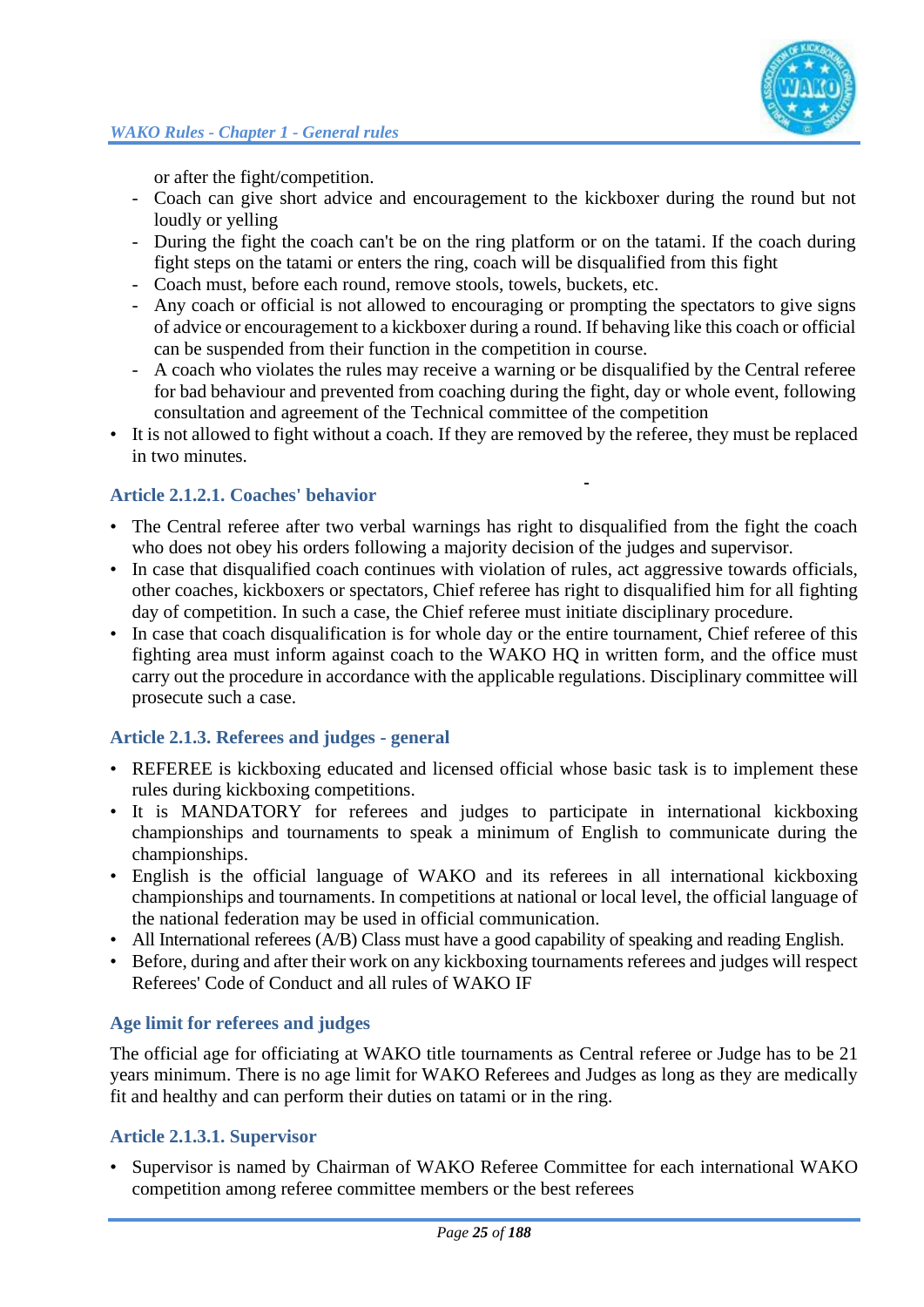

- Supervisor's main goal is to supervise work of observers and chief referees and to ensure that competition is conducted in accordance to WAKO Rules.
- Supervisor is the member of tournament Appeal protest committee.
- In the event of a formal protest, if the Supervisor is from a country from which one of the fighters whose protest was protested is excluded from resolving the protest and will be replaced by another member of Referee Committee.

#### <span id="page-25-0"></span>**Article 2.1.3.2. Observer**

- Observer is named by Chairman of WAKO Referee Committee for two or more fighting areas on each international WAKO competitions
- Observer's main goal is to supervise work of chief referees on fighting areas that are under his responsibilities and to ensure that competition on that areas is conducted in accordance to WAKO Rules.
- Observer is the member of tournament Appeal protest committee.
- In the event of a formal protest, if the Observer is from a country from which one of the fighters whose protest was protested is excluded from resolving the protest and will be replaced by another member of Referee Committee.

#### <span id="page-25-1"></span>**Article 2.1.3.3. Chief referee**

- The Chief referee on WAKO World and continental championships and World and Continental cups is named by WAKO Referee Committee among the referees for each fighting area. On the other kickboxing tournaments Chief referees is named by organizer national federation's chief referee.
- His main goal is to:
	- organize work of Central referees and Judges making sure that all activities are according WAKO Rules.
	- organize the Central referees and judges according to the nationalities of kickboxers and to observe every single fight in order to be ready to educate referees and judges in case of mistakes or to be able to handle protests. They can alternate their role.
	- responsible for the correct compilation of the draw list with results, and at the end they will sign the draw list and give it to the ring and tatami coordinators.
- Chief referee is the member of tournament Appeal protest committee
- In case of protests, they must follow procedures and they make a first-level decision. If the protester is not satisfied with their decision, the Chief Referee will explain all details of the protest to the tournament Appeal protest committee, who make a final decision.
- In the event of a formal protest, if the Chief referee is from a country from which one of the fighters whose protest was protested is excluded from resolving the protest and will be replaced by a Chief referee from another fighting area.
- Chief referee supervises Central referees and judges and can change a Central referee's decision only in case of a "material mistake".
- In musical forms the Chief Referee will give the signal to competitors to start performing and they coordinate the work of other judges.
- <span id="page-25-2"></span>• Chief referee must speak fluently English.

#### **Article 2.1.3.4. Central referees**

- Central referee is named by chief referee for each fight on the tatami or in the ring
- The main goal of the central referee is to ensure that the fight is conducted in accordance with WAKO Rules and with the maximum safety of both kickboxers.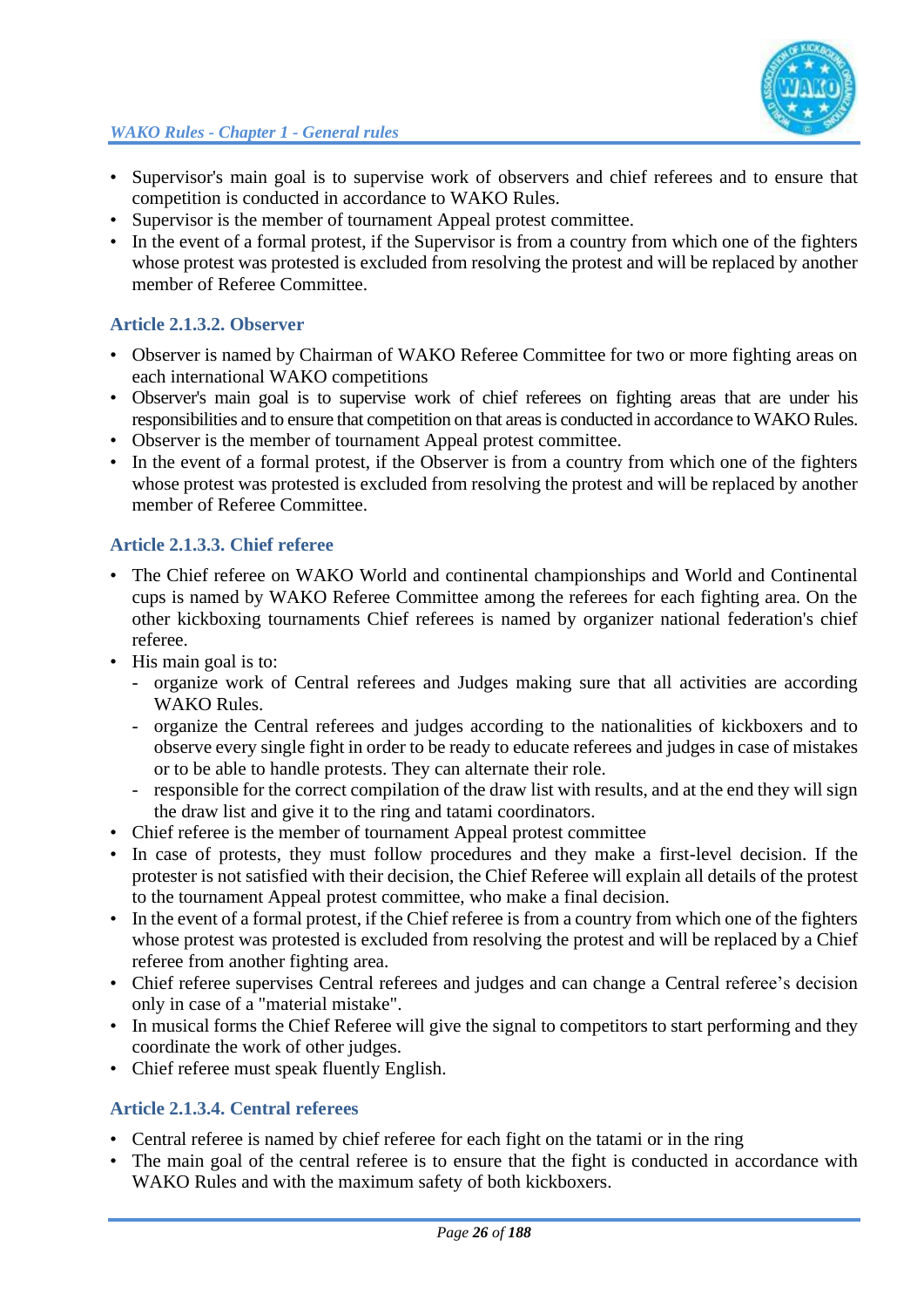• Only the Chief referee and the Supervisor / Observer can change a Central referee's decision only in case of "material mistake"

#### <span id="page-26-0"></span>**Article 2.1.3.5. Judges**

- Judge is named by chief referee for each fight on the tatami or in the ring
- The main goal of the judge is to score separately points achieved by both kickboxers during the fight
- Judge scores only what he sees.
- Only the Chief Referee and the Supervisor / Observer can change a judge's decision if he confirm he has made a mistake and switched the score.

#### <span id="page-26-1"></span>**Article 2.1.3.6. Timekeeper**

- Time keeper is named by Chief referee for each fight on the tatami or in the ring
- The main goal of time keeper is to measure the fight time (active fighting time with breaks, the start and stop of the fight, medical time, walk over time), in accordance to the WAKO rules.
- He will be seated at fighting area (ring or tatami) central table.
- Ten seconds before the beginning of each round, he will give the order "Seconds out."
- He will give the signal for the beginning of the round by raising the hand.
- He will give the signal for the end of each round by ringing the gong or by throwing pad in side of the fighting area (ring or tatami).
- He will announce the number of the round, before it starts.
- He will stop the measuring the time of the fight temporarily, when asked to do so by the Central referee.
- He will keep track of extra time with a watch or a stop watch.
- If, at the end of a round in the ring disciplines, a kickboxer is on the floor, and the Central referee is counting him out, the gong must ring at the end of two minutes, even if Central referee must finish counting.

#### <span id="page-26-2"></span>**Article 2.1.3.7 Scorekeeper**

- Score keeper is named by Chief referee for each fight on the tatami or in the ring
- Main goal of score keeper is to records all scores, warnings and penalties given by the Central referee
- In addition to entering the data into a computer scoring system, the score keeper records the results and marks the winner on the draw sheets or on a fighting schedule sheet.
- One of the roles of scorekeeper is a role of announcer for fighting area.

#### <span id="page-26-3"></span>**Article 2.1.3.8. Announcer**

- Before the fight they call the kickboxers to the Ring or on Tatami. First, he calls the kickboxer in the red corner and after he calls the kickboxer in the blue corner.
- At championships and cups, the announcer will call the next two kickboxers to prepare for the next fight.
- After calling the kickboxer three time, and they do not arrive at the ring / tatami, he will give the order for the time keeper to start the timer.
- If the kickboxer does not arrive within the two (2) minutes, the Chief referee will give a sign to the Central referee and announcer who will announce the winner of fight by opponent's WO.
- In musical forms competitions, they will read loudly each mark of judges.
- Announcer on the fighting area tatami / ring will be scorekeeper.

#### <span id="page-26-4"></span>**Article 2.1.3.9. Kick counter**

- Kick counter is named by Chief referee for each full contact fight in the ring
- Kick counter is mandatory in all official WAKO authorized competitions in full contact discipline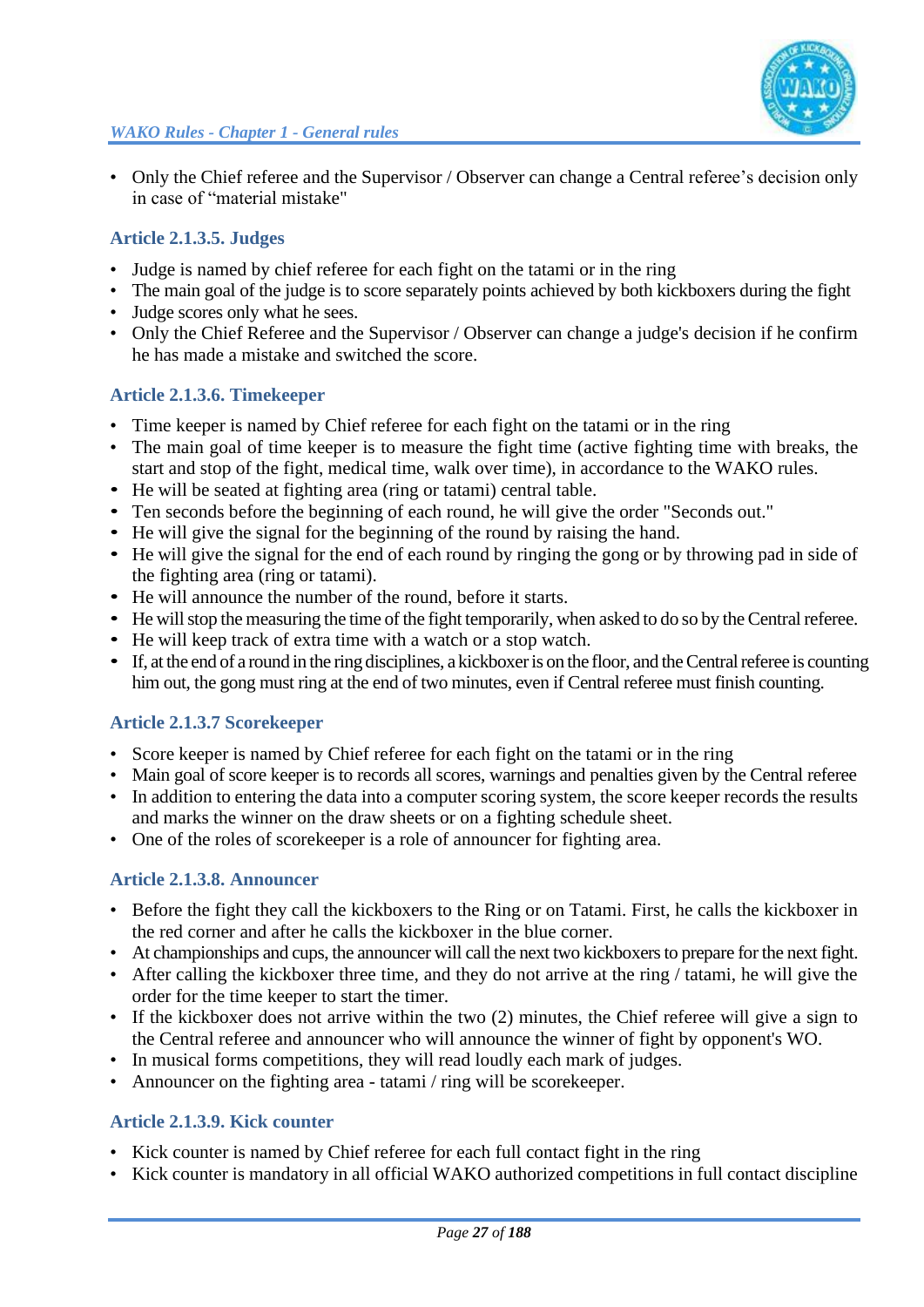

- A kick-counter is a Judge who sits in neutral ring corners (when the electronic scoring system is not used) or near the Time Keeper (when the electronic system is used). The coaches must be able to see the counter, if the electronic scoring system is not used.
- Main goal of Kick counter is to register valid kicks during each round of full contact fight
- Kick counter reports to the Central referee after every round number of missing kicks of each kickboxer.
- It is mandatory that the kick-counter uses a board with visible red and blue numbers (when the electronic system is not used).

#### <span id="page-27-0"></span>**Article 2.1.3.10. Referees and judges - general**

- Each fight on an international championships and kickboxing tournaments is scored by three international Judges (except PF where there is one Central referee and two judges).
- To ensure neutrality, the Central referees and the three Judges for each fight will be selected by the Chief referee with overall responsibility of the fighting area, according to the following rules:
	- In no way may two of the Judges / Central referees of the same fight come from the same country on WAKO World and continental championships and World and continental cups unless it is due to an uncontrollable reason.
- The three Judges will be seated away from the spectators and close to the fighting area.
- Positions of each of three Judges must be suitable in order to allowed them to have clear vison of the fighting area.
- In PF the Central Referee and two judges with their position in the triangle ensure that at least two of them clearly see the performance of the technique in the fight.
- The rest of the judges should be seated in barrier of a distance from the fighting area, so they don't have any possibility to influence the ongoing fight, if something happens. The Chief Referee and Supervisor must solve the issue without influence of the judges who are not involved in the fight.
- All Judges and Referees should undergo, in their own countries, a basic medical test before officiating in any official WAKO Championships. Their valid medical certificate should be brought with them during Championships and shown on demand to the Chief referee.
- Judges must use electronic point system to count the scoring points while on duty.
- Judges / referees must attend the pre agreed WAKO referee international academy / seminars / camp, and minimum one World cup before they will be allowed to officiate in a World or Continental Championships that year (WAKO A Class Events).
- Their referees' license / card must be renewed every two years.
- To ensure neutrality, the Central referees and the three Judges for each fight will be selected by the Chief referee with overall responsibility of the fighting area, according to the following rules:
	- In no way may two of the Judges / Central referees of the same fight come from the same country unless it is due to an uncontrollable reason.
- For international fights between the teams of two or more National Federation / Associations, a fight could be supervised according to an agreement between the official representatives of the Federation / Associations in question, provided that the agreement does not go beyond WAKO Rules.
- Persons in charge of the refereeing or judging of a fight or a series of fights, will not at any moment of the fight (or fights) be allowed to act as a manager, trainer, coach or second of a kickboxer or team of kickboxers taking part in a fight, nor act as an official in a fight in which a kickboxer from his country participates.
- In case that Judge / Referee does not respect WAKO rules and commits serious mistakes in performing his duty can be suspended and replaced during the fight by chief referee. His position will be taken by next available Judge / Referee upon the decision of chief referee.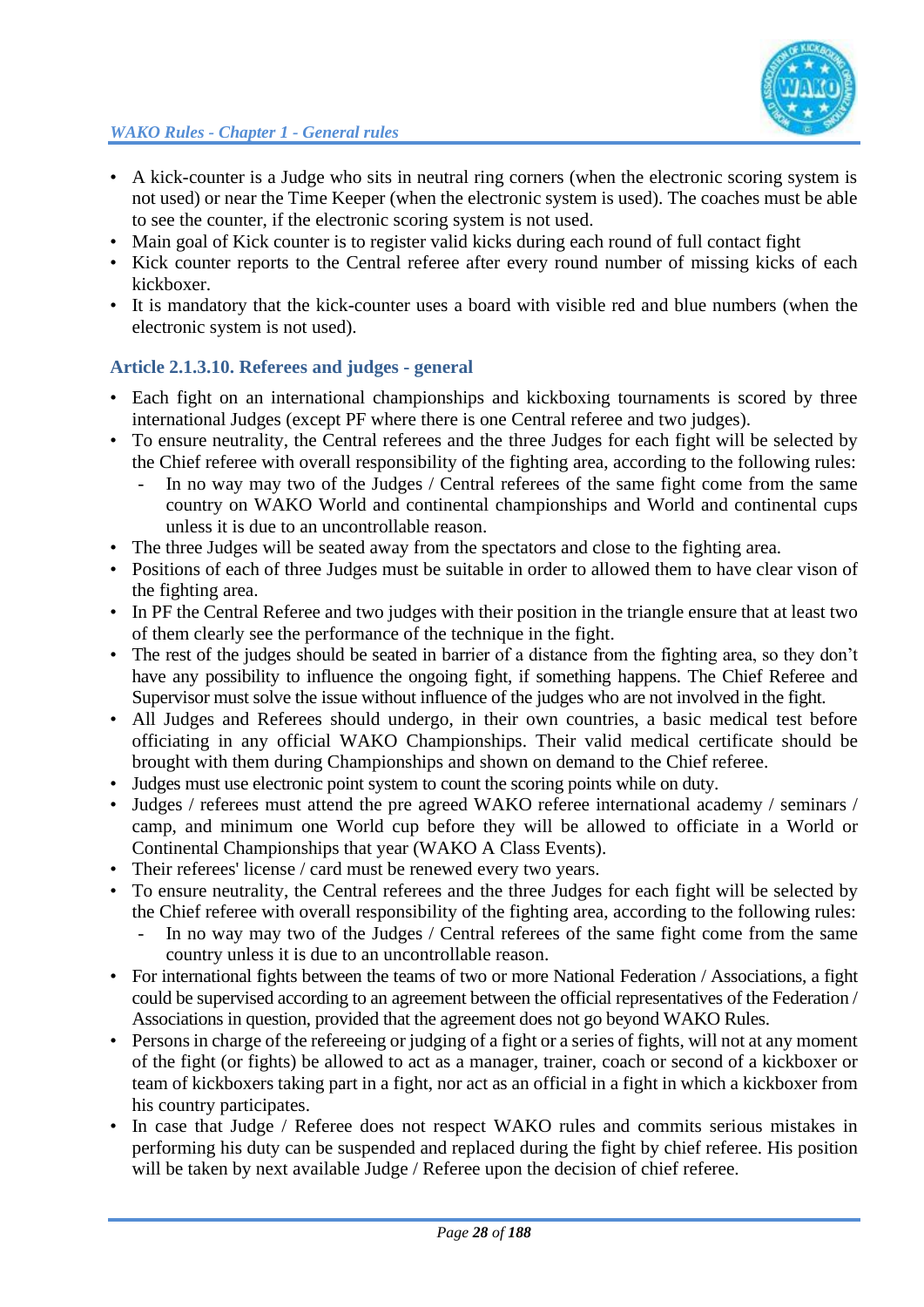

#### <span id="page-28-0"></span>**Article 2.1.3.11. Referees and judges - uniforms**

- The Referee and the Judges should be dressed in the following manner:
	- Navy-blue jacket with emblem of WAKO
	- Only a small WAKO badge is allowed on the lapel of the jacket
	- White WAKO shirt with short sleeves
	- WAKO bow tie (judges and central referees) or WAKO tie (chief referees and supervisors)
	- Black trousers without turn-ups,
	- Dark blue or black socks.
	- Black gym shoes without laces, heels and logos of any colour, with the exception of WAKO logo. (See appendix 7)
- His sight must be at least 6 dioptric per eye.
- A Central referee is not allowed to wear glasses, but he may wear soft contact lenses only.
- Spectacles/glasses is allowed for Judges / table officials only (not judges in point fighting fights).

#### <span id="page-28-1"></span>**Article 2.1.4. Referees and Judges - duties and responsibilities**

#### <span id="page-28-2"></span>**Article 2.1.4.1. Central referee**

The Central referee must:

- Check the mouth guards.
- Check the right positions of Judges before the fight.
- Make sure that a weakened kickboxer does not suffer unjust and unnecessary blows.
- They announce the winner by electronic scoring after the command of the Chief referee.
- In case of using scoring paper, at the end of the fight, gather and check the scoring papers of the three Judges.
- After verification, they must hand them to the Chief referee and announce the winner following command of Chief referee

#### <span id="page-28-3"></span>**Article 2.1.4.2. Central referee commands**

Central referee use following commands:

- **SHAKE HANDS** this command Central referee use at the beginning of the fight to give an order to kickboxers to touch the gloves and show respect to each other.
- **FIGHT** this command Central referee use at the beginning of the fight in order to start fight and each time in order to continue fight.
- **BREAKE** this command Central referee use to break a body to body position, after which each kickboxer must make one step back before continuing the fight.
- **STOP** this command Central referee use to order the kickboxer to stop fighting
- **STOP TIME** this command Central referee use to give order to time keeper to stop measuring active time of the fight.
	- Forming the letter **T** with hands, to give order for time keeper to stop the clock until referee says command **FIGHT**. When the central referee says **STOP TIME,** he must say the reason why he stopped the clock.

Central referee will give the order **STOP TIME** on these occasions:

- When he gives **official warning** to a kickboxer (opponent must immediately go to the neutral corner)
- When a kickboxer asks for stoppage of time by rising right hand (opponent must immediately go to the neutral corner)
- Wherever the fight is stopped, it must restart with both competitors approximately in the same positions (on tatami) or in centre (on ring).
- When sees it's necessary to correct a kickboxer's equipment or uniform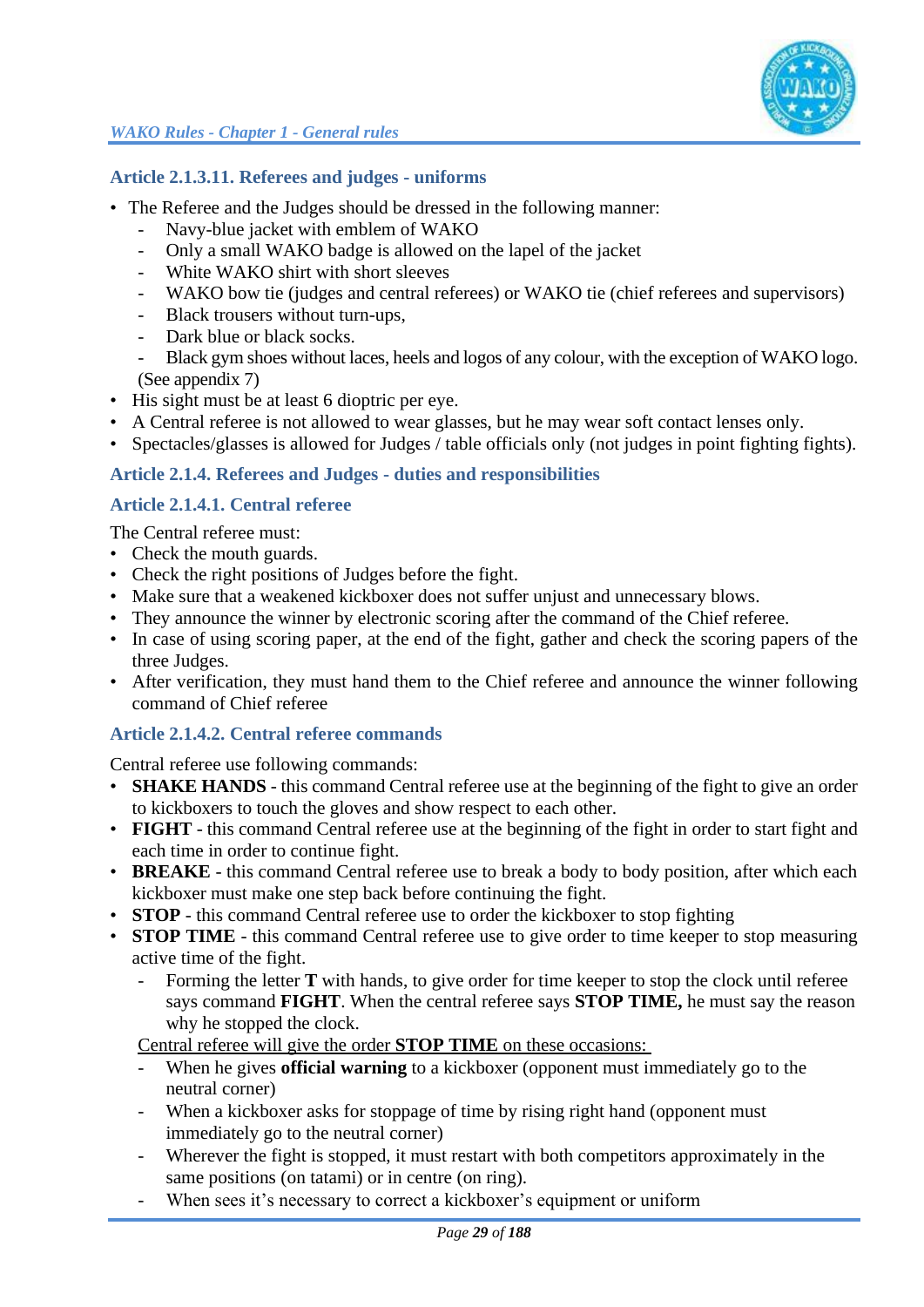- When sees that a kickboxer is injured (maximum time for doctor's intervention is 2 minutes for each kickboxer.
- To resume the fight, Central referee give the command "**TIME**" and then "**FIGHT**".
- If the Central referee feels a kickboxer is using time-stops to rest or to prevent his opponent from gaining advantage, a warning will be given by the central referee and the kickboxer may be following discussion with judges, disqualified for delaying the fight or refusing to fight.
- If a Central referee (after having so decided by majority decision with the three Judges) disqualifies a kickboxer or stops the fight, they must first indicate to the Chief of the Ring / Tatami the kickboxer who has been disqualified and give the reasons for stopping the fight, so that the Chief of the Ring / Tatami can inform the announcer, who will then, make a public announcement.
- In order not to disturb a close fight, the Central referee should not stand in the way or break in too early. He must indicate to the kickboxer, by appropriate signs or gestures, any violation of the regulations.
- In case of one or both kickboxers are deaf, the Central referee can use a touch by hand on the shoulders or on the arm to "stop" or "break" the fight.

#### <span id="page-29-0"></span>**Article 2.1.4.3. Central referee's power**

The Central referee has the power to:

- Stop a fight at any moment due to health and safety reasons, if he finds that it is too one-sided.
- Stop a fight at any moment if one of the kickboxers has received an unauthorized blow or is wounded, or if he considers a kickboxer unable to continue.
- Stop a fight at any moment if he finds the kickboxer behaving "unsportsmanlike". In such a case, Central referee can disqualify such kickboxer.
- Warn a kickboxer or stop the fight and give a penalty to a kickboxer for an offence.
- Warn, penalise or even disqualify a coach or a second who has broken the regulations or does not obey his orders.
- Disqualify, with or without a warning, a kickboxer who has committed an offence.

#### <span id="page-29-1"></span>**Article 2.1.4.4. Judge's duties**

- Judge is responsible for checking the uniform and equipment of kickboxers before the fight
- Judge 1 (red) and Judge 3 (blue) check the safety equipment and clothes of the kickboxers before entering the ring / tatami. Judges check hand wraps and gloves before kickboxers come into the ring / tatami with the gloves. The Central referee is obliged to check only mouth guards.

#### <span id="page-29-2"></span>**Article 2.1.5. Officials**

- OFFICIALS on each WAKO competition are all other persons which are involved in kickboxing sports, national and international federations and other kickboxing sport organizations.
- All Officials on championships and cups are WAKO Officials. They are not Officials of their own countries or federations. They must be completely neutral. At all times during championships they represent WAKO. They must show a positive, honest attitude and fair play to everyone.
- It is NOT allowed to change to their role from official to coach or competitor during the same championship.
- WAKO Officials are following persons:

#### <span id="page-29-3"></span>**Article 2.1.5.1. VIP**

- WAKO IF / WAKO Continental president
- Members of WAKO IF / WAKO Continental Board of directors
- Presidents of WAKO recognized national kickboxing federations or his representative
- Special guests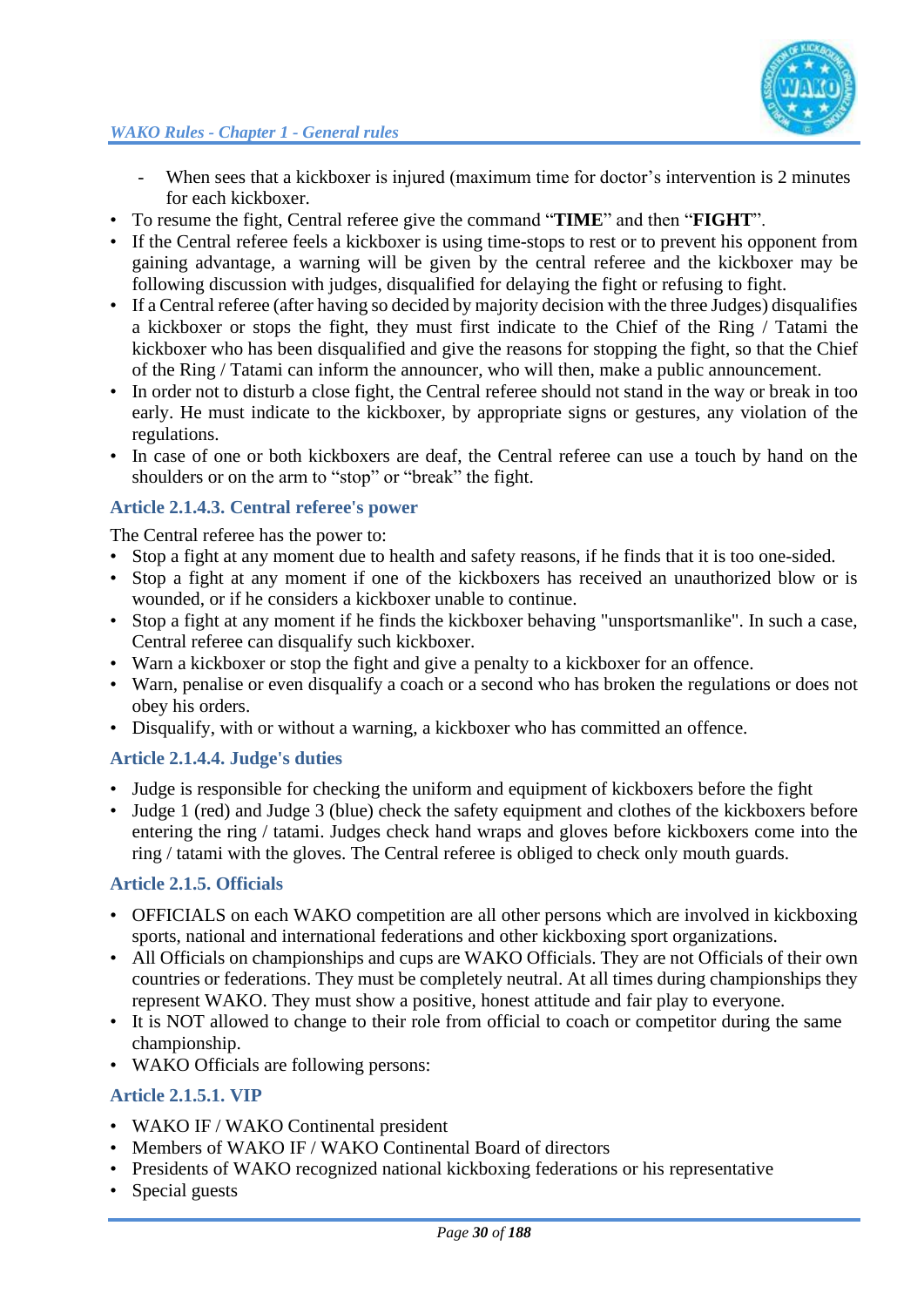

• VIPs must remain in the VIP area and not be present at the side of a ring or tatami, when a match is taking place, to do so could lead to unwarranted and inappropriate pressures on officials.

#### **Article 2.1.5.2. Organizing committee**

#### **Chairman of committee**

- Chairman of WAKO Organizing committee is WAKO President
- Chairman will decide who, when and where members of Organizing committee will be present on WAKO World and Continental Championships and World Cups.

#### **Ring and tatami coordinators**

- Coordinators are responsible for smooth running of competition on fighting areas which are their responsibilities (ring or tatami)
- They are in charge of registration, seeding, draw procedures.
- They prepare and verify daily schedules (which is signed off by Chairman of Organizing Committee)
- They are responsible for verifying all competition results and reports

#### **Arena coordinator**

- Arena coordinator is member of Organizing committee
- His main duty is to set up the arena, prepare hardware for electronic scoring system, prepare awarding ceremony podium and set up
- Ensure the Arena and field of play is suitable prepared and ready each day.

#### **Security officer**

- Security officer is a member of Organizing committee
- His main duty is to supervise and coordinate all activities of LOC's security staff who will be under their direct control/
- He is named by Chairman of Organizing committee as a contact person with local police and other security authorities

#### **Media officer**

- Media officer is a member of Organizing Committee appointed for each World and continental championships by Chairman of Organizing Committee and approved by Chairman of Media **Committee**
- Their main duties and responsibilities are publishing posts, articles, photos and short videos on social medias (Facebook, Instagram, Twitter, Flickr and others) during the competitions where he is nominated with purpose of increasing the publicity of competition, WAKO and kickboxing as sport
- He is also responsible for preparing reports in form of article for publishing on official web page
- They are responsible for compiling the media report post competition

#### **Streaming Media officer - live broadcasting**

- Streaming Media officer responsible for live broadcasting and video recording is member of Organizing committee.
- His main duty is to organize live streaming of competitions on all fighting areas during all daily program, opening ceremony and award ceremony to WAKO.TV, YouTube and WAKO Facebook page.
- He is also responsible to prepare post production and upload all video material after the World and continental championships, World and continental cups to WAKO official video channel (YouTube)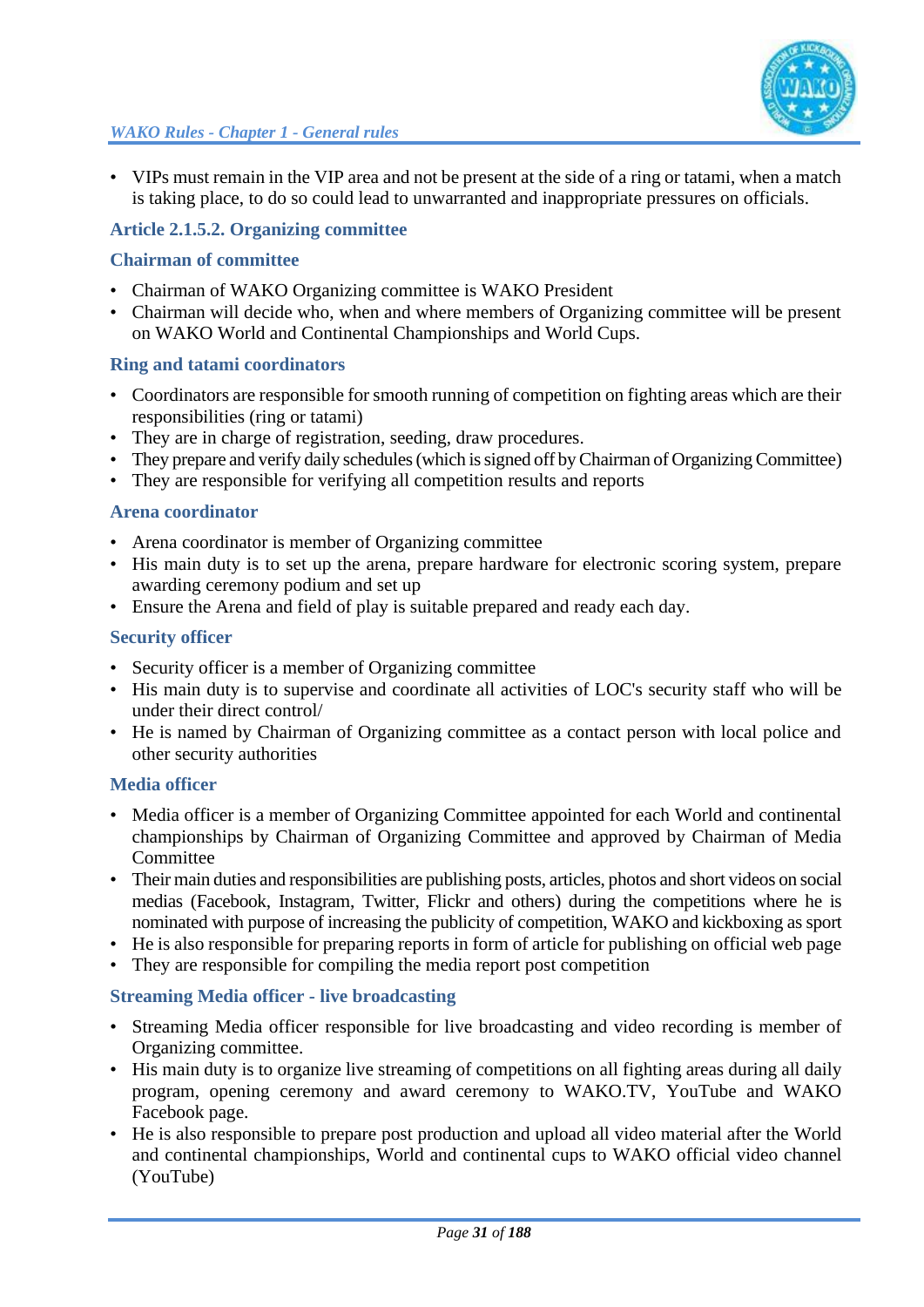#### **Administrator - Electronic scoring system staff**

- Is appointed by the Chairman of the Organising Committee
- The Administrator is responsible for collecting all registration material and loads data into a computer to prepare draw lists.
- With the Coordinators he makes the draw lists and distributes them to the official tables.
- He collects completed draw lists after fights are finished and transfers the results to the computer.
- He will make an official report of the Championship or Cup and distribute the official report to all representatives of national teams
- He is responsible for upload (web-Facebook) and distribution of official daily schedules, results and all other reports approval made by ring and tatami coordinators and Chairman on the World and Continental championships, World and continental cups.

#### **Article 2.1.5.3. Local organizing committee (LOC) members and staff**

Members of Local organizing committee of the World and continental championships, World and continental cups should be:

- Chairman of local organizing committee coordinator of all local activities in host country, he should be president of WAKO National federation of host country or person appointed by president
- Director Arena Operations
- Director of Security Operations (including Police contact)
- Director Local Staff/Volunteers
- Director Transportation Operations
- Director Accommodation/Hotel Operations
- Director Medical Operations
- Director Anti-Doping Operations

#### **Article 2.1.5.4. Medical team**

- Chief doctor on duty
- Paramedic on duty
- Medical technician on duty
- Anti-doping officer
- Medical team must have enough equipment and enough doctors and technicians for safe and quick intervention at all fighting's areas.
- Doctors must have experience in treating kickboxing specific injures.
- The Promoter is responsible to provide adequate medical team, with ambulance vehicle.
- WAKO Medical Procedures and Health Security Guidelines must be followed.
- Doctor must be ready for immediate intervention on the Referee's call. Before the Referee's call they cannot enter on the tatami or in ring.

#### <span id="page-31-0"></span>**Article 2.1.5.5. Others**

- Journalists
- Cameramen
- Photographers
- Security staff
- All above mentioned other persons are registered and accredited by LOC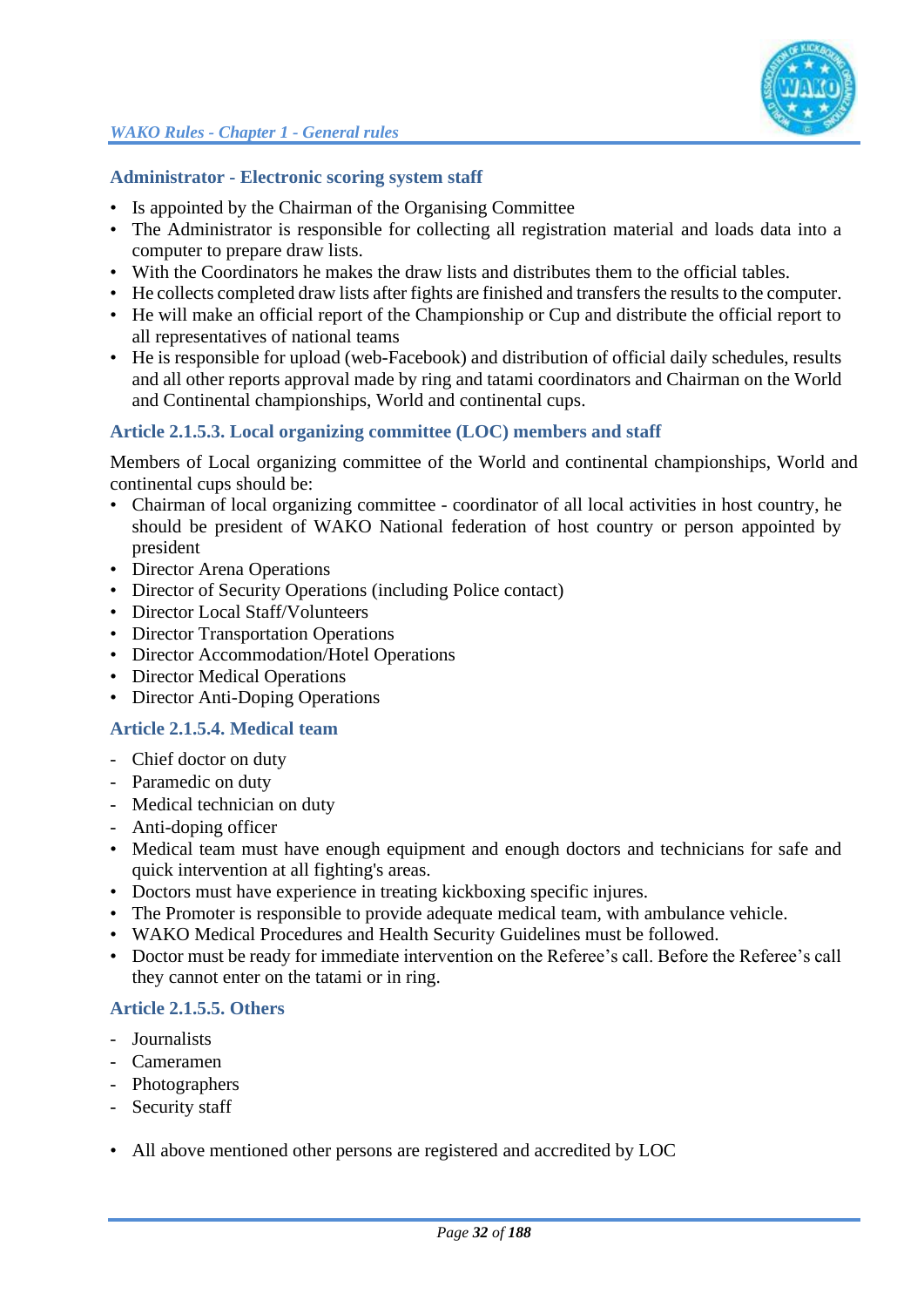

# <span id="page-32-0"></span>**Article 2.2. Competitions**

- The basis of all kickboxing competitions is honour, fair play and honest competition.
- Kickboxing competitions are organized with the authorization of WAKO and are subject to these rules and all applicable bylaws.
- No Athlete or national team may register for a World or Continental Championships, if they have not fulfilled their obligations as per the statutes in force at that time, in that year. In the case the event is before the various cut off dates, for payment of fees etc, they must have been complaint the previous year, Vis a vi, annual payment, receipt of all documentation etc.
- All international competitions must follow WAKO rules completely. Competitions at national level can adapt organizational part of rules to national regulations, but the rules of fighting disciplines must be fully respected.
- Results of fights will determine placing and final achievement of kickboxer, club or national team at the competition.
- All WAKO official competitions and official National competitions, amateur fights, prestige or title fights, must apply the WAKO rules in full
- All competitions and fights are on a voluntary basis.
- All kickboxers, coaches, officials, representatives, promoters and members of WAKO organizations must respect WAKO rules and the honour, dignity and moral values of all members, clubs, national federations and WAKO.
- All competitions on World, continental, national and all other levels must promote the development, popularization and rising quality of kickboxing as a sport and WAKO as an organization.
- All WAKO International competitions A/B/C Class must apply with the event application and be pre-approved to be included in the WAKO calendar.
- Prior to inclusion in the WAKO calendar, the promoter must submit a request for consent to organize an international kickboxing competition. The application form can be found in appendix 31
- Consent must be requested for all WAKO international competitions A/B/C Class and Continental Championships. (World championships are approved according to a special procedure)
- Continental championships and A class international tournaments must be requested minimum one year before, other tournaments minimum 6 month before.
- The organizer of the competition is obliged to submit an invitation brochure and a poster for verification and approval to the WAKO Organizing Committee before the announcement in the WAKO calendar and on the official website of WAKO.
- All international competitions must apply the SportData system of registration and processing of results
- International competitions not approved by the WAKO Organizing Committee cannot be included in the WAKO Calendar.
- National federations may not organize international competitions that are not approved and verified by the WAKO Organizing Committee, and any national federations are not allowed to participate in such competitions.
- National federation may be sanctioned for non-compliance with this decision (organization and/or participation in not-approved competitions).

#### **Competitions are:**

- World Championships
- World Cups (World Grand Prix Tournaments)
- Continental Championships
- Continental cups
- Regional international championships
- National championships
- National and international open tournaments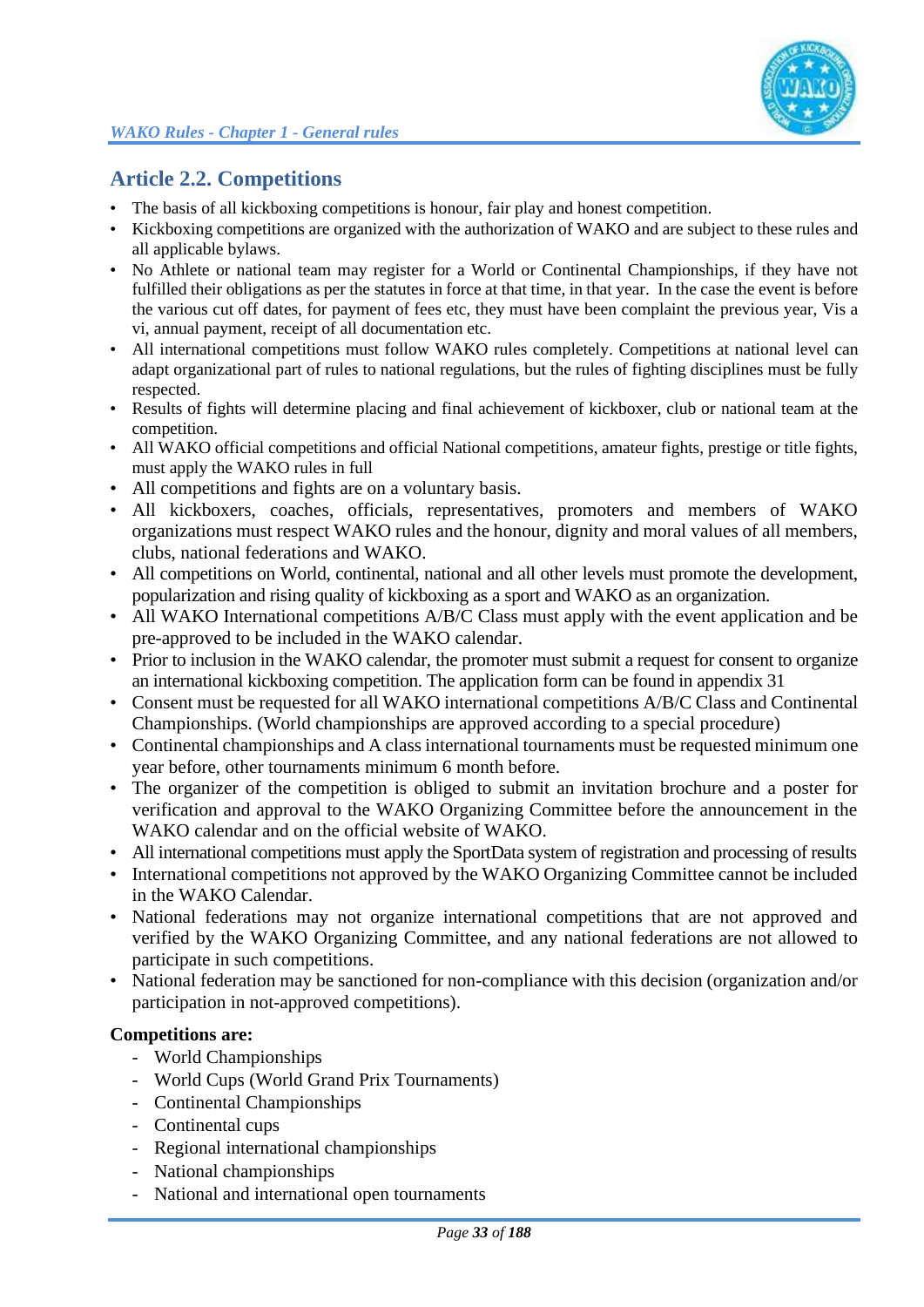#### <span id="page-33-0"></span>**Article 2.2.1. Competition calendar**

The WAKO competition calendar will be on the official web site at all times

The WAKO competition calendar will include:

- World and continental championships
- Regional championships and world and continental cups at least before the end of the previous year of tournaments
- International Open Tournaments of WAKO National federations, a minimum of one year before date of event (National federations are responsible for informing WAKO headquarters of dates and other details about Open tournaments) on the calendar there will also be other official activities such as seminars, meetings, etc.
- All WAKO national federations are responsible for creating their own competition calendar, which must be adjusted to WAKO competition calendar.
- International open tournaments in organization under WAKO national federations cannot be organized within two weeks' other side of a world, continental championships and world cups.

# <span id="page-33-1"></span>**Article 2.2.2. World Championships**

- WAKO world championships for all disciplines together are organized every second odd and even years.
- WAKO world championships for seniors and master class (veterans) categories are organized every odd year. Master class - veteran's results are recorded separately from seniors and their medals are not counted in the national team rankings
- WAKO world championships for children, cadets and juniors in all disciplines together are organized every even year.
- World championships for all age categories and in all kickboxing disciplines are organized as follows:
	- Point fighting: children (CH), younger cadets (YC), older cadets (OC), juniors (J), seniors (S), master class (veterans) (V) - male (M) and female (F) division
	- Light contact: older cadets (OC), juniors (J), seniors (S), master class (veterans) (V) male (M) and female (F) divisions
	- Kick Light: older cadets (OC), juniors (J), seniors (S), master class (veterans) (V) male (M) and female (F) divisions
	- Forms: children (CH), younger cadets (YC), older cadets (OC), juniors (J), seniors (S), - male (M) and female (F) division
	- Full contact: younger juniors (YJ), older juniors (OY), seniors (S) male and female divisions
	- Low kick: younger juniors (YJ), older juniors (OY), seniors (S) male and female divisions
	- K1 Style: younger juniors (YJ), older juniors (OY), seniors (S) male and female divisions
- In World championships only WAKO recognized national teams can participate
- In senior championships only one member per national team can participate in each weight category in a fighting discipline
- In cadets and junior championships two members of national team can participate in each weight category in a fighting discipline
- For World and continental Championships, a kickboxer can only fight in a division a maximum of one weight above his actual weight class. For example, if he weighs 65.5 kg, he can only fight in -69 kg or -74 kg (this is valid only for kickboxers in the tatami disciplines)
- For World and continental Championships, a kickboxer can only fight in one weight class (if competition in multiple disciplines in tatami)
- A kickboxer in one of the ring sports can only compete in one discipline during the same championships and cannot enter the tatami sports. It´s prohibited to make double starts in ring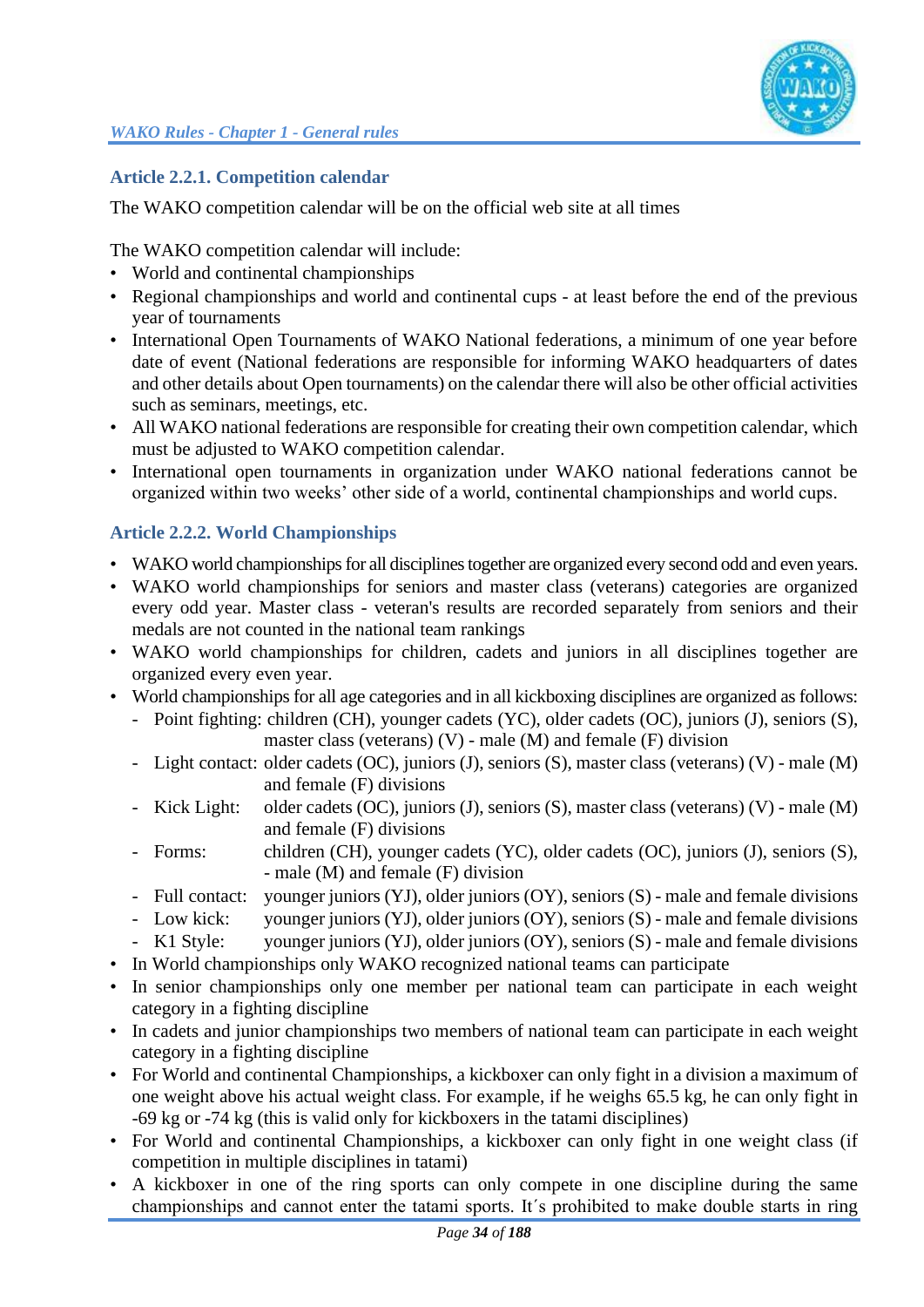

sports and mix starts during the championships.

- A kickboxer can compete in point fighting, light contact and kick light during the same championships but cannot enter the ring sports in the same championships
- Organizing Committee must pay special attention if possible, to avoid the start of fight at the same time in two or three disciplines where kickboxer is registered
- In occasion a kickboxer is called for a fight in point fighting, light contact or kick light at the same time, the kickboxer must choose which discipline with immediate response. In practice the fight in which kickboxer cannot participate based on above will be registered as lost by walk over (WO).

#### <span id="page-34-0"></span>**Article 2.2.3. Continental Championships**

Continental championships for all age categories and in all kickboxing disciplines are the same as for world championships, except:

- WAKO continental championships for all disciplines together are organized every second odd and even years.
- WAKO continental championships for seniors and master class (veterans) categories are organized every even year.
- WAKO continental championships for children, cadets and juniors in all disciplines together are organized every odd year.
- In Continental championships only WAKO recognized national teams may participate
- In Continental championships only WAKO IF approved and fully compliant and up to date countries and therefore national teams may participate.
- Continental championships cannot be open championships for national teams from other continents.

#### <span id="page-34-1"></span>**Article 2.2.4. World cups (World Grand Prix)**

- Each World Cup must follow the WAKO World Cup Minimum Criteria:
	- Tournament for at Minimum 3 days.
	- Arrival and Weigh-in day before start of fights.
	- Point Fighting, Kick Light and Light Contact it is recommended 2 x 2 minutes but may be adjusted with approval of technical director WAKO
	- Ring sports 3 x 2 minutes.
	- Daily Weigh-in is mandatory for ring disciplines.
	- Double and Mix starts in ring disciplines are strictly prohibited.
	- Official WAKO referees only.
	- World Cups are only open to WAKO members and their clubs/teams.
- A member of the WAKO Organizing Committee / Technical Committee must be present at all World Cups. Attendance is agreed with Chairman of Organising Committee.
- Every World Cup must agree to appoint a Chief referee of tatami and ring with Referee Committees approval.
- Every World Cup Arena configuration must be approved by WAKO Organizing Committee.
- Every World cup must be organized fully under the WAKO Rules applying the same criteria as for World and Continental championships kickboxer in one of the ring sports can only compete in one discipline during the same championships and cannot enter the tatami sports. It´s prohibited to make double starts in ring sports and mix starts during the championships in the ring.
- A kickboxer can compete in point fighting, light contact and kick light during the same championships but cannot enter the ring sports in the same championships
- Organizing Committee must pay special attention to avoid the start of fight at the same time in two or three disciplines where kickboxer is registered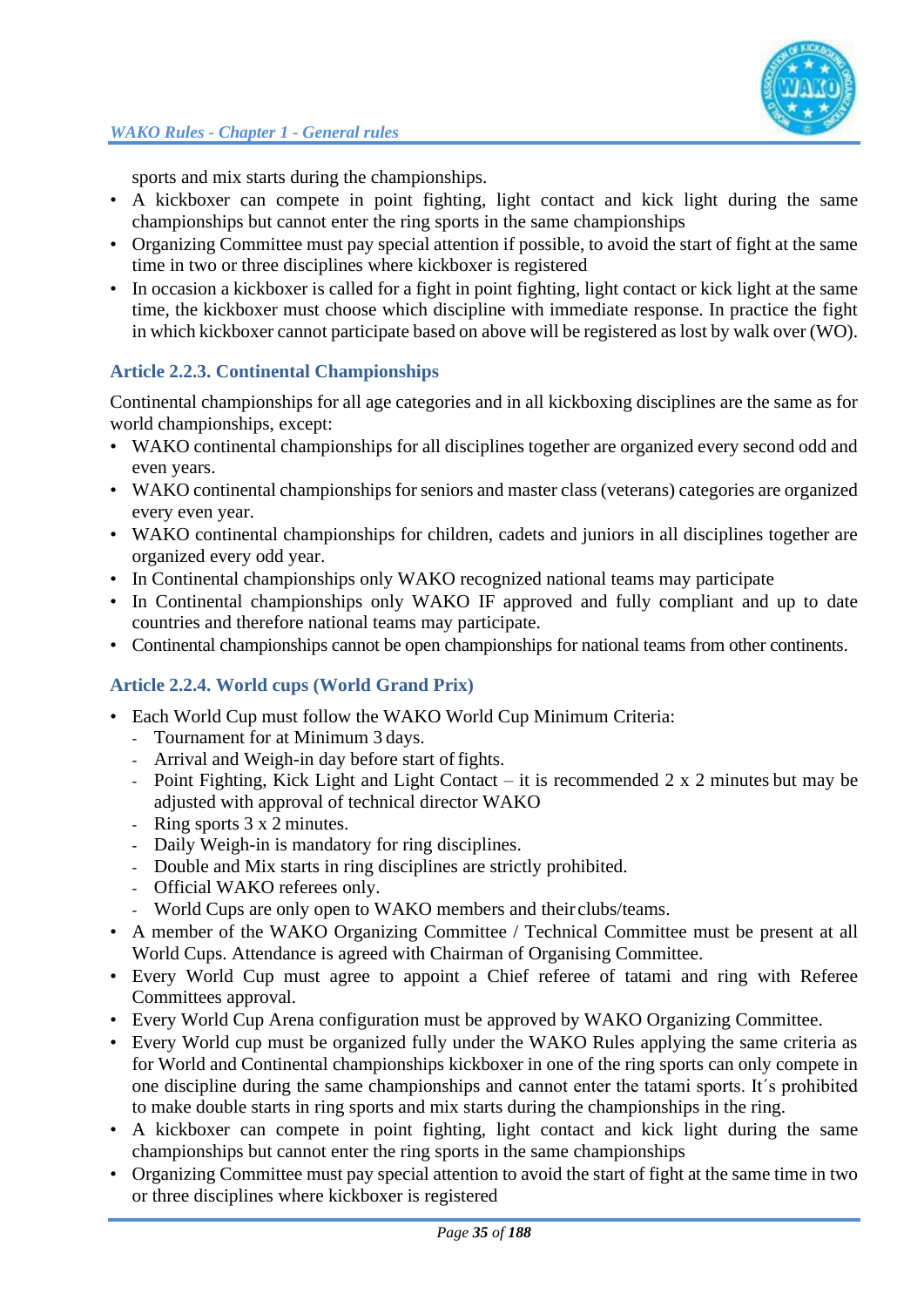

- Promotor of world cup is allowed to promote additional separate international open tournament at the same time and in the same venue applying criteria for open tournaments, but registrations, results and reports must be separate then for World Cup, and medals, trophies and certificates must be different.
- Participation on world cups is allowed for clubs and for national teams

#### <span id="page-35-0"></span>**Article 2.2.5. Continental cups**

- Every continental cup must be organized fully under the WAKO IF rules applying the same criteria as for World cups with exception:
	- Continental cup can be organized in less disciplines and less age and weight categories (even in the one discipline), but all categories must be according WAKO Rules

#### <span id="page-35-1"></span>**Article 2.2.6. Regional championships**

- Every regional championship must be organized fully under the WAKO rules applying the same criteria as for continental cups.
- Participation on regional championships is allowed only for national teams of country member of regional kickboxing federation

#### <span id="page-35-2"></span>**Article 2.2.7. National championships**

- Every national championship must be organized by WAKO recognized national federation, fully under the WAKO rules applying the minimum of same criteria as for world or continental championships.
- In case that WAKO recognized national federation don't practice some of kickboxing disciplines, it is not mandatory to organize national championships in that discipline.

#### <span id="page-35-3"></span>**Article 2.2.8. National and international open tournaments**

- Every national and international open tournament must be organized by WAKO recognized national federation, fully under the WAKO rules applying the same criteria as for world or continental cups
- National federation has a right to approve inclusion of additional or mixed age and weight categories (i.e. beginners, amended fight times, under green belt, or other divisions according kickboxer's ability criteria)
- A national and international open tournament should not be open to all clubs of different international organizations. When using WAKO name though, it shall be promoted under WAKO rules only.

#### <span id="page-35-4"></span>**Article 2.2.9. International fights**

- For tournaments or competitions between two or more nations, the weigh-in will be carried out by a member appointed by the National Federation/Association of the organizing country, with a representative of the participating country or countries present and allowed to verify the weight of each kickboxer.
- The Association/Federation of the country which hosts a "visiting" team will provide it with scales (for the purpose of weight check) and a training area, when the last visitor has arrived in the town where the fight takes place.
- WAKO referees (world, international or national) will referee each fight: two or three judges may equally officiate if necessary.
- Each kickboxer must, before weigh-in, be judged fit for fighting by the doctor appointed by the Chairman of Medical committee or Promotor of event.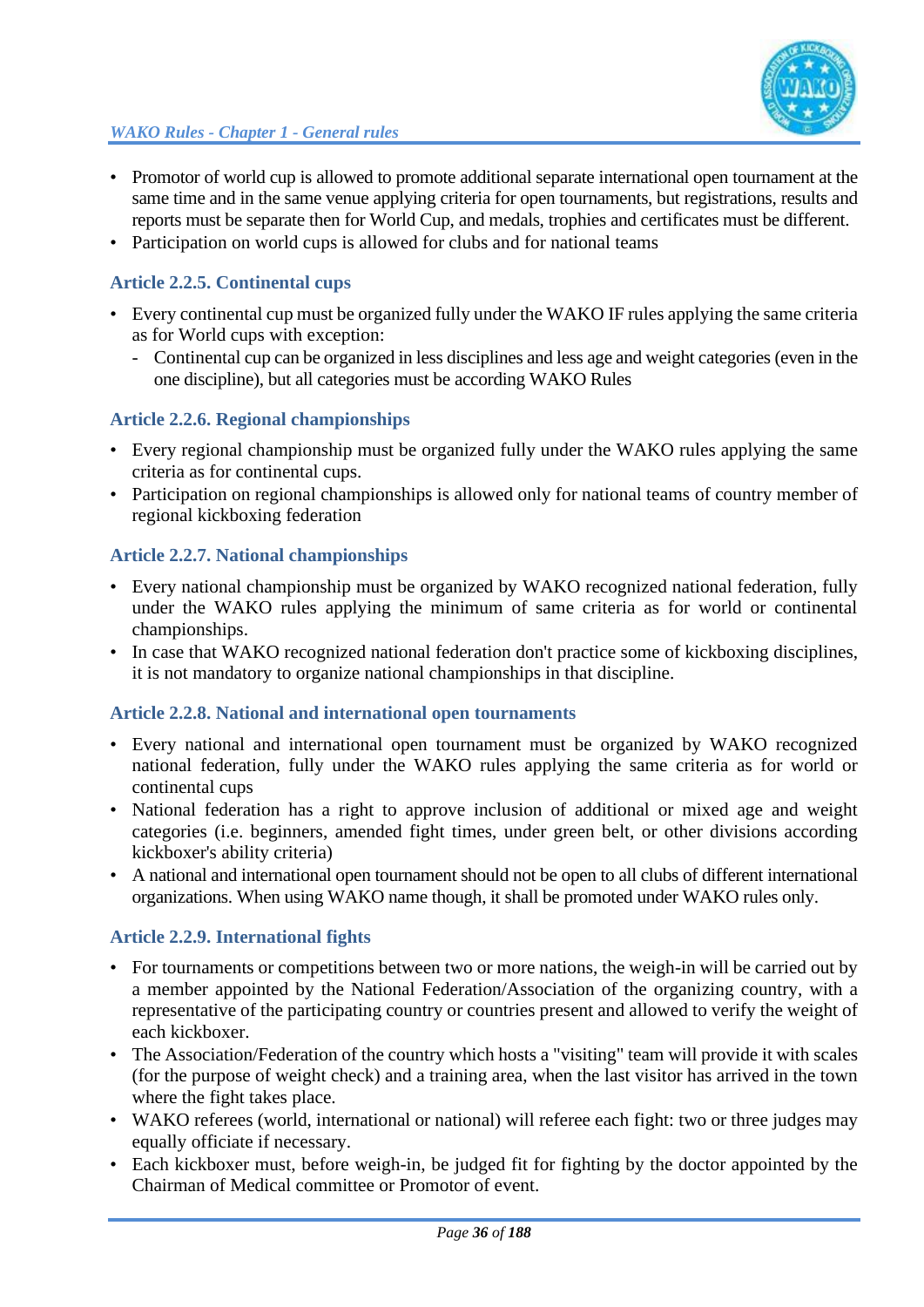#### <span id="page-36-0"></span>**Article 2.2.10. Promoters**

- The promoters of all international WAKO events should cooperate and liaise with the president of the national federations in a spirit of cooperation.
- The Promoter of the world championships and world cups shall communicate directly with the WAKO World President on all matters concerning the event.
- The Promoter of the continental championships and continental cups shall communicate directly with the WAKO IF and cc the Continental President on all matters concerning the event.
- The Promoter of the national championships and other open tournaments shall communicate directly with the WAKO National President on all matters concerning the event.

WAKO sanctioning fees of Championships and Cups differ and they are dealt directly by WAKO President in accordance with the decision of the Board of Directors.

# <span id="page-36-1"></span>**Article 2.2.11. Equipment for competitions**

Promoters of competition (championships or cups) must provide necessary equipment for normal proceeding of tournament:

- It is mandatory to use Sports Data in all WAKO events, Regional, National and International.
- It is mandatory to use the WAKO IF membership system to register all teams and athletes for all competitions
- Electronic digital or mechanical scales (minimum two)
- Amplifier with sufficient number of microphones for each fighting area.
- Flags and CD with national anthems of each competing national team
- Equipment for cleaning and drying floor
- Copying machine
- Timers for all official tables. Timers must be visible all times for the coaches
- Small pads for each Tatami and Ring (for giving sign that time of round has expired) or gongs for each ring
- Every fighting area must be marked by a number
- For each Tatami a pointer with two big black numbers (from 0 to 30) to display results and 4 small red numbers from 0 to 3 (2 at each side of big numbers) to display warnings or exits.
- An adequate display of current fight number
- An adequate time displays
- The rules also refer to a Tournament Checklist which is produced.

#### <span id="page-36-2"></span>**Article 2.2.12. Competition's Trophies**

#### **World / Continental Championships**

A suitable and high-class reward must be furnished for the following categories:

- Medals: first, second and two third places for all championship's divisions.
- Trophy for all gold medallist. Trophy must be of an acceptable standard befitting the Continental/World status of the event and in accordance to WAKO Organizational requirements
- Trophies for Team competition in Point Fighting.
- These awards shall be decided in the following manner: First place  $=$  3pts; Second place  $=$  2pts; Third place  $= 1$  pt.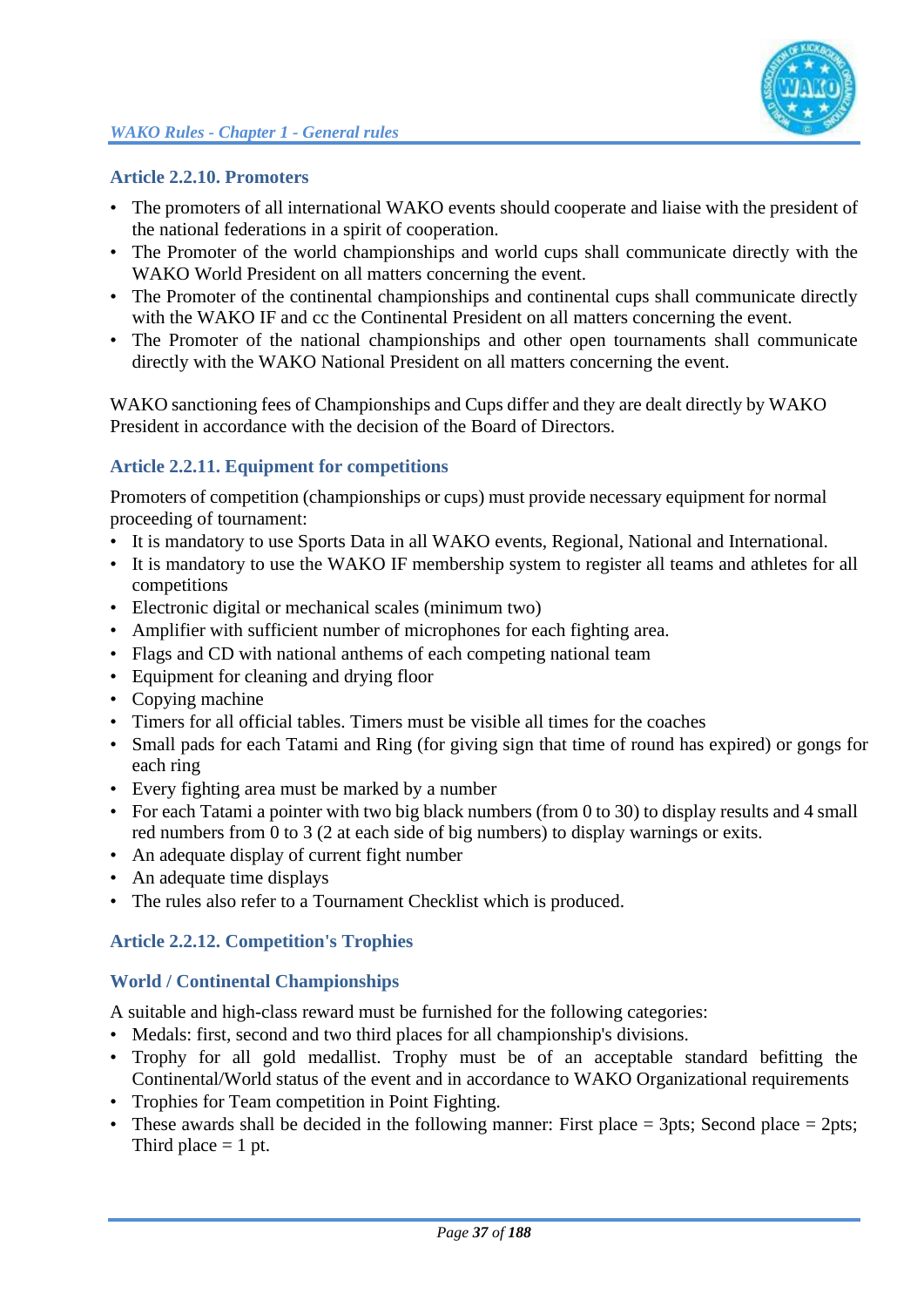#### **World / continental cups**

- Medals: first, second and two third places for all championship's divisions.
- Trophy for all gold medallist. Trophy must be of an acceptable standard befitting the Continental / World status of the event.
- Trophies for Team competition in point fighting.
- These awards shall be decided in the following manner: First place  $=$  3pts; Second place  $=$  2pts; Third place  $=$  1 pt.

#### <span id="page-37-0"></span>**Article 2.2.13. Championship Headquarters**

- The promoter shall select a Hotel which will serve as the tournament Headquarters.
- Hotel must be suitable for VIP guests and members of WAKO Organizing committee allowing them easy communication with the venue.
- WAKO has made a tournament checklist to be distributed to the promoters of World and Regional Championships.
- Checklist is defined in WAKO Organizational requirements
- If the promoter has to deviate from this checklist it is the promoters' responsibility to establish contact with WAKO and its Organizing Committee to find best possible solution.
- A tournament Checklist can be changed by the Organizing Committee or by the Board of Directors.

#### <span id="page-37-1"></span>**Article 2.2.14. WAKO Representative**

- A WAKO representative must be present in all WAKO World and Continental Championships and/or World, Continental and Regional Cups.
- The representative at a tournament can be the WAKO President or a member of the WAKO Board of Directors.
- They are responsible for seeing that all championships or cups are under WAKO rules and that all results will be WAKO official results.
- For each World and continental championship or World and continental cup the WAKO Board or WAKO President will nominate a WAKO Representative.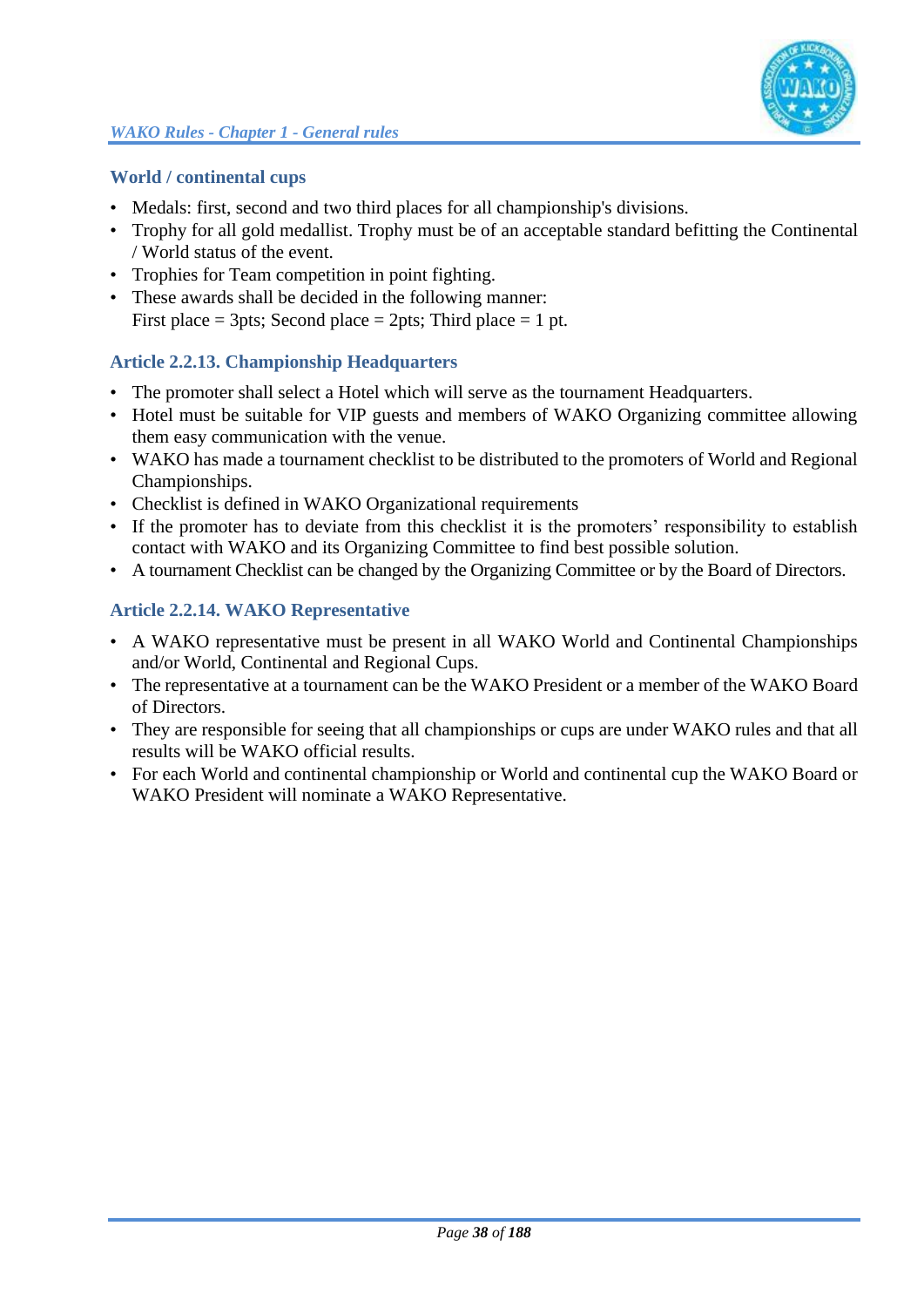# <span id="page-38-0"></span>**Article 2.3. Equipment and clothes**

#### <span id="page-38-1"></span>**Article 2.3.1. Personal safety equipment**

- The WAKO Board, together with the Technical Committee must approve all safety equipment.
- Producers of safety equipment must get their products approved by WAKO.
- Safeties to be used in World and Continental Championships must be approved at least 3 months before the tournaments and all members must be duly informed.
- Only WAKO Approved manufacturer's equipment / safeties may be worn or used at WAKO World/ Continental A/B/C class Events.
- Safety equipment must be in accordance with international standards and directives for personal safety equipment

#### <span id="page-38-2"></span>**Article 2.3.1.1. Head guard**

- Head guard is mandatory in all kickboxing fights in all disciplines except in musical forms.
- Head guard must be made from foam rubber or soft plastics or from compact sponge covered by leather. In fights, head guard which covers the face and head protection which reduces the field of vision is not allowed.
- Head guard must be suitable size in order to prevent removing or turning during the fight
- Head guard must cover the top of forehead, top of head, temples, the upper part of jawbone, ears and back of head.
- Head guard must not obstruct the kickboxers hearing.
- Parts for fixing the head protection cannot be metal or plastic buckle. Velcro for adjusting is allowed under chin and on back of head.

#### <span id="page-38-3"></span>**Article 2.3.1.2. Face mask**

- In the categories of children and younger cadets face protection is mandatory for point fighting at all official WAKO championships, cups and tournaments.
- Face mask must be suitable size to head guard.
- Face musk is fixed to head guard with self-adhesive Velcro.

# <span id="page-38-4"></span>**Article 2.3.1.3. Teeth protection**

- Mouth-guards must be made from soft and pliable rubber-plastic or silicone material.
- Protection on only the upper teeth or on both upper and lower teeth is allowed.
- Mouth-guard must enable free breathing and must be adapted to the competitor's mouth configuration and must not protrude outside the mouth in any way.
- Mouth-guards can be of any colour.
- It is not allowed to use a mouth-guard over tooth correction apparatus (braces, retainers) unless a dentist doctor's certificate allows that.
- If the kickboxer has braces on lower teeth or on both upper and lower teeth they must have a mouth-guard on both upper and lower teeth
- Using tooth protection is mandatory for all fighting disciplines, in all age categories.

# <span id="page-38-5"></span>**Article 2.3.1.4. Gloves**

- In every kickboxing discipline is mandatory to use approved gloves.
- Two types of protective gloves are used at kickboxing competitions: point fighting gloves (open palm) and kickboxing gloves for disciplines: light contact, kick light, full contact, low kick and K1 style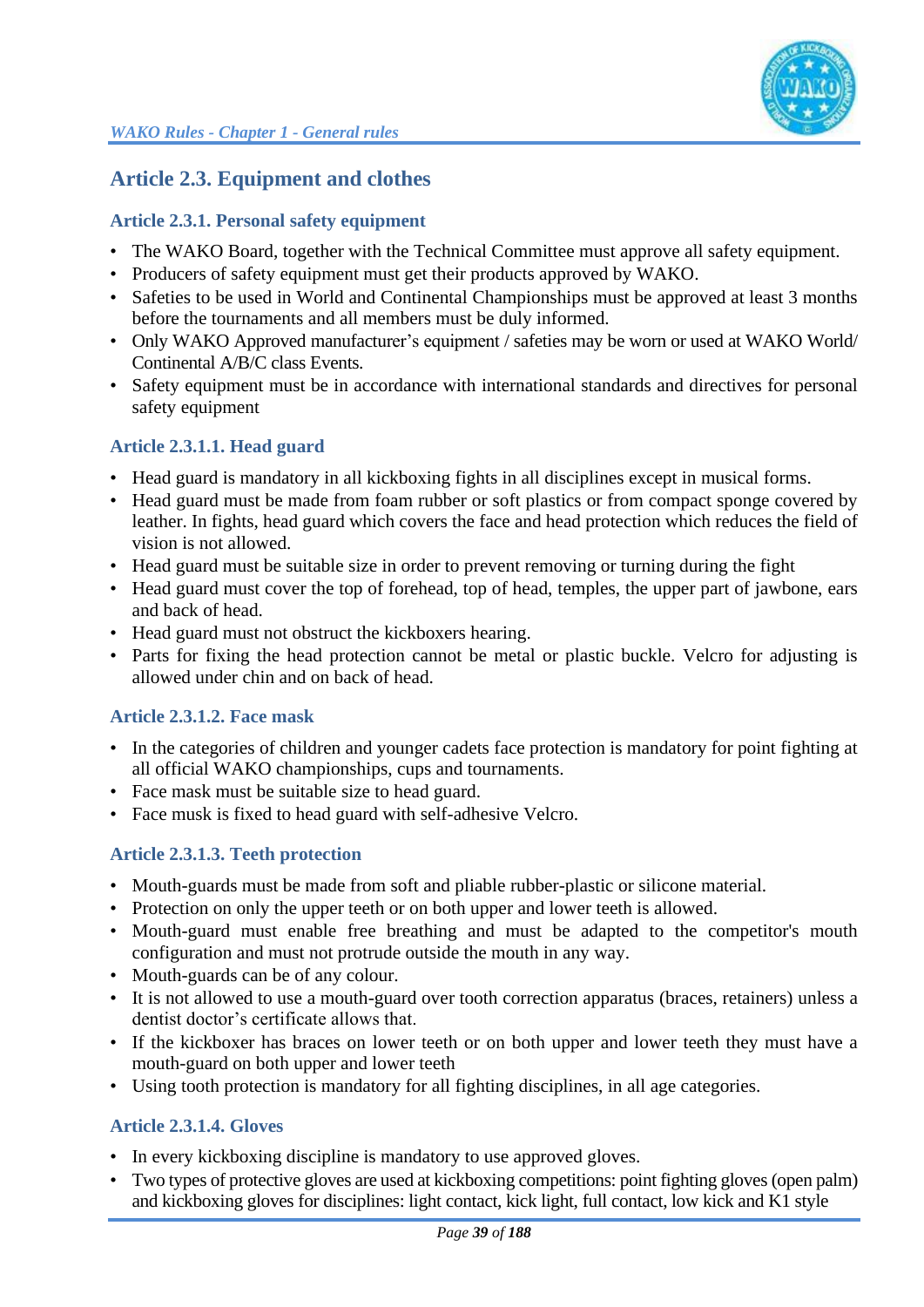

#### **Point fighting gloves**

- In point fighting it is mandatory to use gloves with an open palm or open hand and with full cover of the first half of fingers, including the thumb. The gloves make it possible to open and close the hand.
- Gloves must cover hitting area on front and upper side of fist and edge of palm and must cover a minimum of 5 cm above wrist.
- Gloves must be made from soft and compact synthetic foam rubber material covered with original or artificial leather.
- Gloves must be fixed on kickboxer's hand by self-adhesive and adjustable strip over the wrist. Metal or plastic buckles or stripes are not allowed for fixing gloves. Also, any kind of self-adhesive tape is not allowed, except self-adhesive tape made on a cotton base, and this tape can be used only to fix gloves at the wrist.
- The total weight of the glove must be 8 Oz (226 grams).
- The thumb MUST be fully attached and fixed to the main body of the glove. If the glove attachment is cut or broken the gloves cannot be used.

#### **Glove Slipping**

• Glove slipping is against the rules and creates a warning. If a kickboxer's gloves come off whilst scoring a hand technique, no score will be given, and a warning for slipping the glove will follow (if the glove is pulled off by the opponent, the score remains and no warning given).

#### **Kickboxing gloves**

- Gloves are produced from special foam rubber, synthetic, compact and soft material which is covered with genuine or artificial leather. Covered material must be less than half and foam material more than gloves weight.
- Gloves must make it possible for the kickboxer to completely clench his fist and keep his thumb in contact with other fingers.
- Gloves completely cover the kickboxer's fist with separate parts for fingers and thumb. The thumb is connected by a small strong strip to the rest of the glove. This strip keeps the thumb together with the fist to avoid separation of the thumb during punching and injuries to the kickboxer's thumb or to the other kickboxer. If the glove attachment is cut or broken the gloves cannot be used.
- The interior part of gloves covers the bottom part of fingers and palm only with leather and cover a minimum of 5 cm of the wrist.
- Gloves will be fastened by self-adhesive strips at the kickboxer's wrist and the use of self- adhesive cotton-base tape is allowed (plastic or other types of self-adhesive tape are not allowed). Fastening gloves with strips or any kind of buckles is not allowed.
- Inner foam rubber material must cover the front and upper part of the fist, edge of palm and upper and front part of thumb.
- Kickboxing gloves which are used in official WAKO competitions must be 10 Oz (283 grams) weight and the weight must be clearly marked.
- Kickboxing gloves must be in good repair, without any cracks.
- Fastening must be with a self- adhesive strip and gloves must be secured at the wrist.
- Gloves with fastening laces are not allowed.
- The thumb MUST be fully attached to the main body of the glove. If the glove attachment is cut or broken the gloves cannot be used.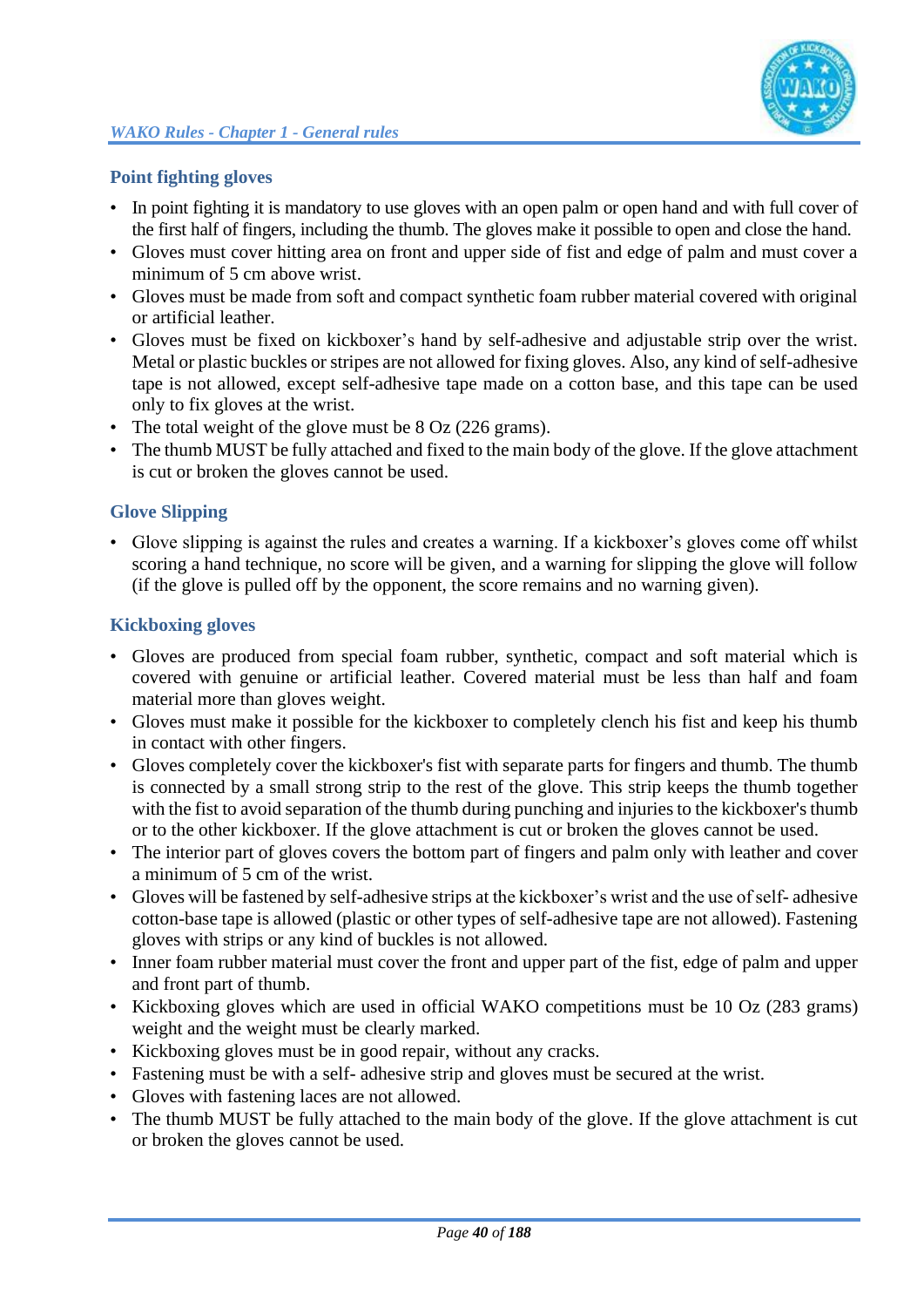#### <span id="page-40-0"></span>**Article 2.3.1.5. Hand and foot wraps (bandages)**

- Hand wraps are used for wrapping the fist to avoid injuries, not to add force to a strike.
- Using hand wraps is mandatory with kickboxing gloves.
- Hand wraps are 2,5 up to 5 m long and 5 cm wide cotton strips without sharp edges. Can be elastic.
- Hand wraps will be fastened on the upper part of kickboxer's wrists with self-adhesive cotton-base strips; maximum length 15 cm and wide 2 cm.
- Foot wraps are used for wrapping the foot to avoid injuries, not to add force to a strike.
- Using foot wraps is optional in ring disciplines (low kick and K1 Style).
- Foot wraps are 2,5 up to 5 m long and 5 cm wide cotton strips without sharp edges. Can be elastic.
- Foot wraps will be fastened on the upper part of kickboxer's ankle with self-adhesive cotton-base strips; maximum length 15 cm and wide 2 cm (using the tape is not allowed, must be covered by the ankle support to avoid damaging during the fight).

#### <span id="page-40-1"></span>**Article 2.3.1.6. Elbow protection**

- Elbow pads are made from soft foam-rubber material.
- An elbow pads must partly cover the forearm and upper arm with a protective non-abrasive material.
- Elbow pads are mandatory for point fighting.
- Elbow pads must not be thin  $(1.5 \text{ cm})$ .

#### <span id="page-40-2"></span>**Article 2.3.1.7. Breast protection**

- Breast protection is mandatory for all female competitors in older cadets, junior and senior categories and is mandatory in all fighting disciplines (point fighting, light contact, kick light, full contact, low kick and K1 style).
- Breast protection is made from hard plastic and can be covered with cotton material.
- Breast protection can be made in one piece and cover all the chest or in two pieces for insertion into bra to cover each breast individually.
- It is worn under the T-shirt or under the top (bodice).

#### <span id="page-40-3"></span>**Article 2.3.1.8. Groin protection**

- Groin protector is mandatory for all male and female competitors in all disciplines.
- Groin protector is made of hard plastic material and fully covers genital organs to protect this part of kickboxer's body from any injury.
- The groin protector can be made as a cup for covering genitals, or for covering the entire abdomen.
- Kickboxers must wear the groin protection under their pants or shorts.

#### <span id="page-40-4"></span>**Article 2.3.1.9. Shin guards**

- Shin guards are made from hard foam-rubber material.
- There are two types of shin guards:
	- For tatami disciplines and full contact, a shin guard must cover the shinbone from under the knee to the top of the feet.
	- For low kick and K1 Style shin guards must cover the shin and instep
	- Shin guards must be fixed on the calf with, two (2) self-adhesive strips.
- No other kind of plastic tape is allowed for fixing the guard to the shin.
- Shin guards with metal, wooden or hard plastic elements are not allowed.
- In Low kick and K1 Style shin guards sock's type is strictly prohibited.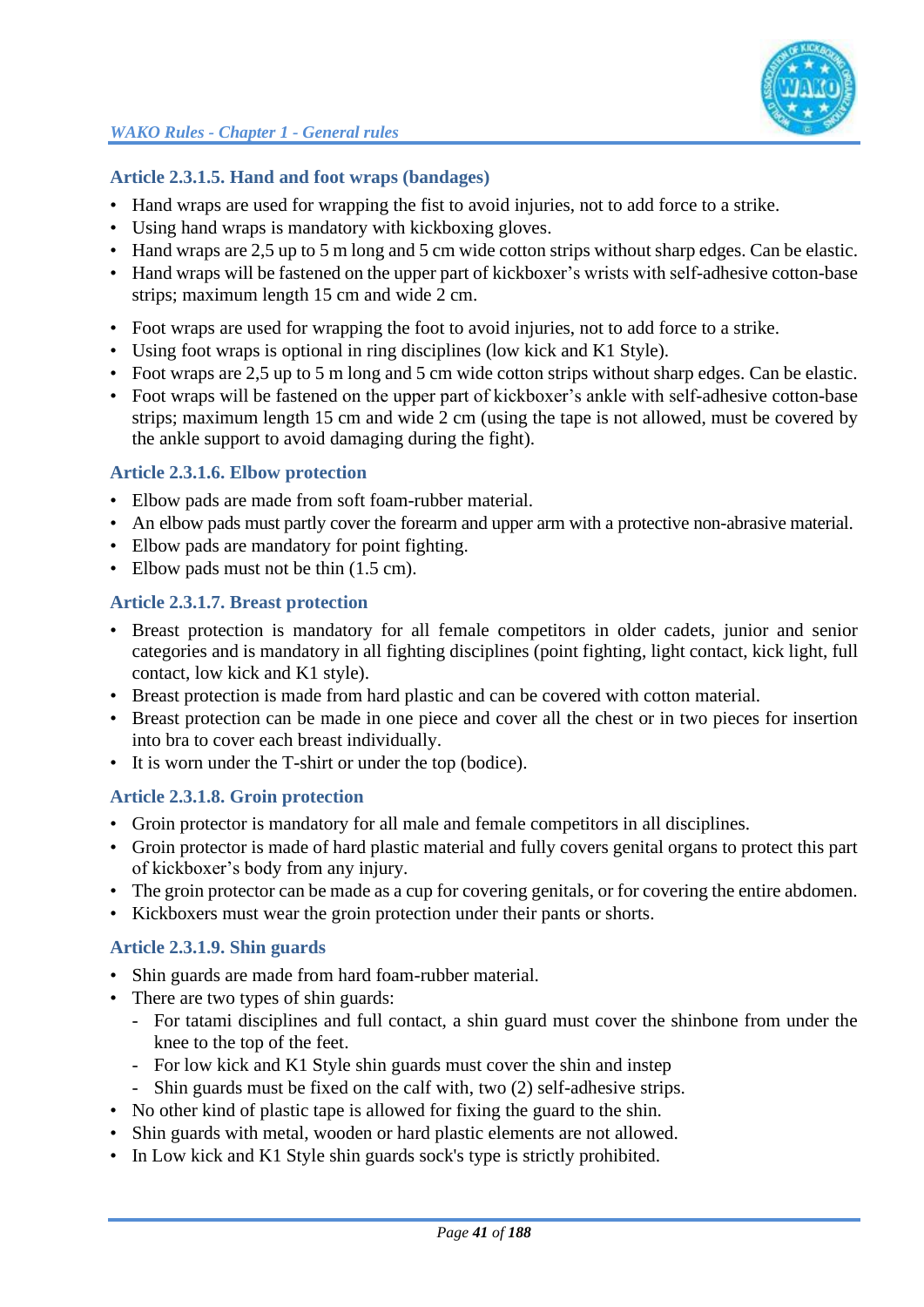#### <span id="page-41-0"></span>**Article 2.3.1.10. Foot protection**

- Foot protection is made from special synthetic foam rubber, a compact and soft material which is covered with genuine or artificial leather.
- Foot protection covers the upper part of the foot (instep), lateral and medial malleolus and heel all in one piece - with open sole of the foot.
- They must be long enough (adequate size) to completely cover the kickboxer's feet and toes.
- The front part of the foot protection is fastened by elastic strips for the big and second toes.
- Foot protection is fastened to feet with elastic self-adhesive strips on the back of feet, above the heel.
- Foot protection is mandatory for tatami disciplines and for full contact

#### <span id="page-41-1"></span>**Article 2.3.1.11. Other additional protection**

- Ankle support is optional in all disciplines and is using for preventing ankle twisting during fights
- Ankles support is made from cotton elastic material
- Ankle support is mandatory when foot wraps are used.

#### <span id="page-41-2"></span>**Article 2.3.2. Kickboxers clothes**

- Uniforms are different for each kickboxing discipline, but it is the same for all age categories which compete in particular discipline
- Kickboxer's uniforms must be dry, clean, without any blood or other substances and in good repair
- Uniforms must be of the appropriate size that allows an unbroken fight and cover just as many are defined for each part It should not be too long or too short, nor too narrow or too wide.
- Uniforms must not have any hard solid (metal, wooden, plastic) parts, built-in wires or other enhancers, clasps, patent shutter, buttons or built-in protection (protectors or pads)
- It is not allowed to wear clothes or parts of clothing from any other sports as well as clothing marked with logos or signs of other sports, or is characteristic uniform of any other sport.
- It's forbidden to turn inside out the any part of clothes in order to hide disallowed signs or blood traces and dirt on clothes.
- Sponsor advertising or logos may be worn on the cloth in the following manner:
	- Top, on the upper sleeve and/or shoulder area, and may not be larger than 10 x 10 cm (4" x 4").
	- Pants, on the side between the knee and the hip area.

#### <span id="page-41-3"></span>**Article 2.3.2.1. V-neck top**

- V-neck top is upper part of cloth of kickboxer in point fighting.
- Length of sleeves will be a maximum of mid upper arm.
- If kickboxer in point fighting wear dobok, he must wear appropriate belt

#### <span id="page-41-4"></span>**Article 2.3.2.2. Long pants**

- Long pants must be worn by kickboxers in point fighting, light contact and full contact
- Long pants must extend from waist to the ankle joint.
- Long pants worn by kickboxers in point fighting and light contact must have an elastic waistband 8-10 cm wide, in different colours from the rest of the pants, or the competitor wears a belt.
- Long pants worn by kickboxers in full contact must have an elastic waistband 8-10 cm wide and can be in the same or different colour as any other part of pants.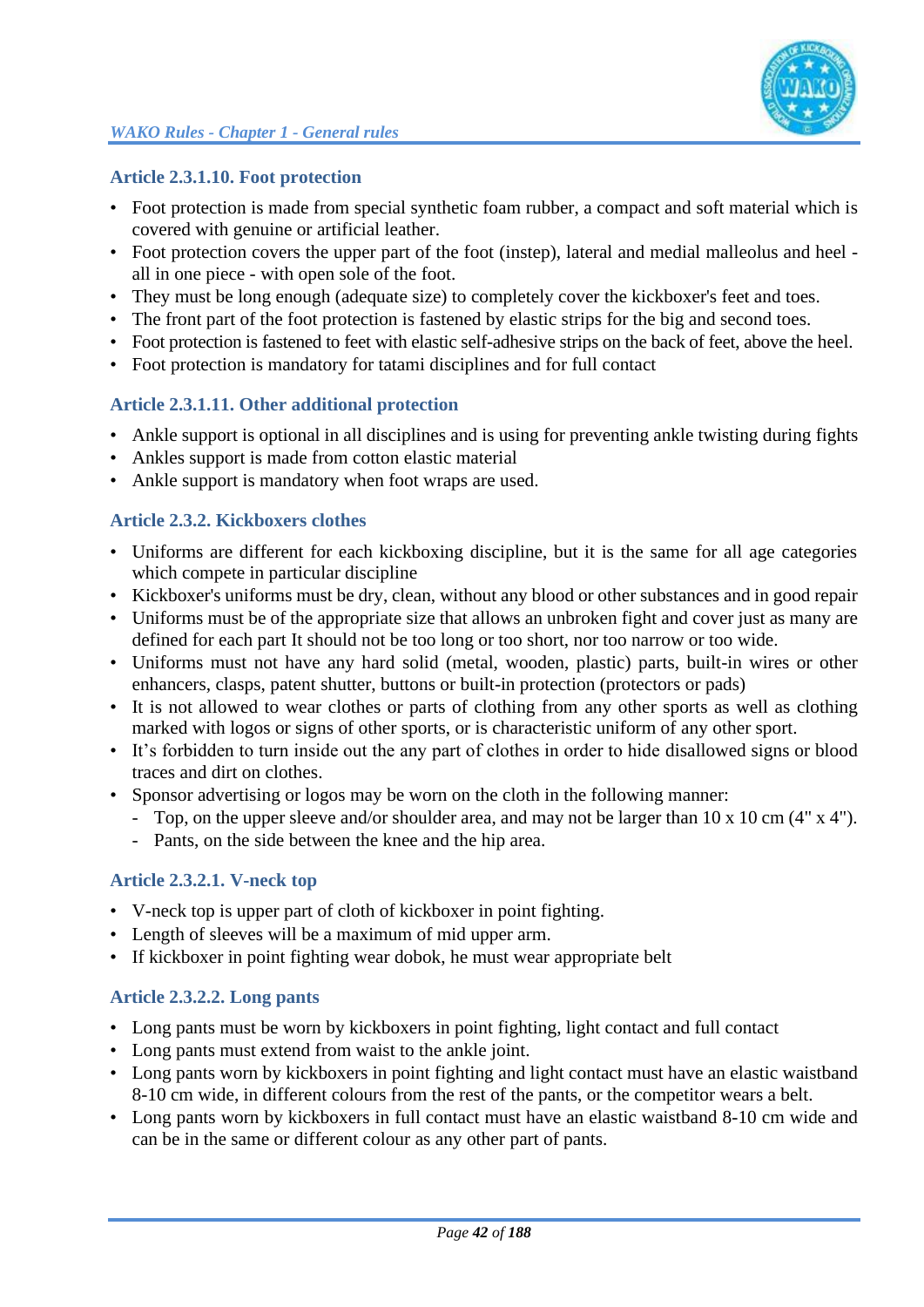#### <span id="page-42-0"></span>**Article 2.3.2.3. Shorts**

- Shorts must be worn by kickboxers in kick light, low kick and K1 Style
- Kickboxing shorts must cover half minimum and three-quarter thigh length maximum.
- Knees must be visible and naked.
- Shorts must have an elastic waistband 8 to 10 cm wide, in the same or different colour from the rest of the shorts.
- Shorts in kick light must have elastic waistband in different colour than other parts of shorts and of T-shirts
- No shorts are allowed with names and logos of any other sports or is characteristic for any other sport
- If any logo, only name of the country or club

#### <span id="page-42-1"></span>**Article 2.3.2.4. Round neck T-shirt**

- T-shirt is upper part of cloth of kickboxer in Light Contact
- Length of sleeves will be a maximum of mid upper arm

# <span id="page-42-2"></span>**Article 2.3.2.5. Round neck sleeveless T-shirt**

• Round neck sleeveless T-shirt is upper part of cloth of kickboxer in Kick light

# <span id="page-42-3"></span>**Article 2.3.2.6. Top**

- Top is upper part of cloth for female kickboxers in ring disciplines (full contact, low kick and K1 Style)
- Top should be from wireless elastic fibre or cotton, cover female breast sized enough to enable insert breast protection under the top
- Top should be that long to leave female stomach over the waistband uncovered.
- Straps over the shoulders should be 3 to5 cm.

# <span id="page-42-4"></span>**Article 2.3.2.7. Muslim female clothes**

- In order to respect all religion beliefs, WAKO allow female Muslim kickboxers to wear appropriate clothes while participating in WAKO's events (see appendix 6).
- The female Muslim kickboxers are allowed to wear during their competition a special uniform (underwear) covering their body apart the face.
- The uniform (underwear) must be in stretch form and tight to the body in order not to move around.
- Female Muslim kickboxers are allowed to wear a scarf under their head guard covering the head but not the face.
- If a female Muslim decides on the dress in accordance with her religion, she must follow this completely, not partly, precise special underwear cloth and scarf covering the head, but not the face. Some Muslim's religious trends allow not to wear the scarf.
- Female Muslim athletes participating in any WAKO competition under the conditions described above must give their written consent to WAKO that in case of emergency (injuries, cuts etc.); the medical staff on duty can proceed to any examination of the case if needed.

# <span id="page-42-5"></span>**Article 2.3.3. Beard, hair and nails**

- Kickboxers with a beard are allowed to participate in any WAKO tournaments, only if their beard has a reasonable length of not more than 2 centimetres.
- Kickboxers with a long hair must have their hair to be controlled so it does not disrupt the fight.
- The competitor must not have long nails on his fingers or on his toes. Nails should be cut to the appropriate length so as not to injure the opponent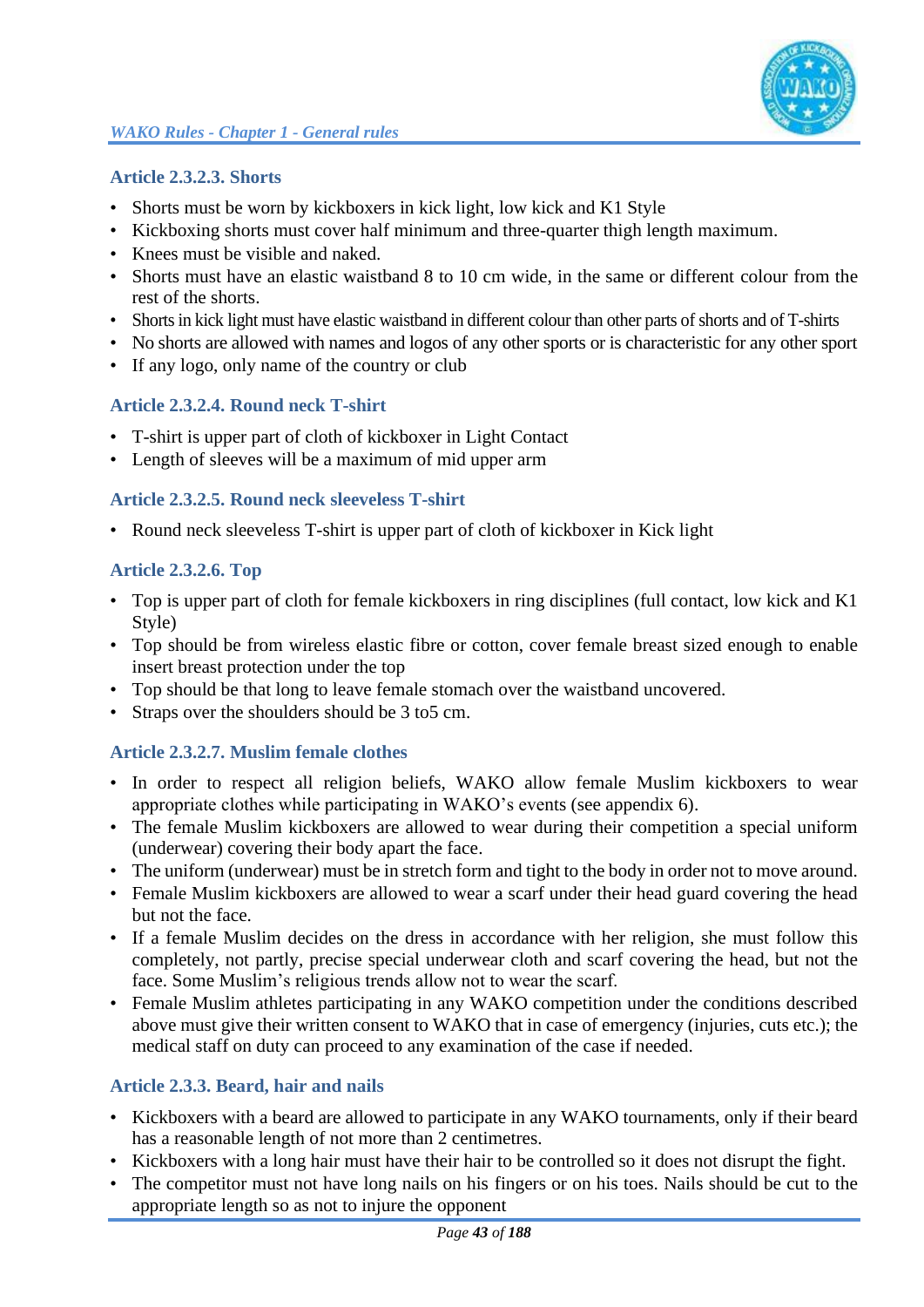

- The Officials who are responsible for the weigh-in during the registration period check the length of sportsman's beard/nails and do not register them if the length of the beard and nails is not according to the rules
- It is Recommended that the hair be tucked inside the head guard or platted.

#### <span id="page-43-0"></span>**Article 2.3.4. Inappropriate equipment and clothes**

- If a kickboxer comes to the ring or tatami inappropriately or uncompleted dressed or equipped (wrong colour of the head-guard or gloves, using the safe equipment which is not approved, without wraps or mouth-guard) he will not be disqualified immediately; instead he will be given two minutes to remedy the matters.
- If the allowed time is up and the kickboxer is not ready, he will be disqualified and fight result will be registered as WO.
- Wearing of spectacles by a kickboxer during a fight is not permitted, but soft contact lenses are allowed.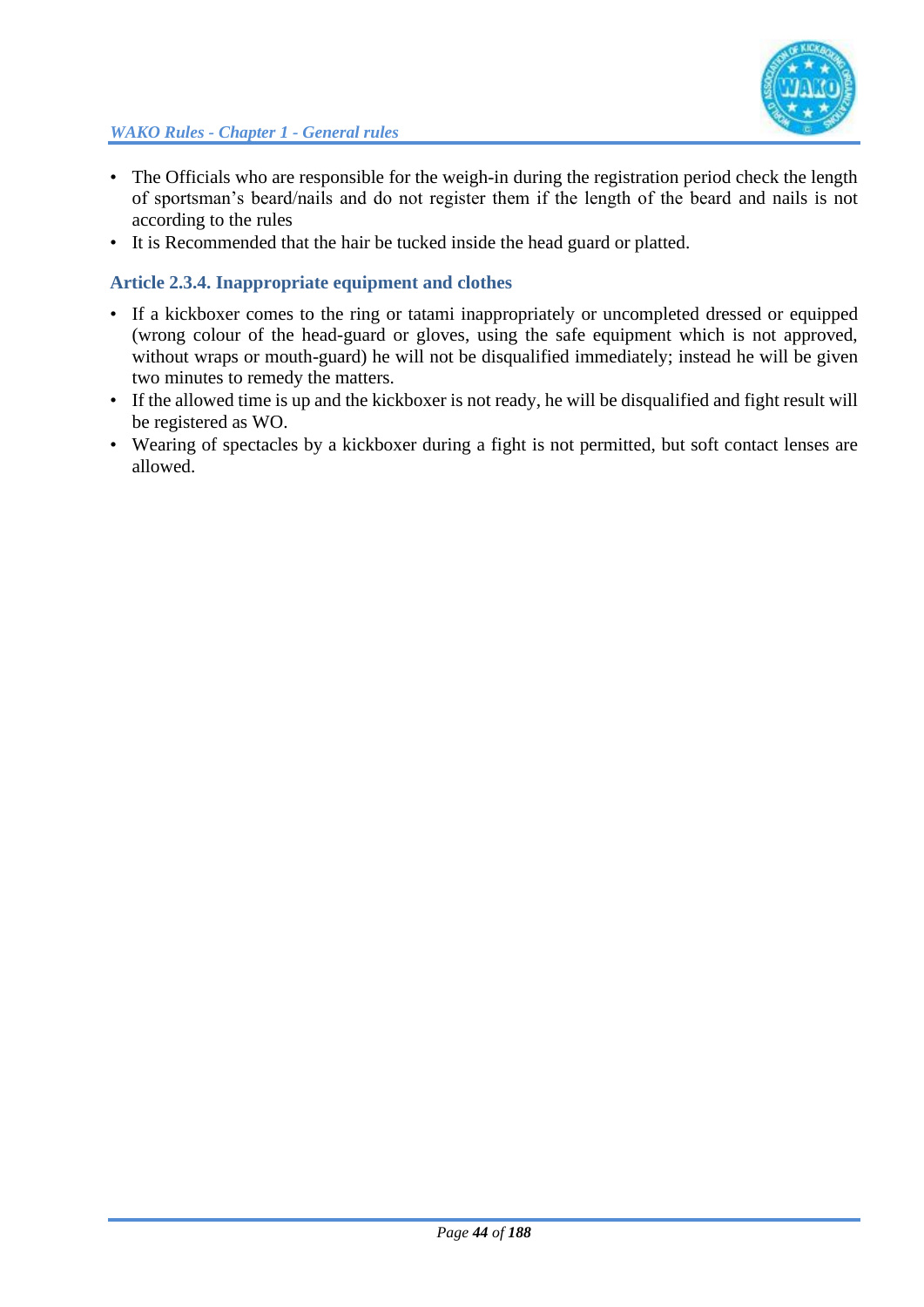# <span id="page-44-0"></span>**Article 3. Procedures**

# <span id="page-44-1"></span>**Article 3.1. Registration procedure**

- All WAKO competitions must use the WAKO Approved electronic registration system (at the present time service provider is SportData)
- All World, Continental Championships and Cups registrations must be done online using WAKO approved registration system
- Registration closes one (1) week (7 days) in advance of the World and Continental Championships, and a minimum of 3 days in advance of World and continental cups of weight control start date. Before registration closes, they will be visible on the SportData web site and responsible persons of national federations / clubs will be able to make corrections and changes.
- After the registration deadline (7 days before the start of the weight control for World or Continental Championships), registrations are closed and no changes are allowed except withdrawal of registration.
- Personal registration (kickboxers, coaches, referees, officials) must include following data:
	- Name and surname
	- Nationality
	- Date of birth
	- Photo (JPEG or PNG format, resolution 400 x 600 px minimum, maximum size 1 Mb)
	- Status
	- Medical Clearance Certificate
	- Any other official documentation as required by WAKO IF Board
- Registration for competition will be done based on personal registration by choosing selected WAKO competition.

# <span id="page-44-2"></span>**Article 3.1.1. On line registration**

- Each participant will be registered in selected role (kickboxer, coach, referee, official).
- Kickboxer will be registered in selected competition category (including discipline, age and weight category)
- It is allowed on the world and continental championships to be registered in only one age and weight category.
- A kickboxer can be registered in only one ring discipline during the same championships, cup or tournament and cannot enter the tatami disciplines. It´s prohibited to make double starts in ring discipline and mix starts during the same championships, cup or tournament.
- A kickboxer can be registered in point fighting, light contact and kick light during the same championships, cup or tournament but cannot register in the ring disciplines on the same championships, cup or tournament
- It is allowed on the World and continental cups and on other open tournaments in tatami disciplines to be registered in two weight categories (actual and one above)
- When registration for world and continental championships closes the kickboxer must remain in his age / weight category. No changes are allowed.
- If a kickboxer is overweight, they cannot move up or down, and will be disqualified.
- For world and continental cups and open tournaments, it is allowed to change weight category, meaning that kickboxer can move one category above or under even when on line registration is closed. The final category will be applied based on kickboxer's actual weight at the official weighing.
- For World and continental Championships, a kickboxer can only fight in a division a maximum of one weight above his actual weight class. For example, if he weighs 65.5 kg, he can only fight in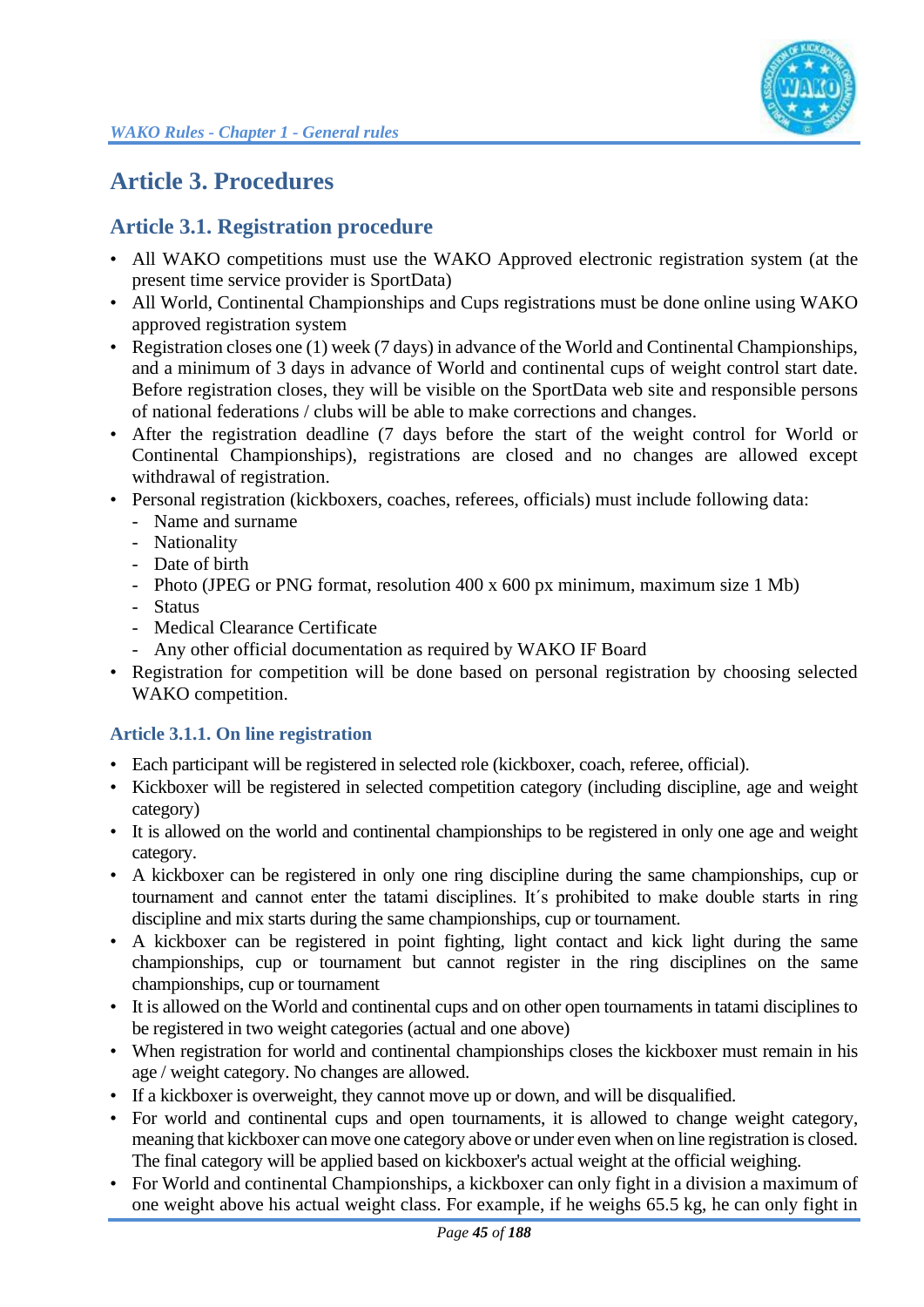

-69 kg or -74 kg (this is valid only for kickboxers in the tatami disciplines, kickboxers in ring disciplines must be registered in category according his actual weight)

#### <span id="page-45-0"></span>**Article 3.1.2. Competition registration**

- Competition registration starts on the first day of the official weigh-in and medical check and includes following:
	- accreditation (will be done based on personal registration)
	- official weigh-in
	- medical check

#### <span id="page-45-1"></span>**Article 3.1.3. Required kickboxer's documentation**

- Each kickboxer, at competition registration for the competition, must have the following certified documentation which they will hand over to the officials during the weighing control or medical examination
	- Passport or Identity Card
	- Official residence card of permanent residence in the country they want to represent if kickboxer isn't nationality of the national team for which he/she represents

| - WAKO Medical certificate                                         | (see appendix 20) |
|--------------------------------------------------------------------|-------------------|
| - WAKO Medical Questionnaire                                       | (see appendix 21) |
| - WAKO Dentist-orthodontist approval (if the kickboxer has braces) | (see appendix 22) |
| - WAKO Non-pregnancy declaration                                   |                   |
| (for female kickboxers age 14 year and older)                      | (see appendix 23) |
| - WAKO Liability Waiver                                            | (see appendix 24) |
| WAKO Parental / Legal Guardian Consent                             |                   |
| (for underage kickboxer, age 18 and younger)                       | (see appendix 26) |

- All documents must be clearly written and filled in at home just before the competition.
- All documents and certificates must have a kickboxer's passport or ID number
- For under-age kickboxers, parents or legal guardian, in addition to fulfilling "WAKO Parental / Legal Guardian Consent", also have to sign "WAKO Medical Questionnaire" and "WAKO Liability Waiver"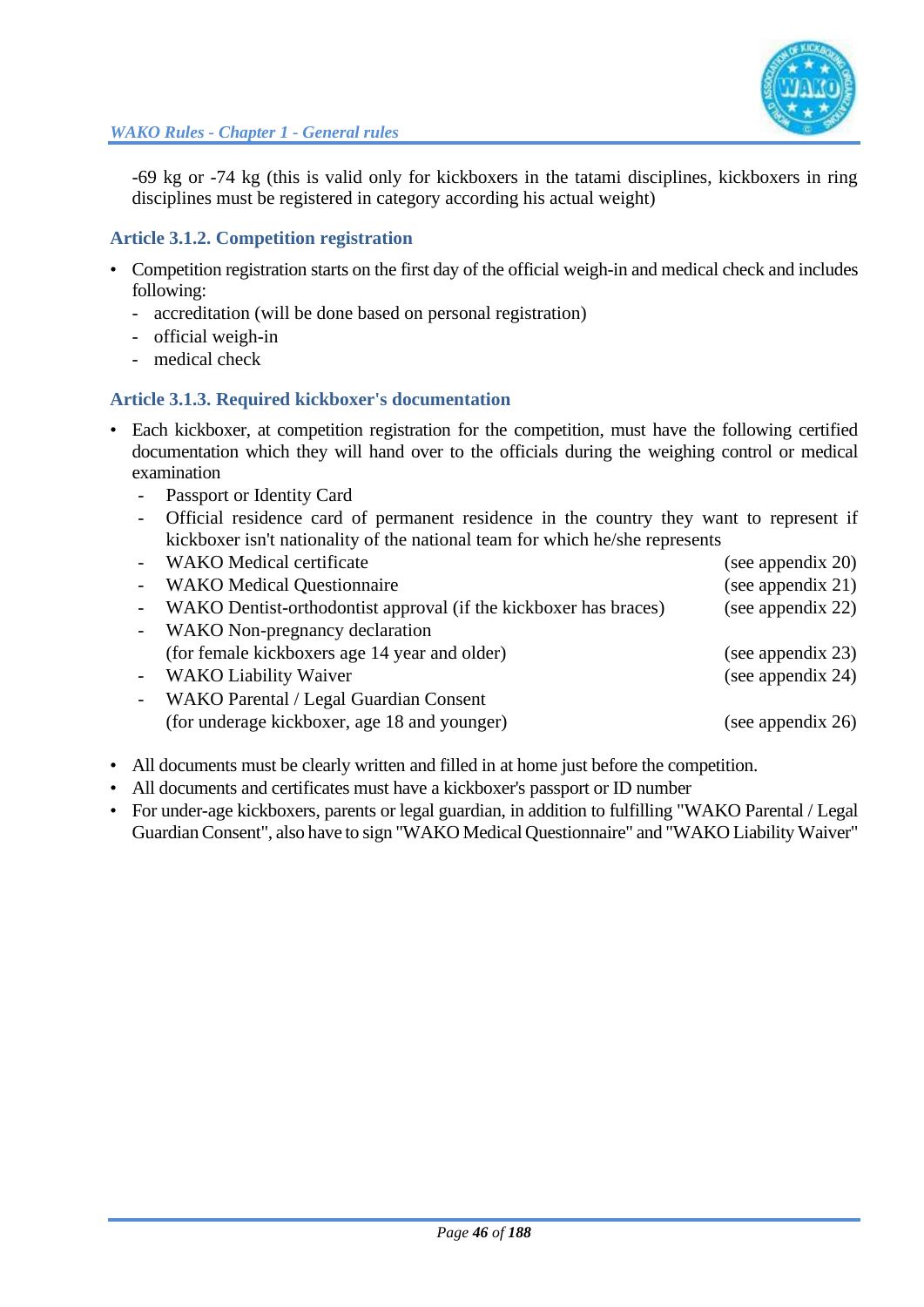# <span id="page-46-0"></span>**Article 3.2. Accommodation booking procedure**

This procedure applies to WAKO World and Continental championships.

This procedure is different and is not related to the registration procedure (Article 3.1.) for competitions which is carried out through the SportData web page

- Accommodation for all WAKO World and Continental Championship participants must be organized by the Local Organizer of the Championship.
- All participants in the World and Continental Championships (athletes, coaches, officials, guests, escorts, supporters) must be registered by the SportData official registration system to have the right to get accreditation
- All participants in the World and Continental Championships (athletes, coaches, officials, guests, escorts, supporters) must be accredited and must be accommodated through the organizer or travel agency hired by the organizer to participate in the event.
- The local organizer should offer to national teams' accommodation of 3 levels of quality accommodation that are different prices, wherever possible.
- During the process of selection and approval of a World or Continental Championship host, the Chairman of the WAKO Organizing Committee or a member of the Organising committee appointed by him, will visit and check the accommodation and all technical elements of the bid organization process (bid review process) and on that occasion complete the "WAKO Bid form".
- The decision to host the World or Continental Kickboxing Championship is made by WAKO IF or WAKO Continental Board in collaboration with WAKO IF and a contract will be signed with the organizer. By WAKO IF President and WAKO Continental President
- The contract regulates all rights and obligations of the local organizers of the championship, prices, services that are charged, as well as deadlines for applications, reservation of accommodation, payments and other details.
- The organizer must provide entries and reservations for accommodation by the official championships e-mail address to national kickboxing federations at least 120 days before the start of the championship.
- For booking and paying for accommodation and other costs of participating in the Championship, the local organizer will provide the following payment terms:

These provisions for the booking and cancellation procedure with clearly stated dates for all deadlines should be clearly stated in the invitation letter for the championship prepared by the organizer and approved by the President of the World and Continental WAKO Federation. The invitation letter is sent from the WAKO HQ office no later than 6 months before the start of the championship.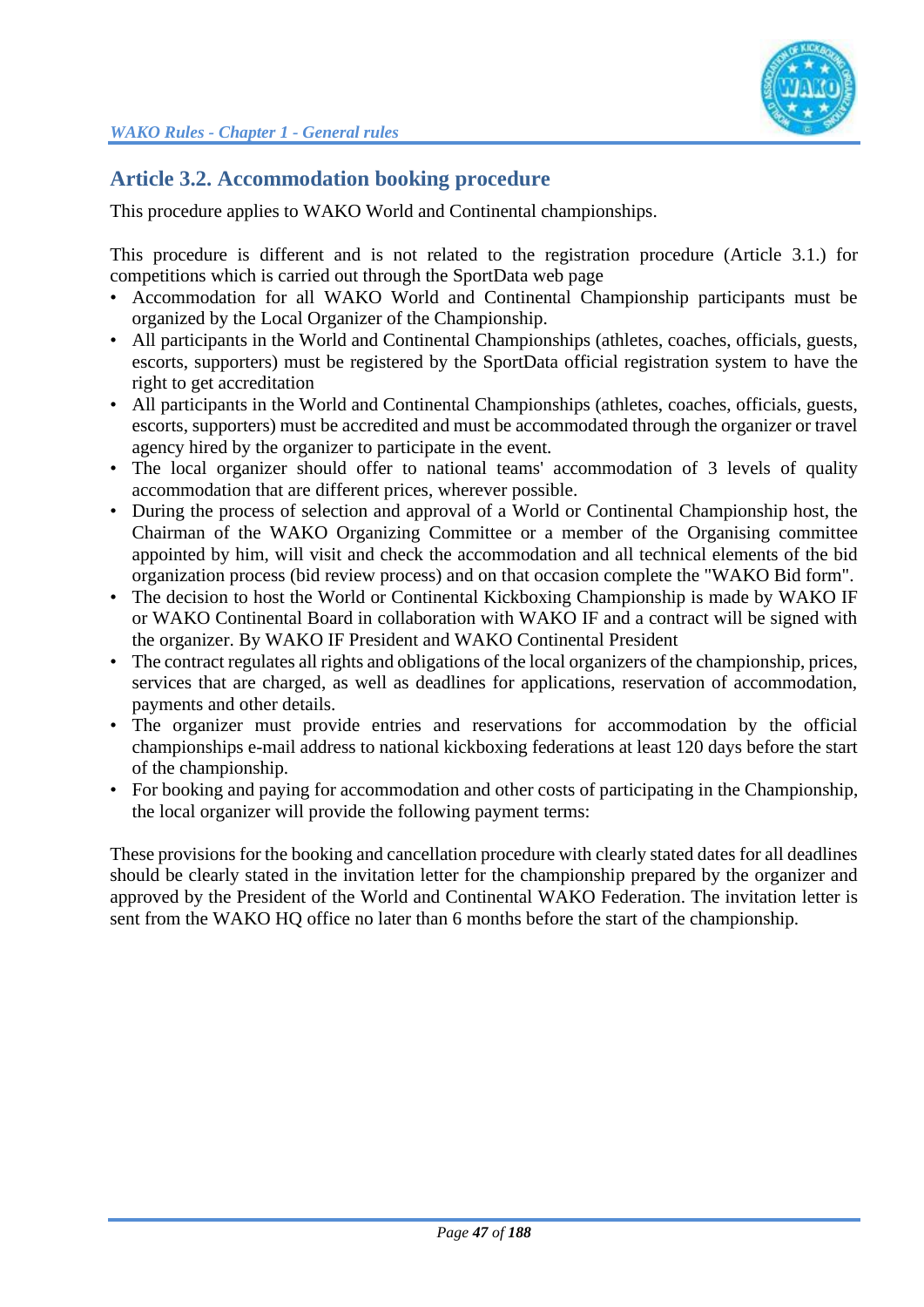

# <span id="page-47-0"></span>**Article 3.3. Accreditation procedure**

- Each participant in the World or Continental Championships must be accredited through the SportData registration system
- There are several types of accreditation:
	- Kickboxers
	- Coach
	- Judge
	- Doctor / Medic
	- Official
	- Organizer / Organizing Committee
	- Staff
	- VIP
	- VIP guest
	- Guest
	- Journalist
- All listed World or Continental Championship participants must be registered by SportData's registration system, within the prescribed registration deadlines
- SportData administrator will prepare accreditations that will be printed by the organizer upon completion of registration
- The organizer will ensure the possibility of printing on-site accreditations during official weighing (corrections or subsequently registered guests)
- Accreditation must include the following information:
	- Championship name, location, country and date of the event
	- Picture of an accredited person
	- QR code with all the data
	- Abbreviated country code
	- Flag of the state
	- Name and surname
	- Category or function
	- Status

(see examples of accreditation cards in appendix 18)

• The organizer, with the WAKO Organizing Committee, will determine the right of access to certain areas for the above accredited persons.

# <span id="page-47-1"></span>**Article 3.3.1. Kickboxers and coaches**

- Only accredited kickboxers and up to 2 qualified and registered coaches are allowed to enter the fighting field (ring and tatami)
- All of the above must have accreditation cards with themselves at all times
- By arriving at the ring or tatami, the coach will hand over the kickboxer's accreditation to the judge who is responsible for equipment's check.
- The judge who check the equipment will determine the identity of the kickboxer and leave the accreditation card on his desk until the end of the fight
- After the fight is over, the judge will return the kickboxer's accreditation card to the coach, unless the kickboxer or Coach is disqualified for unsportsmanlike conduct. Then the kickboxer's and or Coaches accreditation card is retained by the chief referee.
- In the case of KO, TKO or injury, the judge will hand over the kickboxer's accreditation card to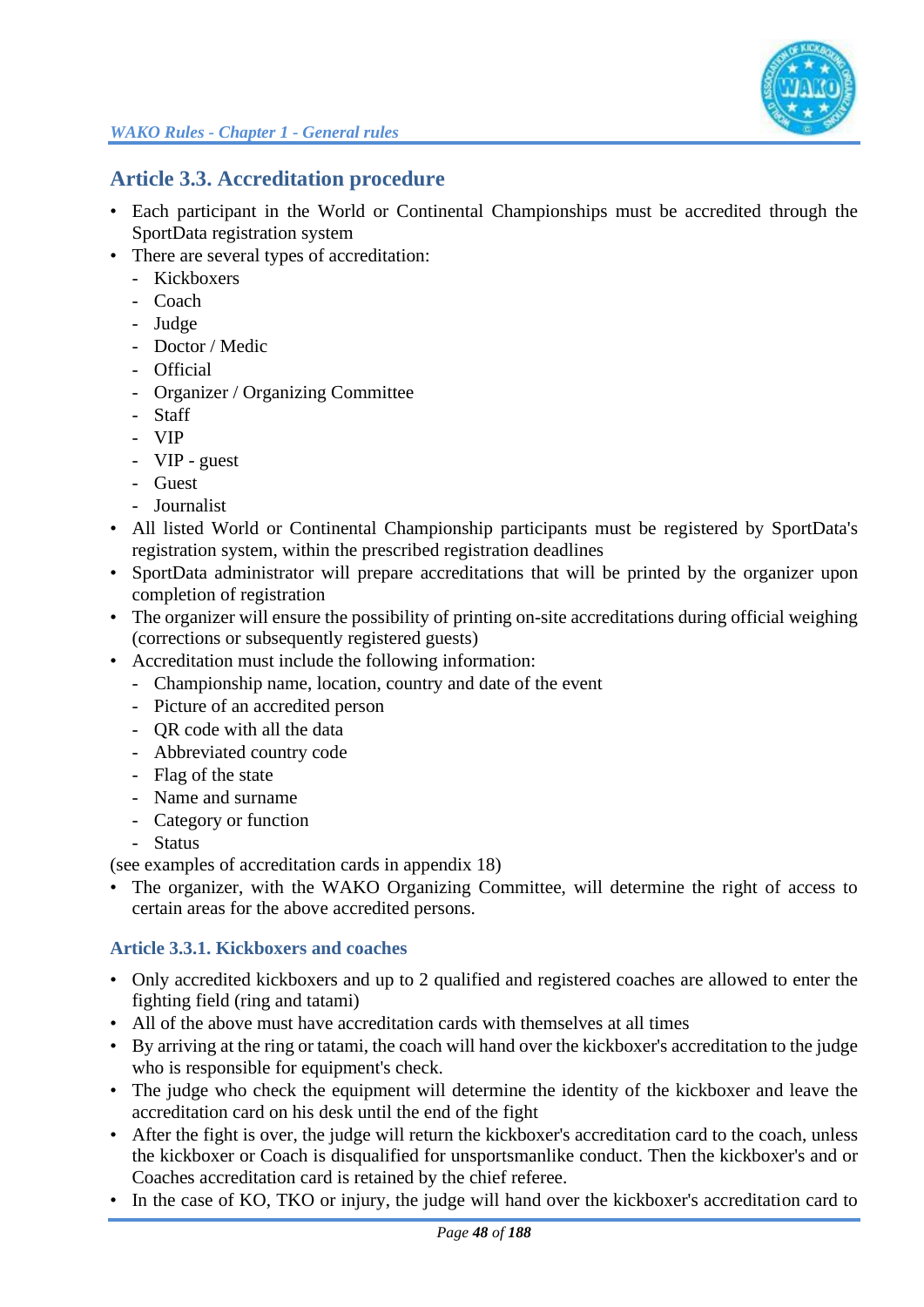the official doctor.

- During the fight, accreditation cards must not be carried by kickboxers and central referees and judges in point fighting, while all other officials are required to carry accreditation card (judges, score / time keeper, kick counter, chief referee, observer and supervisor)
- In the event of a coach being disqualified, the Chief Referee will revoke the accreditation of the coach - until the end of the fight or until the end of the competition, depending on the prescribed sanction, that is approved by the appropriate parties.

# <span id="page-48-0"></span>**Article 3.4. Weigh-in procedure**

#### <span id="page-48-1"></span>**Article 3.4.1. Scales**

- There shall be a minimum of two medical weighing scales for official weight-in and minimum one for control weigh-in prior to official weigh-in.
- Position of official scales will be in separate rooms (one for male, one for female) or in the same (larger) room that has adequate visual barriers. If such a room cannot be provided with visually separate weighing, then team members will weigh separately - first female and then male kickboxers.
- Position of control scales will be in adequate space separate than official scales

#### <span id="page-48-2"></span>**Article 3.4.2. Weigh-in official**

- Weigh-in official at World and continental championships is a member of WAKO Organizing committee named by Chairman of organizing committee. At other kickboxing championships, cups and tournaments, the national federation of organizers (promoter) appoints officials for control weighing.
- His main role to control and register actual age, weight category and discipline of each kickboxers according to his registration and personal ID
- During the weigh-in, two weigh-ins officials will be present, one female official and one male official.

#### <span id="page-48-3"></span>**Article 3.4.3. Weigh-in procedure**

#### <span id="page-48-4"></span>**Article 3.4.3.1. Registration weigh-in**

- Official weigh-in for world and continental championships will be organized minimum 48 and maximum 72 hours before the start of the competition
- The weigh-in must be done in a discrete manner, respecting both male and female's need for discretion.
- Only one representative of a national federation connecting to each national team may be present, but only when their own teams weigh-in.
- However, they are not allowed to intervene on any occasion. The national representative cannot be in physical contact with the kickboxer, they should stand away from the scales at least 1 meter.
- Each kickboxer must present his personal ID (national ID card or passport) and signed WAKO Liability waiver to weigh-in official.
- The weigh-in will be held according to the tournament schedule. The announced time in each competition is understood as official and must be respected.
- Weighing in outside the official announced time will not be allowed, except if the weigh-in is not considered as finished of those teams present within the announced time.
- For the first official weigh-in (in the registration period) there may be given possibility to weigh-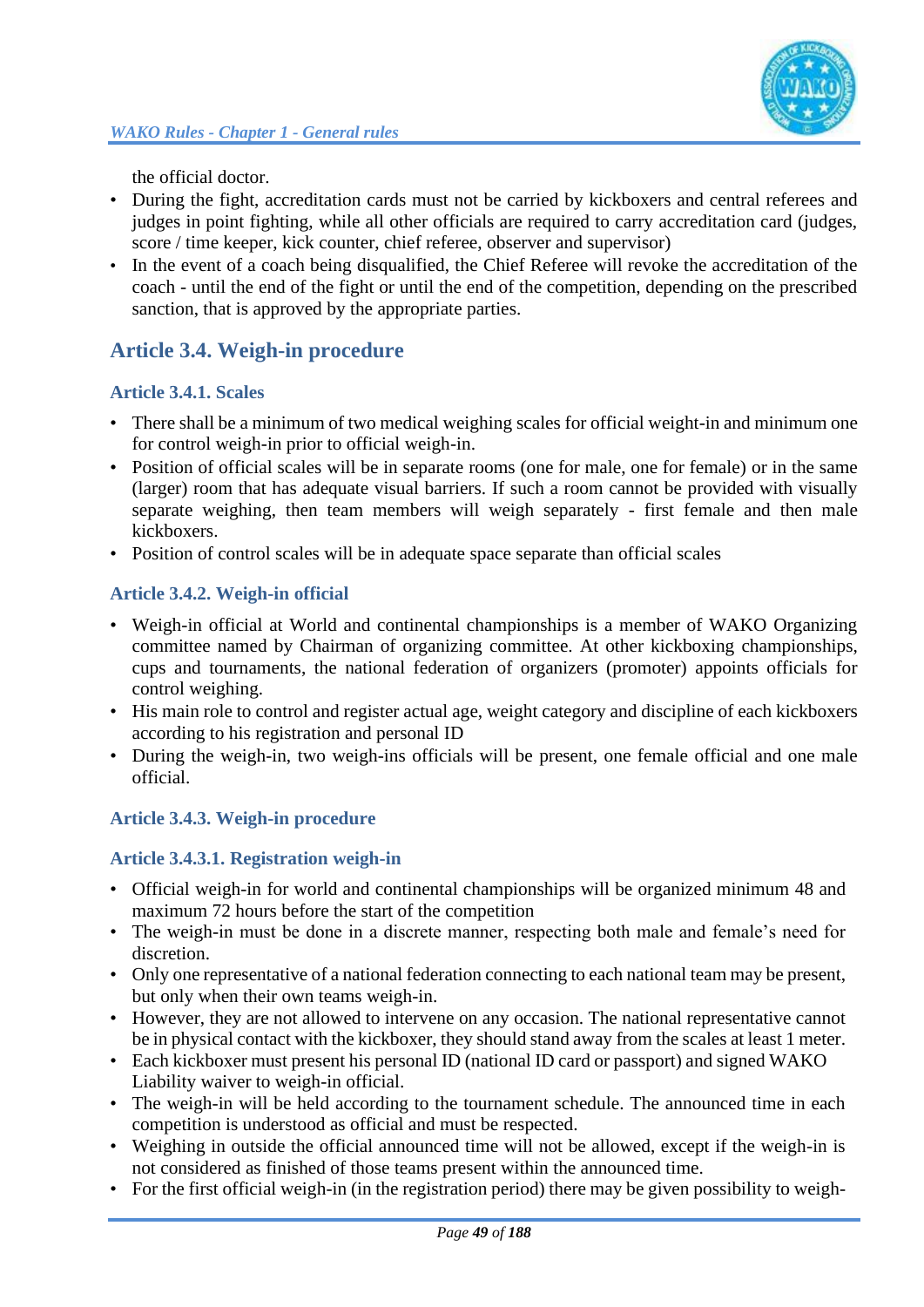in after the official time, if any delays of travel for a team, properly announced and warned from the national federation if such may happen.

- However, it is not allowed for any team to speculate in arrival after official weigh-in time announced in the invitation papers.
- All teams must have weighed-in before drawing.
- The weight is what the scale shows when the kickboxer is undressed.
- The weight must be displayed in metric measures. Electronic scales can be used.
- A kickboxer is allowed to fight solely within the category defined by the weigh-in.
- The weight must be on hard floor and not on carpet.
- If the kickboxer exceeds his weight, he can within the official time get a second and last chance to reach the limit one hour after the first attempt.
- If a kickboxer does not make the weight at this second weigh-in, he will be disqualified.
- It is also allowed for all national federations to substitute one kickboxer with another, before the end of the official weigh-in and before the medical check, on condition that, within each competition where substitutes are allowed, the kickboxer in question has been registered as a reserve for that, or in any other weight category.
- Any speculation or deliberate actions that will question or break the above rules will be sanctioned, both for kickboxers involved and the national federation responsible.

#### <span id="page-49-0"></span>**Article 3.4.3.2. Daily weigh-in**

- Ring sports have mandatory daily weigh-ins during the tournament (World and continental championships and cups).
- It´s strictly prohibited to ignore daily weigh in´s during the World/Continental Championships and World / Continental Cups.
- Daily weigh-in will be on the same day of the fight, the fights will start at least 3 hours after the weighing time, or in a shorter lapse of time if the chairman of the Organizing Committee so decide, after consulting the Medical, Coach and Referee Committee, provided that the decision is not prejudicial to any kickboxer taking part in the first fights of the tournament.
- The weigh-in is done in the morning at an announced time, considered as official.
- Weighing in outside the official announced time will not be allowed, except if the weigh-in is not considered as finished of those teams present within the announced time.
- All kickboxers must bring their own national passport as identification.
- If the kickboxer exceeds their weight, they can within the official time get the second and the last chance after 45 minutes after the first attempt to reach the limit.
- The weight registered on that occasion is final.
- If the kickboxer does not make the weight at this second weigh-in he will be disqualified by technical disqualification.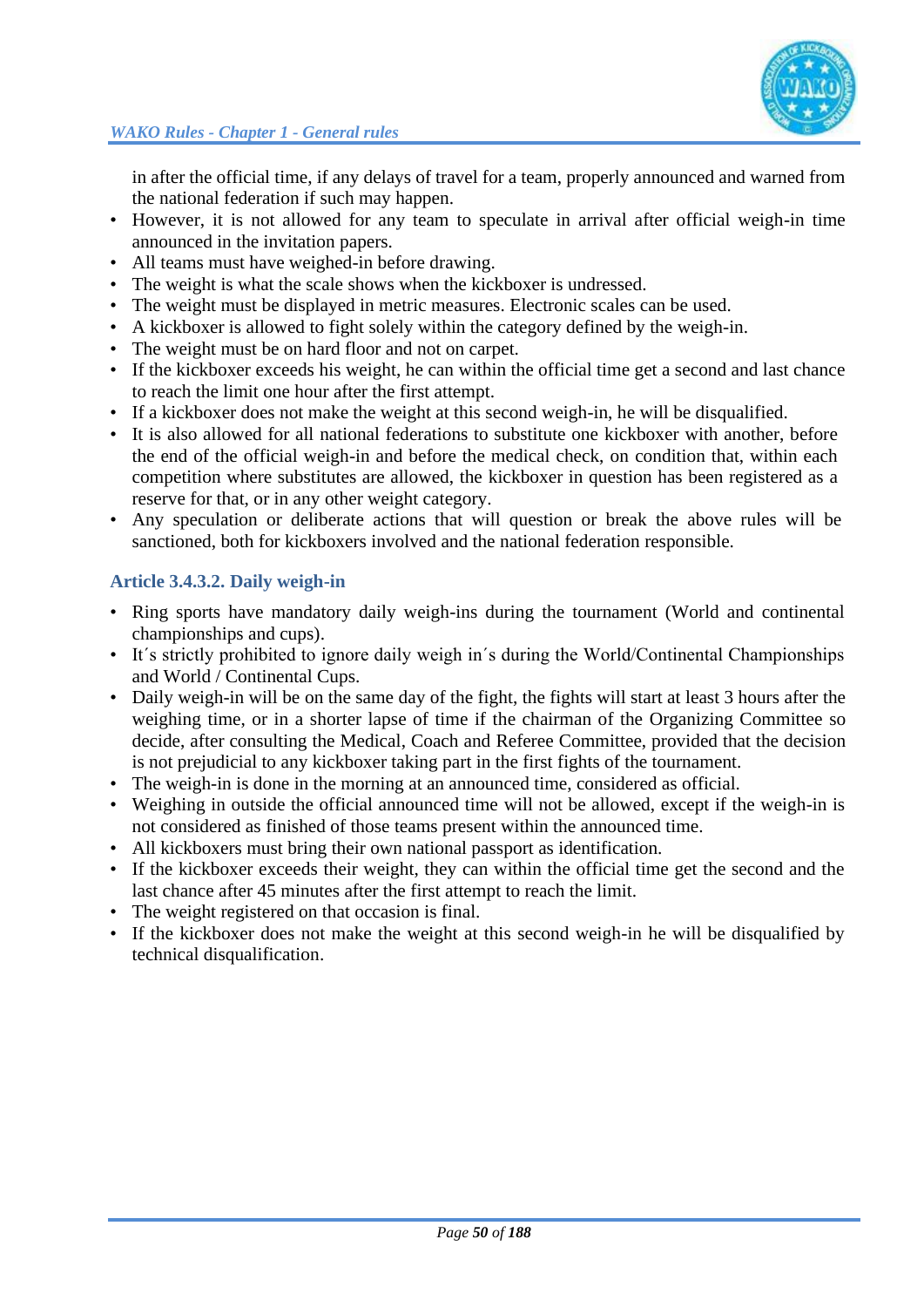# <span id="page-50-0"></span>**Article 3.5. Medical check procedure**

- Official medical check for world and continental championships will be organized minimum 48 and maximum 72 hours before the start of the competition
- The medical check must be done in a discrete manner, respecting both male and female's need for discretion.
- Position of medical check points will be in separate rooms (one for male, one for female) or in the same (larger) room that has adequate visual barriers. If such a room cannot be provided with visually separate medical check, then team members will medically check separately - first female and then male kickboxers.

#### <span id="page-50-1"></span>**Article 3.5.1. Medical check official**

- Medical check official is medical doctor, named by LOC and approved by chairman of WAKO Medical committee.
- His main role is to control and collect valid WAKO medical certificate and WAKO medical questioner, and to determine gender of kickboxer and to examine actual physical condition of each kickboxer, according to his registration and personal ID

#### <span id="page-50-2"></span>**Article 3.5.2. Medical check procedure**

- The local Doctor must carry out a general physical examination of each kickboxer.
- This exam is aimed to rule out any injury or medical condition that can be considered a health risk for the kickboxer or his/her opponent.
- Special attention should be given to the neurological system, musculoskeletal system, eye, nose, infective illnesses (included skin infections), especially for ring kickboxers
- During the medical check on WAKO World and Continental championships, two doctors will be present, one female doctor and one male doctor. On other cups, national championships and tournaments medical check can be done by one doctor, but separately for male and female kickboxers
- Each kickboxer must present his personal ID (national ID card or passport), WAKO Medical certificate not older than one (1) year and signed WAKO Medical questionnaire.
- After being medical checked, each kickboxer must be declared fit for fighting by an official medical doctor by approving his status in computer registration system.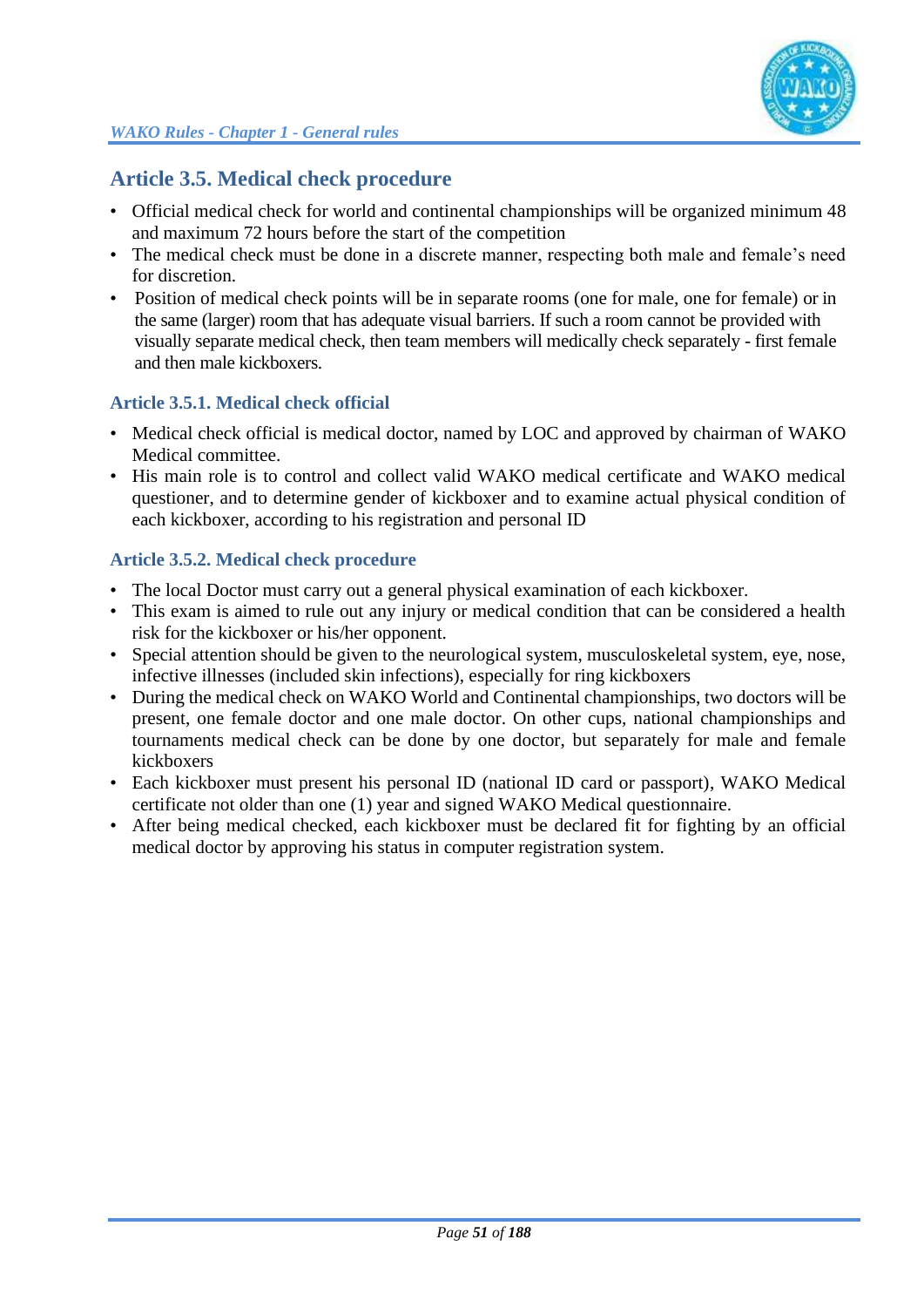# <span id="page-51-0"></span>**Article 3.6. Drawing procedure**

- Drawing on the WAKO World and continental championships and World and continental cups will be organized and leaded by WAKO Organizing committee minimum 12 hours after finished official competition registration and minimum 24 hours before the start the competitions.
- Drawing will be done according to final confirmed registration of kickboxers.

#### <span id="page-51-1"></span>**Article 3.6.1. General criteria**

- Competitors from the same club or national teams in the same weight category must be split into separate parts (one in upper, the other in lower part of drawing list - the competitors can only meet in the final). If there are more than two kickboxers from same club, then they cannot meet in the first fight if there are at least the same number of competitors from other clubs.
- Every draw list must have data as follows: name of tournament, place and date, name of discipline, sex, age, weight division, competitor's name and surname, club or nation and number of fight.
- All draw lists must be printed in 3 official copies for Chief referee, for official table and for notice or bulletin board - all three lists must be the same and any changes must be repeated on all three with the signature of the Chief referee. Also, unofficial copies of draw lists will be distributed to national team chiefs.
- Completed official copies with results, stamp and Chief referee's signature are official WAKO documents and will be kept in archives for a minimum of 2 years.
- No alterations can be made to drawing list once produced by Organizing committee. Only in a case of material mistake (wrong weight category, wrong age division, wrong discipline by WAKO Administration) which must be approved by chairman of Organizing Committee in writing.

#### <span id="page-51-2"></span>**Article 3.6.2. Seeding**

• Seeding for World championships will be based on the below criteria

#### <span id="page-51-3"></span>**Article 3.6.2.1. Seeding criteria**

- Seeding positions for the world and continental championships for each competition category will be determinate considering only results achieved in the same competition category (the same discipline and the same age and weight category), on previous events within the two-year period of the same discipline and age class.
- Seeding positions are determinated on public way by Organizing committee in front of the official draw

#### <span id="page-51-4"></span>**Article 3.6.2.2. Ranking criteria**

- is based on an accumulation of points in the previous two calendar years.

- World Champion 100 points
- Continental Champion 70 points
- World Silver 70 points
- Continental Silver 50 points
- World Cup Champion 50 points
- World Cup Silver 30 points
- Continental Cup Champion 20 points
- Continental Cup Silver 10 points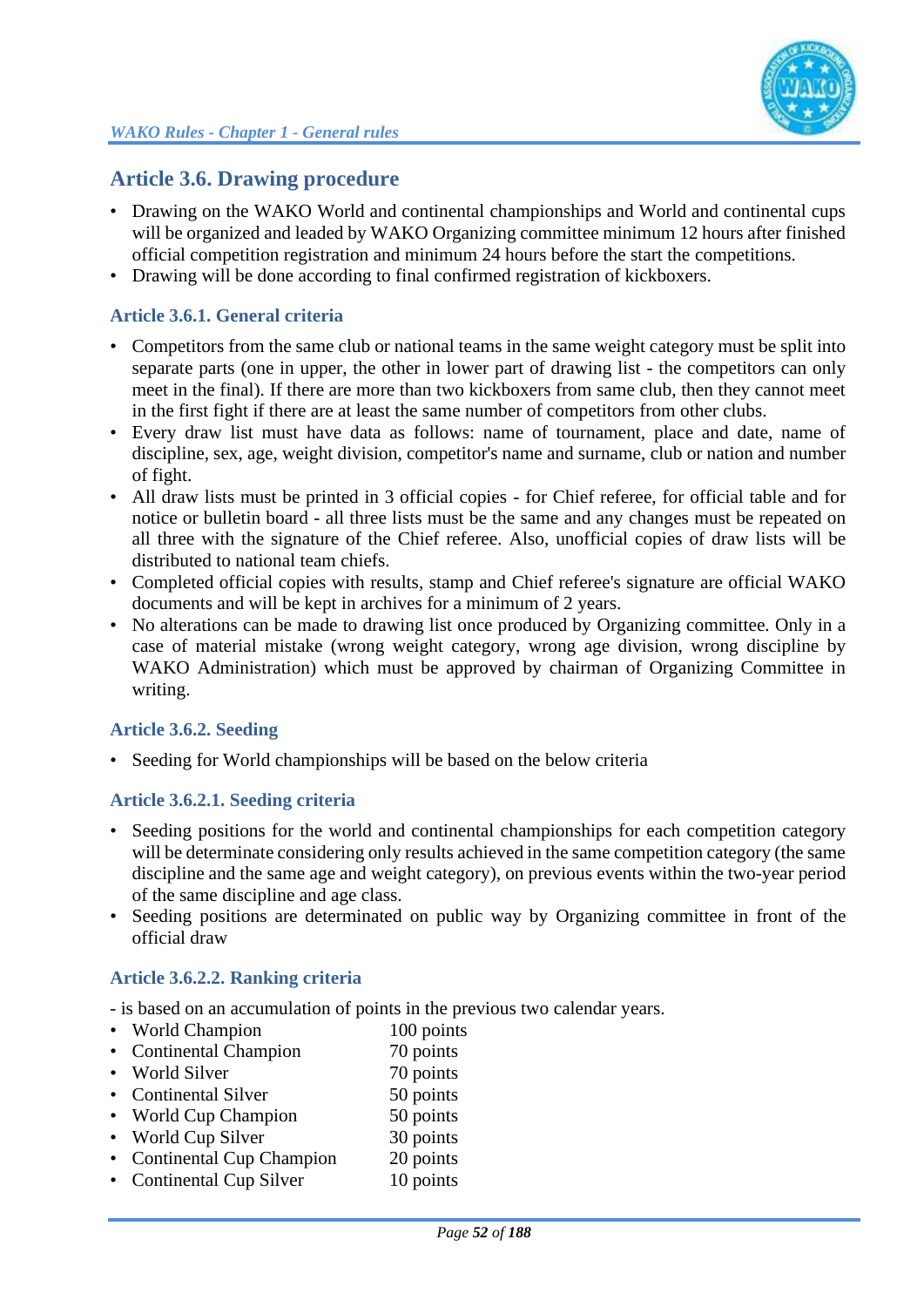

#### <span id="page-52-0"></span>**Article 3.6.3. Official draw**

- Draw will be done by Chairman of Organizing committee on public way at previously announced scheduled time.
- It will be done by WAKO Approved Drawing electronic system (at the present time service provider is SportData)
- The final draw sheets will be published on the official web page maximum one (1) hour after finishing draw
- In case of any material mistake, it is possible for national teams to send official notification to organizing committee, but not later than one (1) hour after the publishing the draw on the official web page
- Organizing committee will act based on notification and come with final decision not later than one (1) hour after expired time for official notifications.

#### <span id="page-52-1"></span>**Article 3.6.4. Daily program**

- Daily program at the World and Continental championships will be determinated by Organizing Committee and approved by chairman of Organizing committee
- Daily program for the first day of the competition will be published maximum three (3) hours after the finish of the draw, on the official web page
- Daily program for the rest of the days will be published on official web page maximum two (2) hours after finished the last fight of that day, for the next day.
- Daily program includes
	- schedule of the fight by numbers for each fighting area separately
	- fight data (category, position red or blue, kickboxers' name and nationality)
	- start time
	- provisional time schedule
	- provisional time of breaks
	- finish time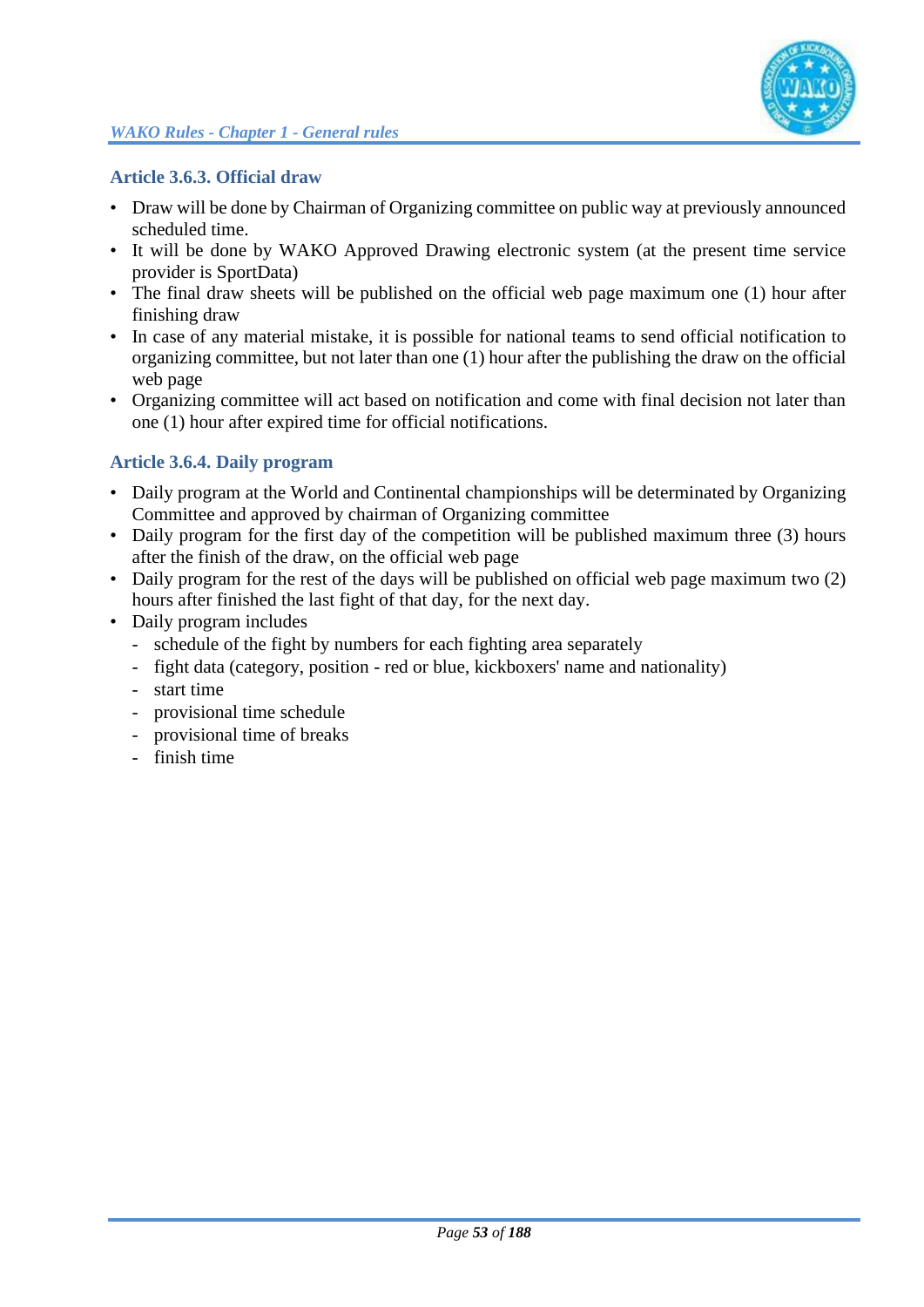

# <span id="page-53-0"></span>**Article 3.7. Disqualification procedure**

Any participant in the competition may be disqualified for violation of the rules or for unsportsmanlike behaviour.

There is a two kind of disqualification:

- technical disqualification
- behavioural disqualification

#### <span id="page-53-1"></span>**Article 3.7.1. Technical disqualification**

- Technical disqualification meaning nonintentional violation of the rules during the fight (exits, warnings, minus points, number of kicks, etc. …)
- Kickboxer disqualified by technical disqualification keeps the right to be awarded based on achievement before disqualification.

#### <span id="page-53-2"></span>**Article 3.7.2. Behavioural disqualification**

- Behavioural disqualification meaning hard and intentional violation of the rules during the fight which can lead to opponent's injury.
- Behavioural disqualification also meaning unsportsmanlike behaviour (swearing, shouting, unappropriated gesticulations towards opponent and his coach, referee, any other official or spectators.
- Kickboxer or any other participant can be disqualified by behaviour disqualification in case of irregular protest of the decision of the fight and obstruction and delay of further scheduled program
- Kickboxer disqualified by behavioural disqualification lose the wright to be awarded.
- Any other official can be disqualified from the single fight, on daily basis or from whole tournament according to the level of his violation of rules. Decision about disqualification on daily basis or from whole tournament will be made by Tournament Committee.
- Chairman of tournament Appeal protest committee inform about such disqualification of participant to the WAKO HQ in written form, and the office must carry out the procedure in accordance with the applicable regulations. Disciplinary committee will prosecute such a case.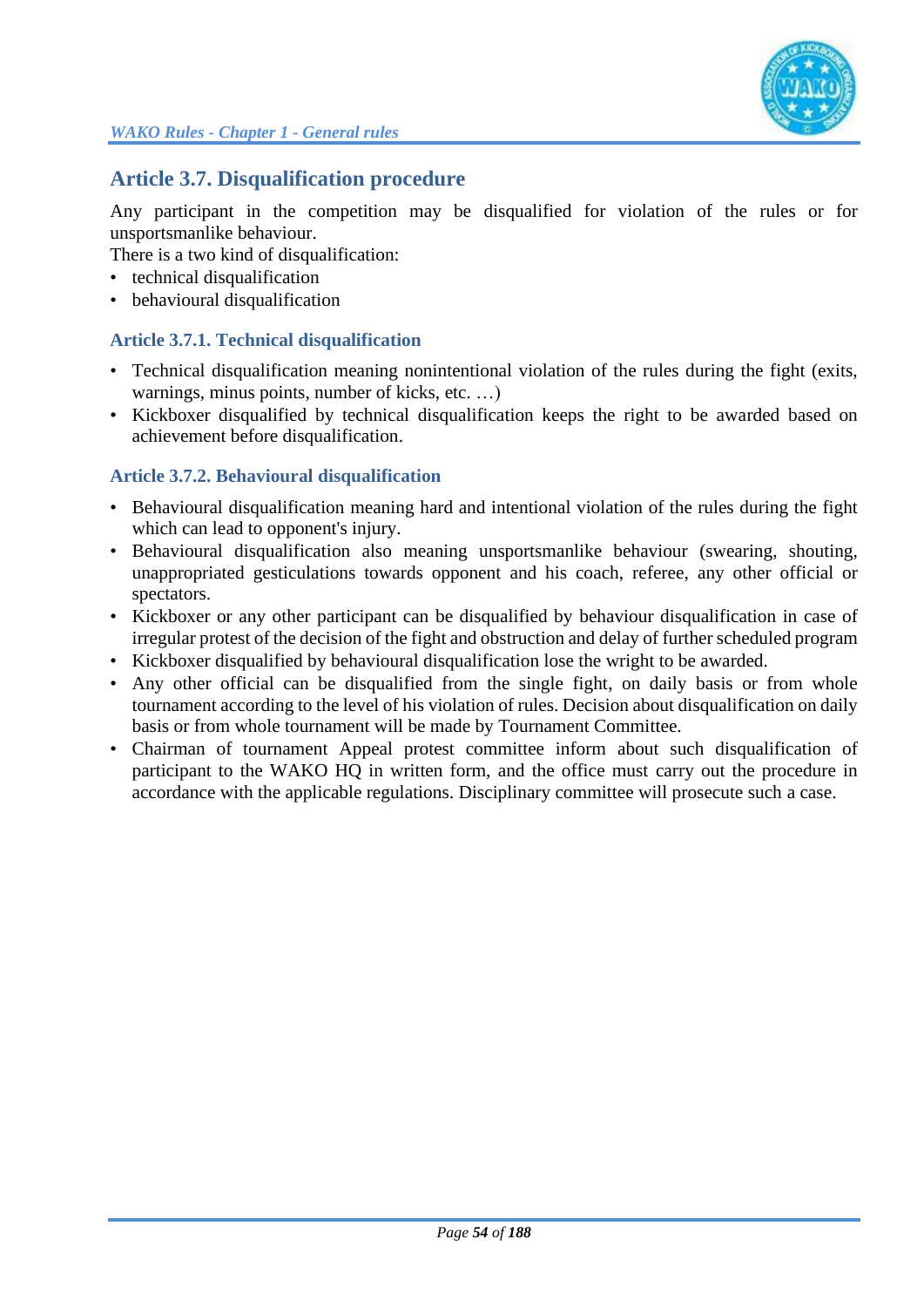

# <span id="page-54-0"></span>**Article 3.8. Procedure of prompting the protest**

#### <span id="page-54-1"></span>**Article 3.8.1. Competition protests / appeal**

• The written protest must describe clearly the problem. The Chief referee must deliver the protest to the Appeal protest Committee who will consider the problem and handled it immediately.

#### <span id="page-54-2"></span>**Article 3.8.2. Official Appeal Protest Committee**

- Official Appeal protest Committee is composed of the following:
	- Chairman of Referee Committee of ring or tatami
	- Supervisor / Observer
	- Chief referee
	- Technical director for Ring or Tatami (who will act as a chairman of Appeal Protest Committee)
- No two members may be appointed from the same National Federation.
- Chairman of Referee committee should also appoint three additional members with designated numbering from 1 to 3 that automatically replace any of the originally appointed Appeals Jury members in a conflict of interest situation (same nationality, family relationship by blood, etc... or involved in the alleged incident or issue)
- The following sequence must be followed when making a protest. It is hoped that at each stage the priority is for an amicable resolution, but if not then.

#### <span id="page-54-3"></span>**Article 3.8.2. Procedure of prompting the protest**

- The coach or their representative must immediately after the fight declare about their wish to submit the protest.
- They must take the Official WAKO Protest Form (see Appendix 28) from the Chief of the ring  $\&$ tatami, fill it out and return back to the Chief of the ring with the protest fee (100 euro, payed infront) during 10 minutes after the fight which result, they are going to protest.
- The Appeal Protest Committee will examine the protest and declare the result after 15 minutes maximum after getting the protest. It takes only 15 minutes total for prompting and examine the protest.
- Official Appeal protest committee review protest and make final decision.
- If the protest is found invalid, the deposit (protest fee) will be donated to WAKO.
- If the protest is successful, decision will be changed and the protest fee will be refunded.

#### <span id="page-54-4"></span>**Article 3.8.3. Irregular protests**

- Irregular protests regarding disagreements of decisions, where kickboxer's protests by delaying further program in the ring / tatami, such as sitting down in the ring / tatami, decided by himself or stimulated by his coach / team to do so is not allowed
- In case of such irregular protest, reaction will be made by Chief referee, Supervisor and Technical director of ring or tatami.
- The consequence for such behaviour can be that the total team of the discipline can be excluded.
- I case of further escalation of conflict due to this action and if security staff has to intervene, it will lead to immediately disqualification of the whole national team.
- The decision of above situation on World and Continental championships will be made by WAKO Board of directors. On the other championships, cups and tournaments decision will be made by interim committee consisting of National federation president or his representative, organizer (promoter) and chief referee.
- A protest will only be accepted in a written letter and a protest will not be handled if actions mentioned above are in place.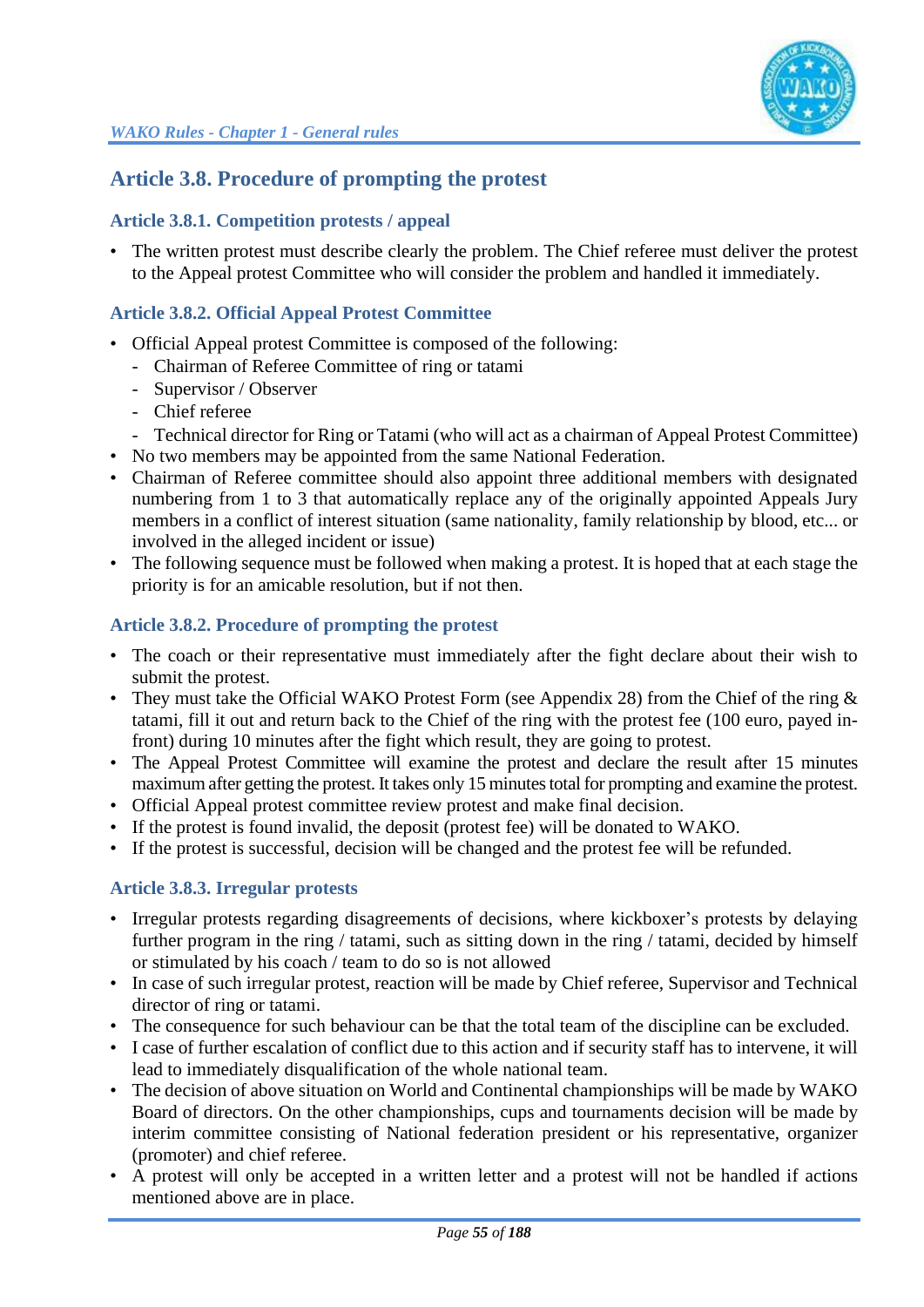#### <span id="page-55-0"></span>**Article 3.8.4. Video evidence**

- Video footage is not applicable to WAKO competition events.
- Video footage may not be used to resolve or review any queries, complaints or points of clarification.

#### <span id="page-55-1"></span>**Article 3.8.5. Special violations of rules**

• If a kickboxer, coach or a whole team protests by entering or not leaving the ring or tatami immediately after the fight on the WAKO World and Continental championships, WAKO Board of Directors is allowed to disqualify the whole team. On the other championships, cups and tournaments disqualification decision will be made by interim committee consisting of National federation president or his representative, organizer (promoter) and chief referee.

# <span id="page-55-2"></span>**Article 3.9. Change of referee's decision procedure**

- Only the Chief referee and the Supervisor can change a Central referee's / Judge's decision in case of "material mistake".
- Material mistake is considered following:
	- Judge switch the kickboxer's corner
	- Wrongly recorded points or penalties by scorekeeper
	- Significant wrongly application of the rules by Central referee
- Changing of decision is applicable with immediate effect and it must be recorded in written form.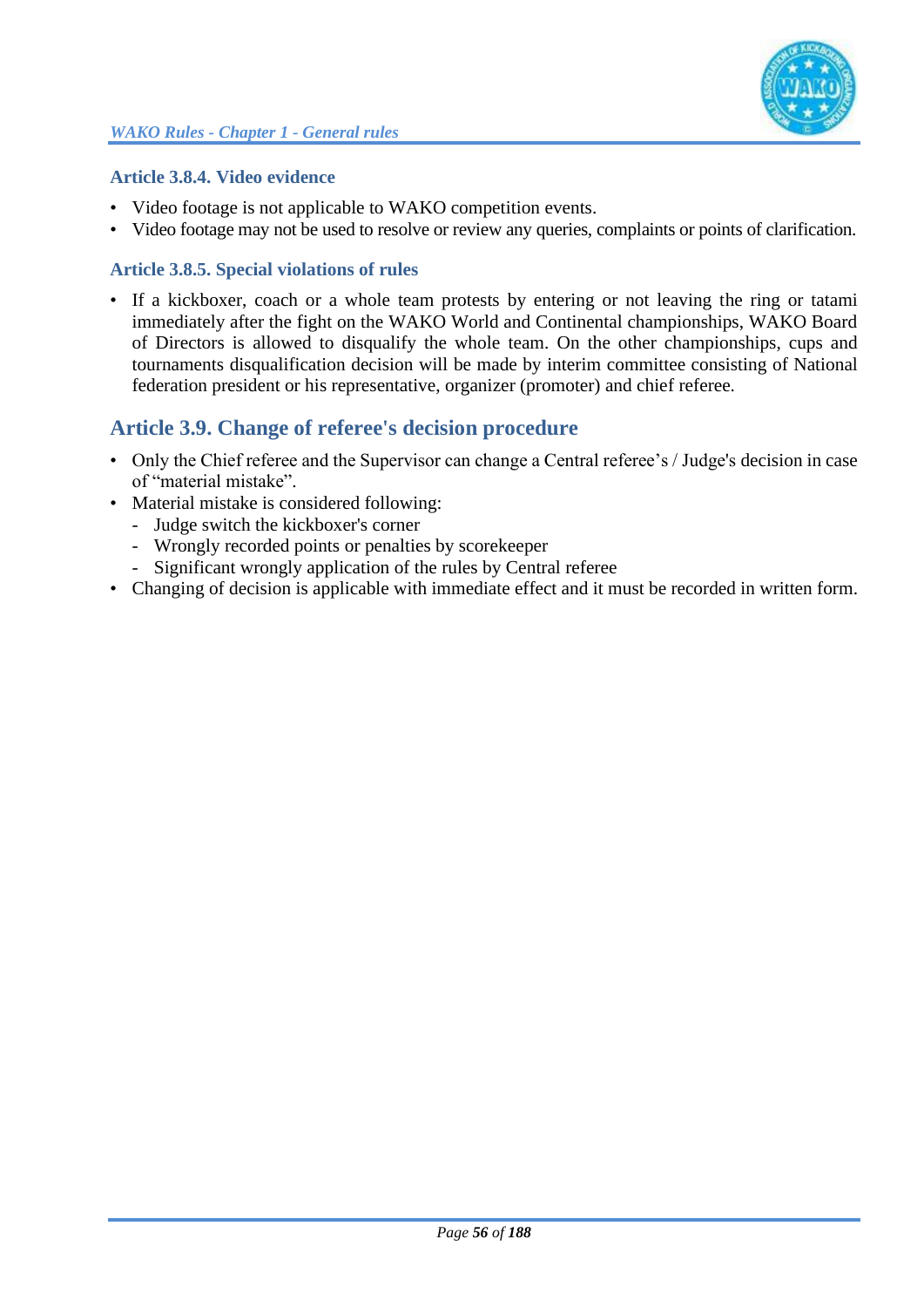

# <span id="page-56-0"></span>**Article 3.10. Opening ceremony procedure**

- Opening ceremony at WAKO World and continental championships must take place on the first day of the competition before the start of first fights. It is organized and leaded by Organized committee with local organizing committee
- Opening ceremony is organized in the way of defile of national teams that participated on championships
- Each national team for defile is composed from three kickboxers (male and female) dressed in national track suits wearing sport shoes (it is not allowed to be present in shorts and slippers)
- Local organizing committee must provide special designed country name plate for each participated national team
- Program of the opening ceremony will be as following:
	- announcement
	- defile
	- welcome speeches (WAKO president, WAKO president of host country, local national VIP)
	- cultural program which consist from music (local culture) 3 minutes; music (modern) 3 minutes; dance (local culture) - 3 minutes

# <span id="page-56-1"></span>**Article 3.11. Awarding ceremony procedure**

- At World and Continental championships awarding ceremony must take place on the last two days of the competition after the final fights. It is organized and leaded by Organized committee with local organizing committee.
- On the WAKO World and continental championships promotor must provide high-quality trophies, medals and certificates and according to WAKO standard. On the other championships, cups and tournaments trophies, medals and certificates must be in accordance with the level of tournament and promotor's National federations standards.
	- Medals (one gold, one silver and two bronze medals (100 mm die cast medal) (see appendix 16)
	- Trophies for the winner (suitable for the prestige of the event)
	- Certificates for the medal winners
	- Certificates of Attendance
	- Special Awards
		- 1. Trophy for best kickboxer male Tatami
		- 2. Trophy for best kickboxer male Ring
		- 3. Trophy for best kickboxer Female Tatami
		- 4. Trophy for best kickboxer Female Ring
		- 5. Trophy for best Ring Referee
		- 6. Trophy for best Tatami Referee
		- 7. Trophy for most Ethical Coach
		- 8. Trophies if any team competition
- Podium / award area must be a high-quality raised award stage (8 m long x 3 m deep)
- A central back drop (minimum) 5x5 m
- Digital back drop for dynamic pictures and awards presentation (must be approved by WAKO Technical Director 3 months before production)
- Suitable Podium with appropriate surrounding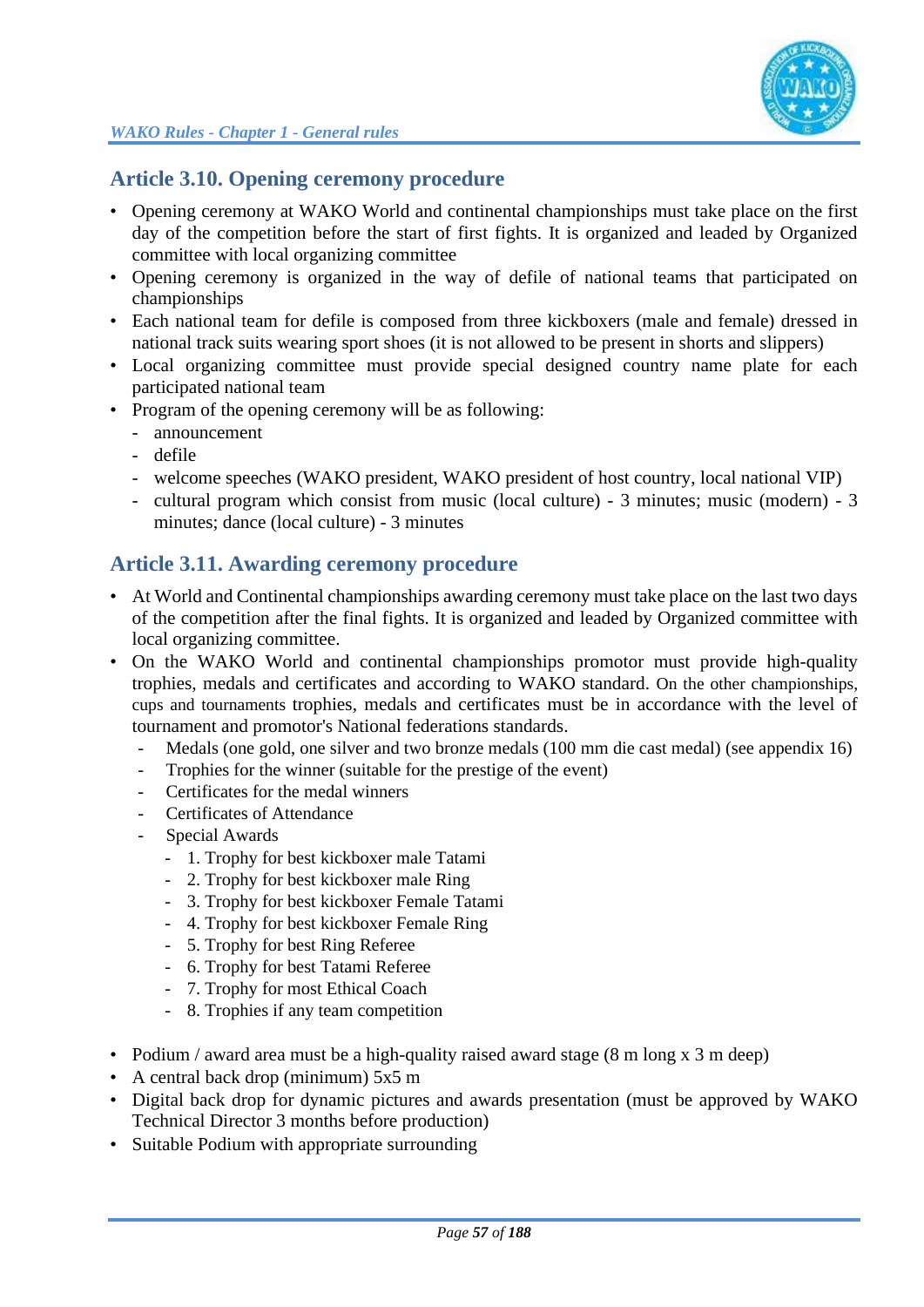#### **On the podium**

- No personal or national flags are allowed at or on the podium.
- National flags are allowed in the ring and on the tatami after the fight.
- No coach or official is allowed to go to the podium during or immediately after the presentation.
- Athletes must present themselves to the podium in their national track suit and wearing sport shoes. It is not allowed to enter to awarding ceremony dressed in shorts, slippers, with sunglasses and cap / hat.

#### **Awarding procedure**

- Medals at the World and Continental championships will be awarded by WAKO IF or WAKO continental president or member of Board of directors or WAKO national presidents. They have to be dressed on appropriate way (for male suit with WAKO tie, for female elegant dress)
- Presenter of awards will award kickboxers by following order: bronze medals, silver medal and gold medal and trophy with diplomas
- For each gold medallist national anthem will be presented (20 second maximum)
- All medelists and awards presenter must remain their position on podium during the presentation of gold medallist's national anthem

# <span id="page-57-0"></span>**Article 3.12. Official report procedure**

- Immediately after the World and Continental Championships and World Cups are over, the Organizing Committee and SportData administrator will make an official competition report.
- The official report must include the following points:
	- Cover page with official name and logo of championships / cup
	- President's letter
	- Organizing committee
	- Medical team
	- Official invitation brochure
	- Participation count (country, male, female, total entries, total athletes)
	- Tournament participation by countries entry lists (list of names of athletes and categories)
	- Participants count list of officials (countries, coaches, officials, referees, total)
	- Official registrations coaches
	- Official registrations officials
	- Official registrations referees
	- Draw sheets and form score lists (with results)
	- Official results by categories
	- Medals by nations
	- Medals by age categories
	- Medals by discipline
	- Special awards
	- Medical report (with injuries statistics)
	- Media report YouTube, Facebook, Instagram (views, visits, reach)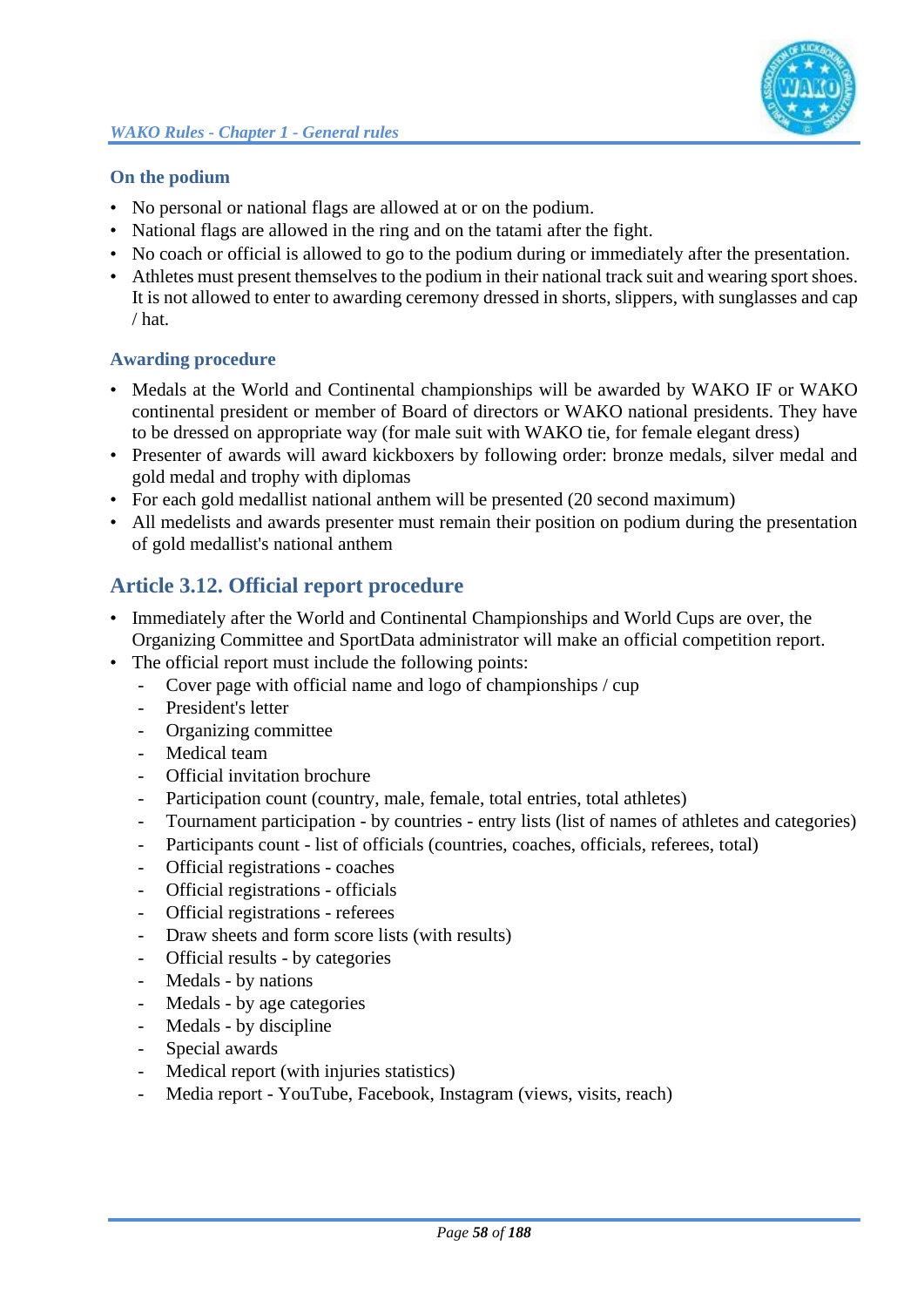

# <span id="page-58-0"></span>**Article 3.13. Rules changes procedure**

- Any WAKO member can initiate rule's changes by respecting following procedures:
	- Initial suggestion must be delivered to committee in charge in written form (see Appendix 30) with explanations in English language
	- Committee in charge will review proposal and if they find that is appropriate, will submitted to WAKO Rules Committee
	- WAKO Rules Committee will review proposal of committee in charge and if they find that is appropriate, will submitted to WAKO Board for approval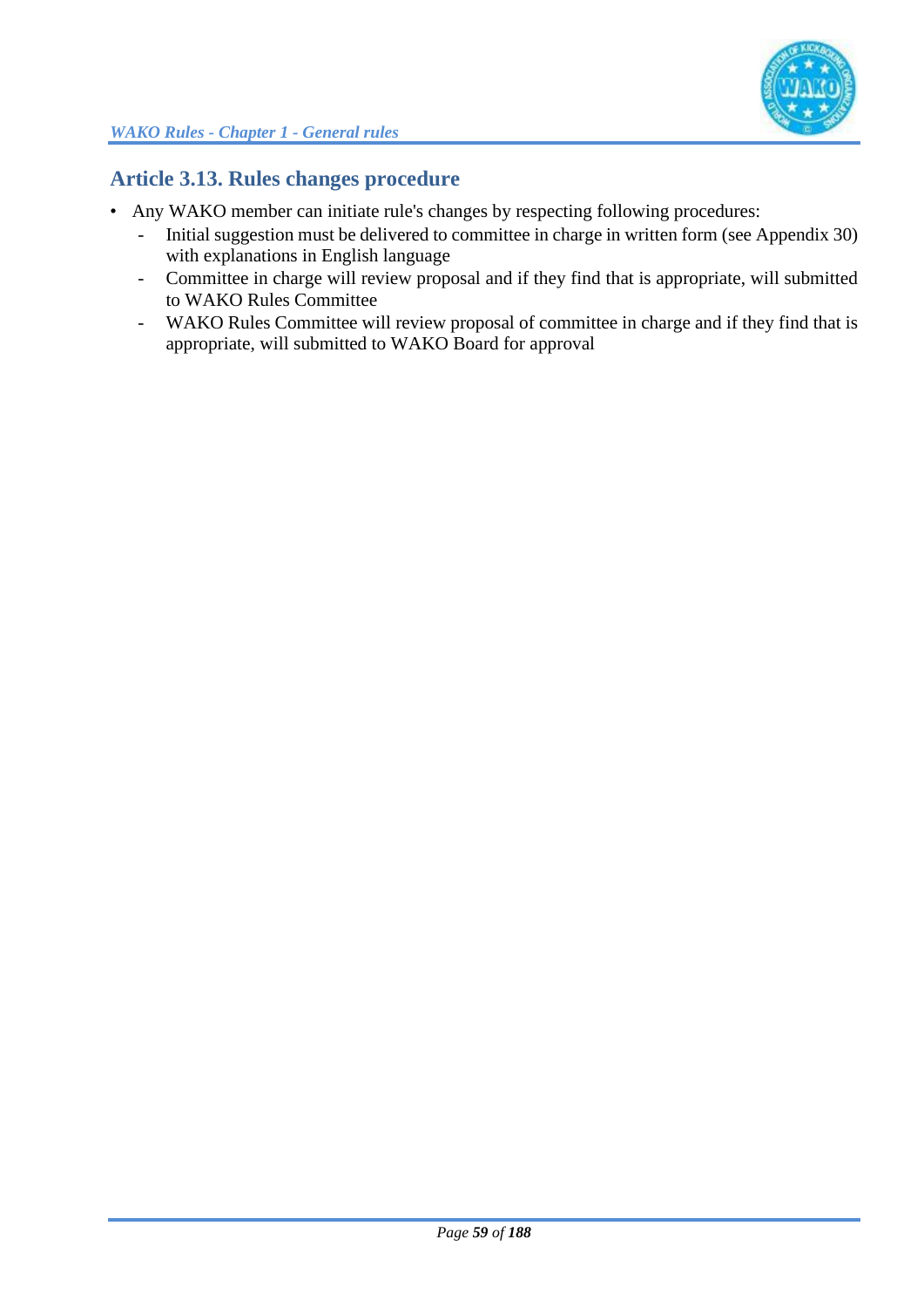# <span id="page-59-0"></span>**Article 4. Committees**

# <span id="page-59-1"></span>**Article 4.1. Tournament Committee**

- The WAKO President will appoint the members of Tournament Committee for each World and continental championships
- The Tournament committee will be composed of three members: member of Organizing Committee, WAKO Board member and LOC president
- The Chairman of the Tournament committee is appointed member of Organizing Committee and will hold the position of Tournament Director.
- It is mandatory that all members of the Tournament Committee speak fluently English.
- The Committee meets in front of tournament for which they are appointed and prepare all activities for smoothly running of the tournament fully respecting WAKO rules
- If necessary, they can appoint other officials as members of tournament committee and initiate other meetings during tournaments.
- They will together with the promoter take care of the event / promotion / tournament and make sure everything is arranged according to the WAKO rules.
- Any complain made by participants regarding conditions of tournament has to be cleared by the tournament committee or through the WAKO President.
- They will report to the WAKO President.

#### <span id="page-59-2"></span>**Article 4.1.1. Referee Committees of Ring sports / Tatami sports**

- The Chairman of each Committee is responsible to name Supervisors / observers for Tatami or Rings
- With Supervisor deploy Central referees and judges for Tatami and Rings.
- With each Supervisor they check tatami, rings, official table equipment, referee and judge uniforms and they will permit the start of competition.
- Referee Committees are named by WAKO Board of Directors and stay in charge for 4 years unless decided by the WAKO Board.

#### <span id="page-59-3"></span>**Article 4.1.1.1. International referee seminars and registration**

- In preparation of World / Continental Championships and World Cups the Committee organizes seminars so to make sure that the judging and behaviour of referees are at their best.
- When sending out letters of invitation to championships and cups, WAKO HQ will write an extra note concerning referees and judges including all demands for their preparations.
- The organization of seminars will be as follows:
	- All referees and judges must have a copy of the updated rules which will be presented during the seminar.
	- By tests, make sure that all judges and referees talk a minimum of English. By the English also rate the referees and judges into categories (both in language and experience).
	- The seminars will deal with each kickboxing discipline and specific rules.
	- Make sure that all referees and judges wear the same uniforms according WAKO rules
- The sequence in a seminar contains:
	- Verbal introduction and explanations.
	- Verbal explanation of main issues that normal causes problem in order to harmonize the judges.
	- Any video presentation to explain situations.
	- Practice teaching using kickboxers in action.
	- Using scorecards or / and explaining digital system.
	- Written tests/exams.
	- Registration.
- All referees and judges are registered and are given points during a championship and approbated events.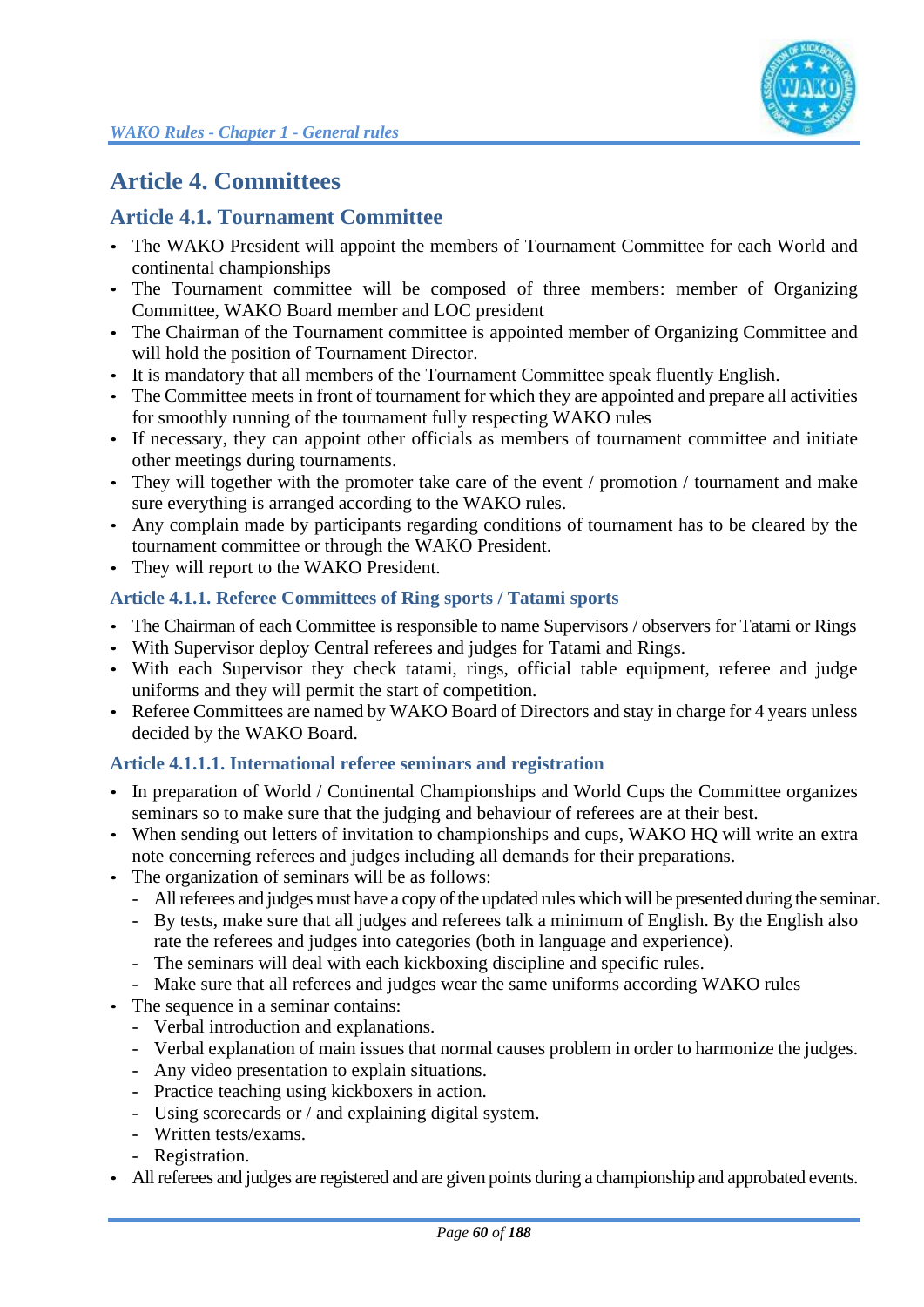- The best referees and judges will be invited as official referees to participate in the WAKO World and Continental Championships.
- The referees and judges will get their license based on their performance in the WAKO World and Continental championships.

# <span id="page-60-0"></span>**Article 4.2. Coaches Committee**

- WAKO Coaches Committee represent the Coaches during all WAKO Championships and tournaments.
- Chairman of Coaches Committee (IF or continental) or representative (named by the Chairman of Coaches Committee) must be included in decisions about coaches in WAKO World and continental championships and World and continental cups. On the other championships, cups and tournaments Chairman of National Coach Committee of host country or his representative) must be included in decisions about coaches
- Coaches Committee is responsible for education and licencing of all international coaches
- Coaches committee will organize seminars in front of World / Continental Championships and Cups
- The purpose of seminars organized and leaded by Coach committee chairman and members is to teach and spread knowledge, experiences and informing on newest tendencies in kickboxing sport.
- The seminars will deal with each kickboxing discipline according to actual WAKO rules to make sure that all coaches work in way which is important for the WAKO development

# <span id="page-60-1"></span>**Article 4.3. Medical, health and anti-doping committee**

- The Committee has at least three (3) members.
- The leaders take the initiative to organize the work inside the committee.
- It is important that all members of the group speak English.
- The committee meets in front of World Cups and/or Continental / World Championships.
- If necessary, they initiative other meetings, but are requested to meet during events/tournaments.
- Their responsibility is to make sure of all medical rules are followed on the tournaments / championships both according to doctors and medical staff.
- They will make sure that the anti-doping rules are informed and together with the Board of Directors and / or promoter in a championship aim an Anti-Doping control.
- Make sure that WAKO work effectively to eradicate weight reduction problems.
- The Committee work together and report to the Board of Directors.
- The Committee has the power to postpone start of fights if weigh-in are too close to normal start of fights or if the weigh-in are delayed or in other way, kickboxers were not properly informed.
- The Committee has the power to postpone start of fights if all nominated medical staff are not present, full equipped and ready to perform their duty
- The Committee has the power to postpone start of fights if ambulance in adequate number of full equipped vehicles are not present, and ready to perform their duty. Also, they has a power to stop the all fights in the situations mentioned above

# <span id="page-60-2"></span>**Article 4.4. Technical Committee**

- The Committee has at least three (3) members.
- The leader takes the initiative to organize the work inside the Committee.
- It is of importance that the members of the group speak English.
- The committee meets in front of World and Continental Championships and World and Continental cups.
- If necessary, they initiative other meetings, but are requested to meet during events/tournaments.
- Main duty during the tournament is to control using, correctness and proper use of personal safety equipment and other tournament equipment, notice all irregularities and inform Technical director about it.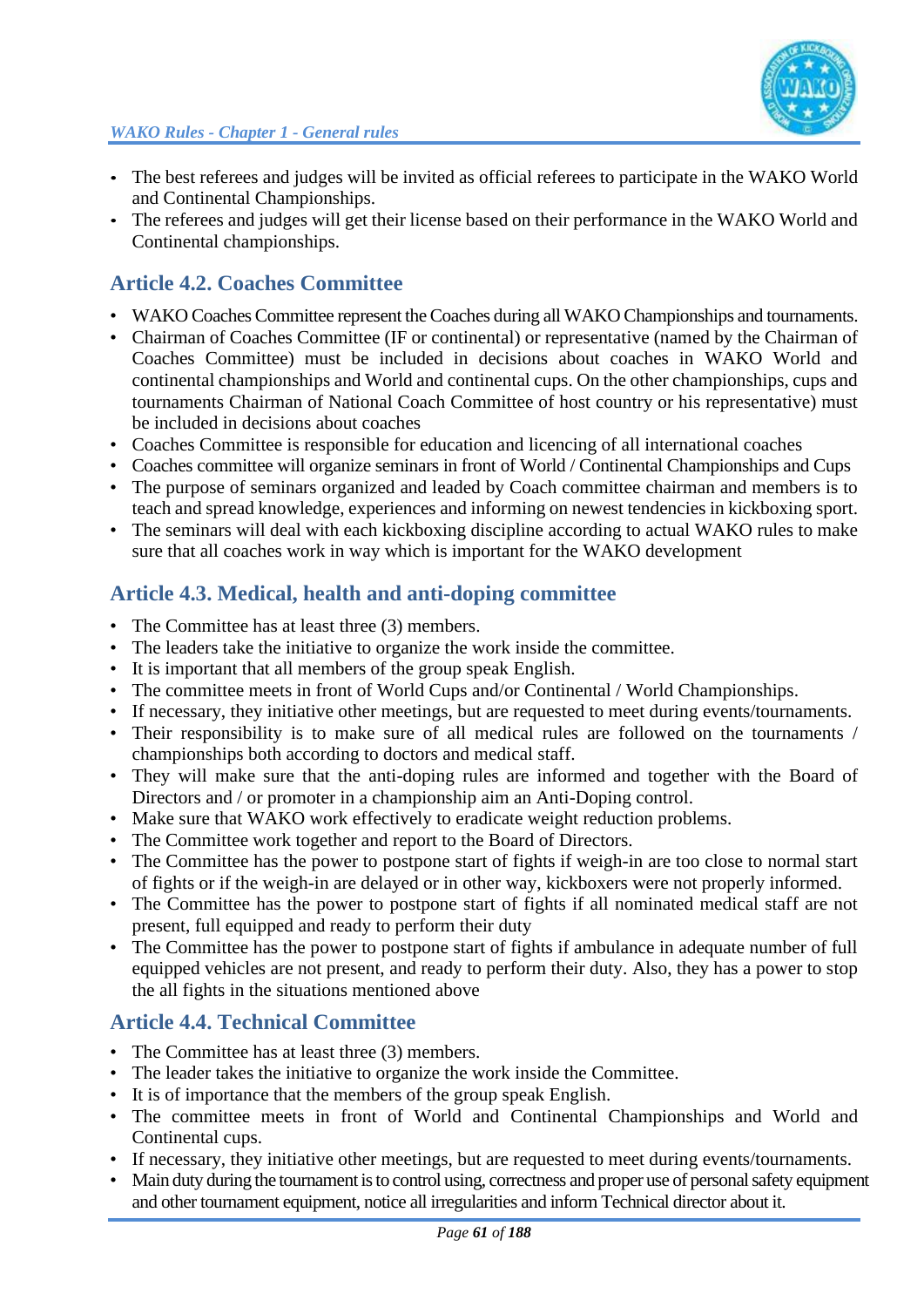

• Based on the notifications on the tournament recommend to Board of Directors improvements or changes in personal safety equipment or other tournament equipment or facilities.

# <span id="page-61-0"></span>**Article 4.5. Seminars**

- International Seminars (Cross border) (athlete, referee, coach and medical-anti-doping) organized outside of the competition must be approved, verified and included in the WAKO calendar.
- Seminar programs must be aligned with the WAKO Educational program and WAKO Rules
- The organizer of the seminar is obliged to announce the seminar in a timely manner, and to get verification and approval from the concerned committee (athlete, coach, referee or medicalantidoping) to hold a seminar.
- Prior to inclusion seminar in the WAKO calendar, the promoter must submit a request for consent to organize an international kickboxing seminar. The application form can be found in appendix 32
- In order for the seminar organizer to get approval for the seminar from the committee, organizer must first submit the invitation letter, the poster, the seminar program, the name and surname of the seminar leader and speakers and who the seminar's participants are.
- The chairman of the committee (athlete, coach, referee or medical-antidoping) will give his consent for the seminar after the consent of the members of the committee, as soon as possible if the previous conditions are met and if the seminar is organized in accordance with the WAKO Rules.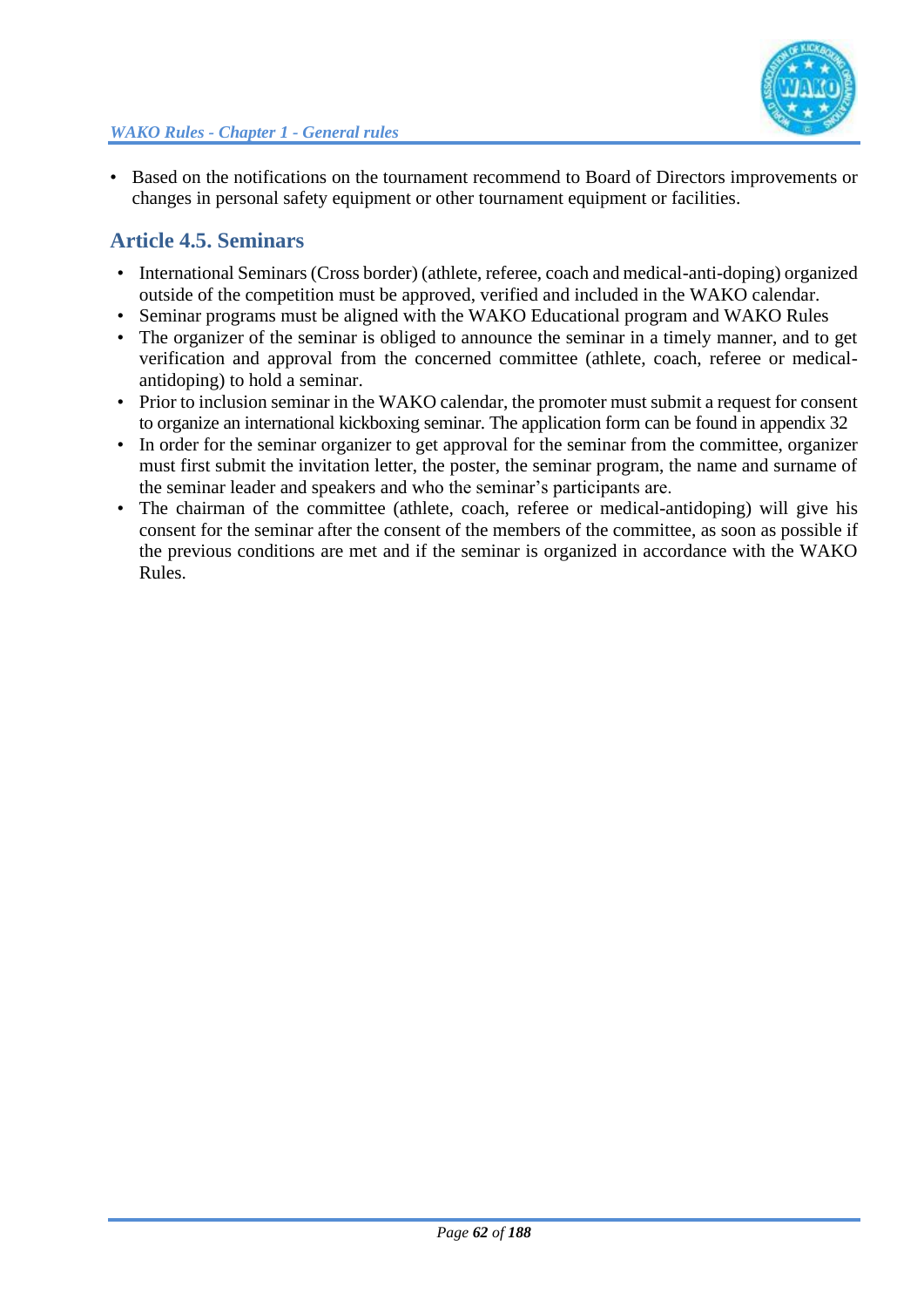# <span id="page-62-0"></span>**Article 5. General provisions**

# <span id="page-62-1"></span>**Article 5.1. Unsportsmanlike behaviour**

If the competitor, coach or non-combat members of the contestant's delegation behave in such a way towards any WAKO Official, delegation, competitor or volunteer, including members of the general public, as to harm the prestige and honour of WAKO and kickboxing, as examples but not limited to

- Verbal Abuse;
- Physical Abuse;
- Inappropriate Gestures;
- Intimidation:
- Obstructing the continuation of the championships
- Trying to manipulate or influence the judge´s decision, the delegation will be penalized in one or both of the following ways:
	- 1. At the sum adopted by WAKO Board of Directors at the championships by majority vote.
		- $\epsilon$  5,000
		- $\in 10,000$
		- $\in 20,000$

The president and the National Federation will be responsible for the payment of the fees for their entourages.

2. The WHOLE delegation will be disqualified for the period up to two years from all future International WAKO Championships.

# <span id="page-62-2"></span>**Article 5.2. Participation of WAKO members in other dissident organizations**

- WAKO members are not permitted or allowed to participate in any other national or international dissident kickboxing organizations.
- All WAKO events, World, Continental and national / international tournaments are reserved to WAKO members only.
- When it relates to North America and South America and in order to give our members the opportunity to organize themselves, they can allow non-WAKO members to take part in their event and vice-versa until a final decision is made by WAKO Board in the future.
- According to previous agreed rules, a non-WAKO member cannot take part in any of the activities where WAKO and its continental division / federation are in charge of the competition and or the competition is held under WAKO and or its continental divisions / federations rules and regulations.
- If in any country, there exists the different kickboxing organization and association, WAKO national federation / organization in that country is allowed to accept the membership of other athletes coming from other organization ONLY if they stop their activities and collaboration with other existing dissident international or continental kickboxing organizations and their national organization if any, according to WAKO and WAKO Continental rules and regulations.
- Once an athlete of another organization becomes a member of a WAKO National Federation, they are no longer allowed to go back to the organization of origin. And in case the athlete returns back or continues their activities or collaboration with a dissident kickboxing organization their membership in WAKO is subject to an immediate and automatic permanent expulsion, without possibility to return.